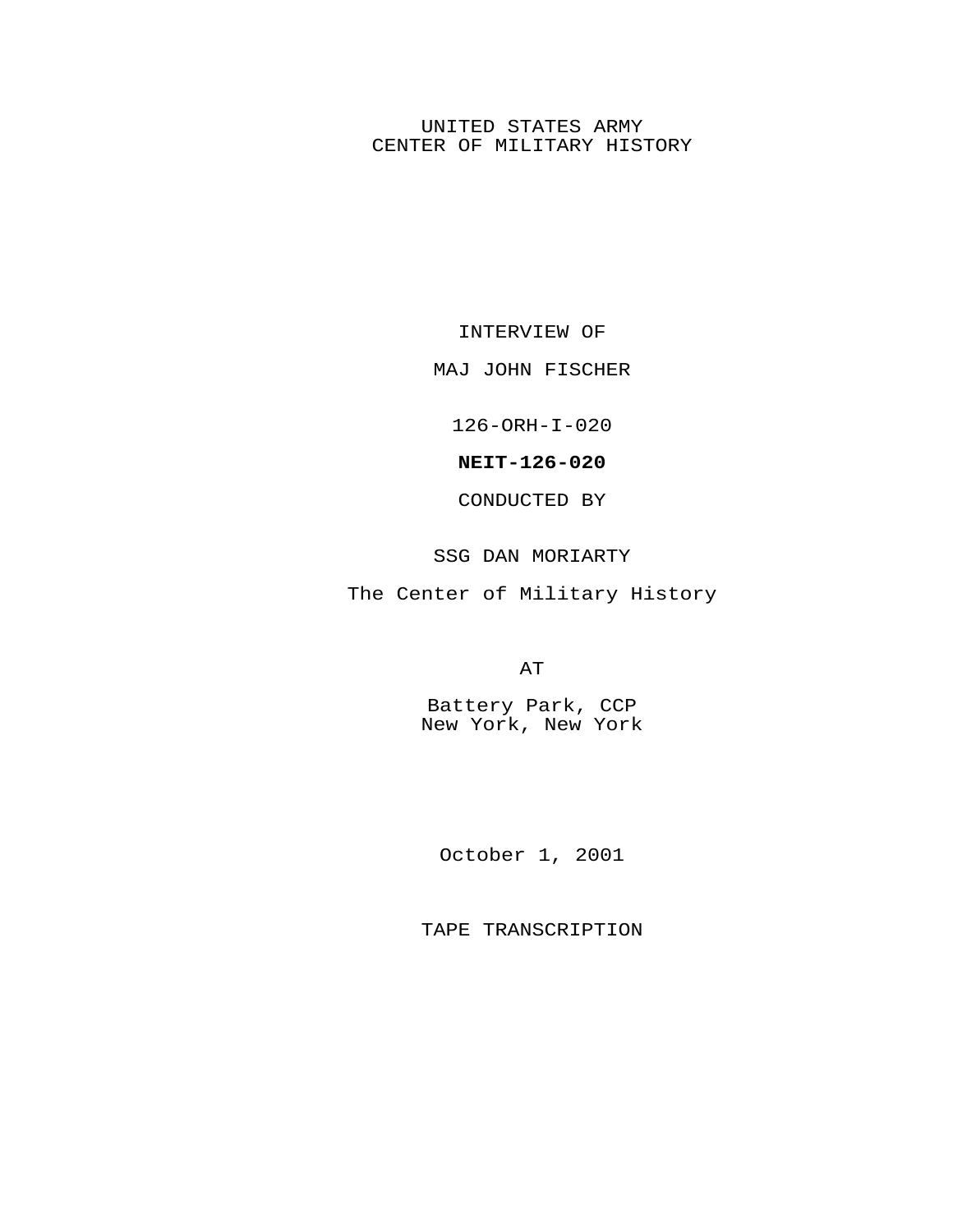P R O C E E D I N G S **SSG MORIARTY:** This is SSG Dan Moriarty of the 126th Military History Detachment. Today is the 1st of October 2001. We're at Battery Park. This interview is with -- if you could say your name, sir. **MAJ FISCHER:** MAJ John T. Fischer, New York State Naval Militia. **SSG MORIARTY:** I'm going to read the legal stuff here to keep the Center for Military History happy. I understand that the tapes and transcript resulting from this oral history will belong to the U.S. Government, to be used in any manner deemed in the best interest of the U.S. Army as determined by the Chief of Military History or his representative. I also understand that, subject to security classification restrictions, I will be given an opportunity to edit the resulting transcript in order to clarify and/or expand my original thoughts. The Army will provide me with a copy of the edited transcript for my own use, subject to classification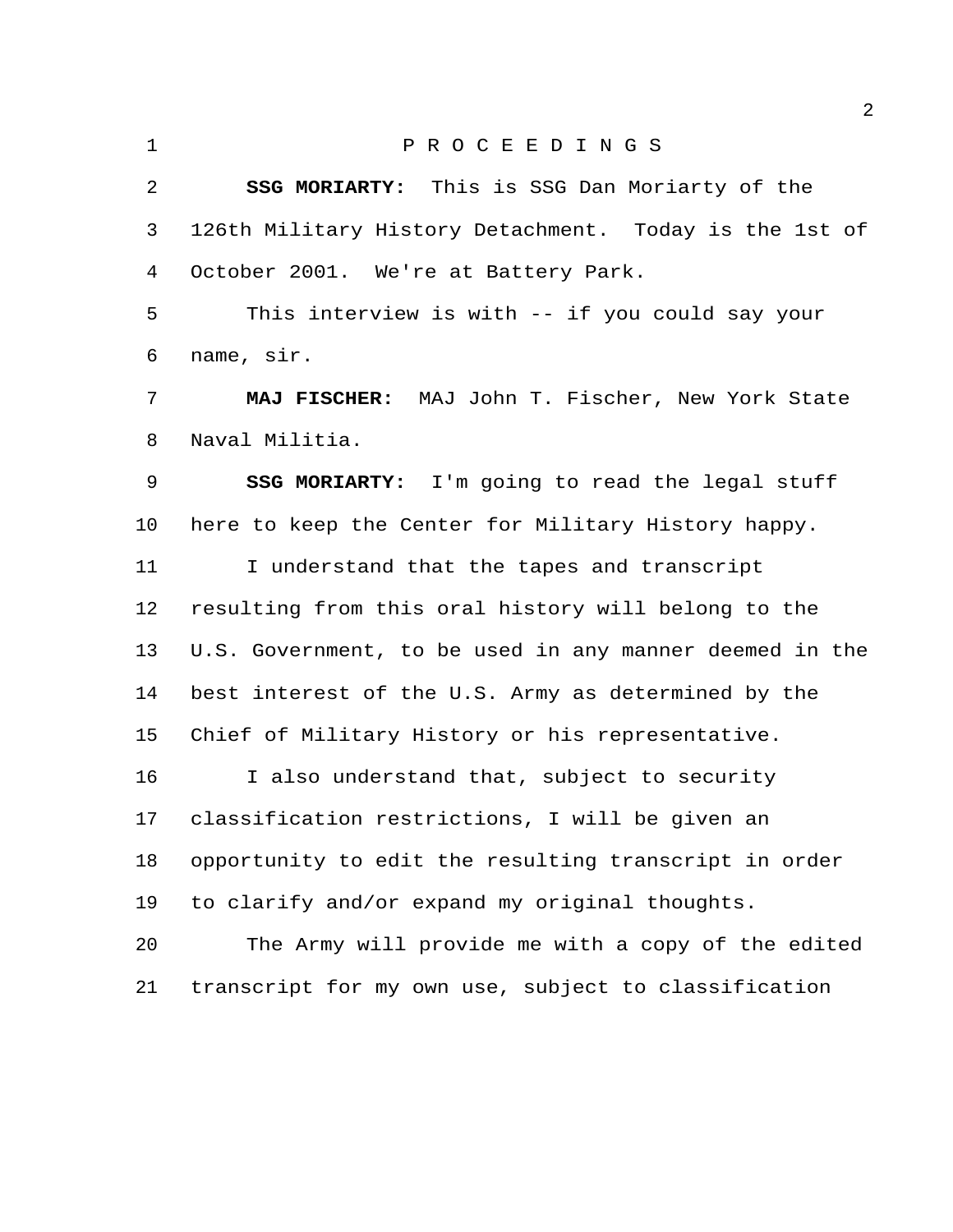restrictions. The Army will provide you that about, you know, the time that you're (inaudible) commission. Do you have any conditions or restrictions you'd like to put on this? **MAJ FISCHER:** No. **SSG MORIARTY:** Okay. If you could just initial there and sign on this space down here. (Phone ringing.) **MAJ FISCHER:** Is that me or you? **SSG MORIARTY:** That's actually (inaudible). **MAJ FISCHER:** (Inaudible.) No, maybe it is me. Maybe it is you. It's the one thing with cell phones  $13 - -$  **SSG MORIARTY:** Oh, it's me. **MAJ FISCHER:** Okay. (Inaudible.) I'll take it (inaudible). (A brief recess was taken.) **SSG MORIARTY:** And we'll resume this interview. I'm assuming you were at your civilian job -- **MAJ FISCHER:** Correct. **SSG MORIARTY:** -- when this happened?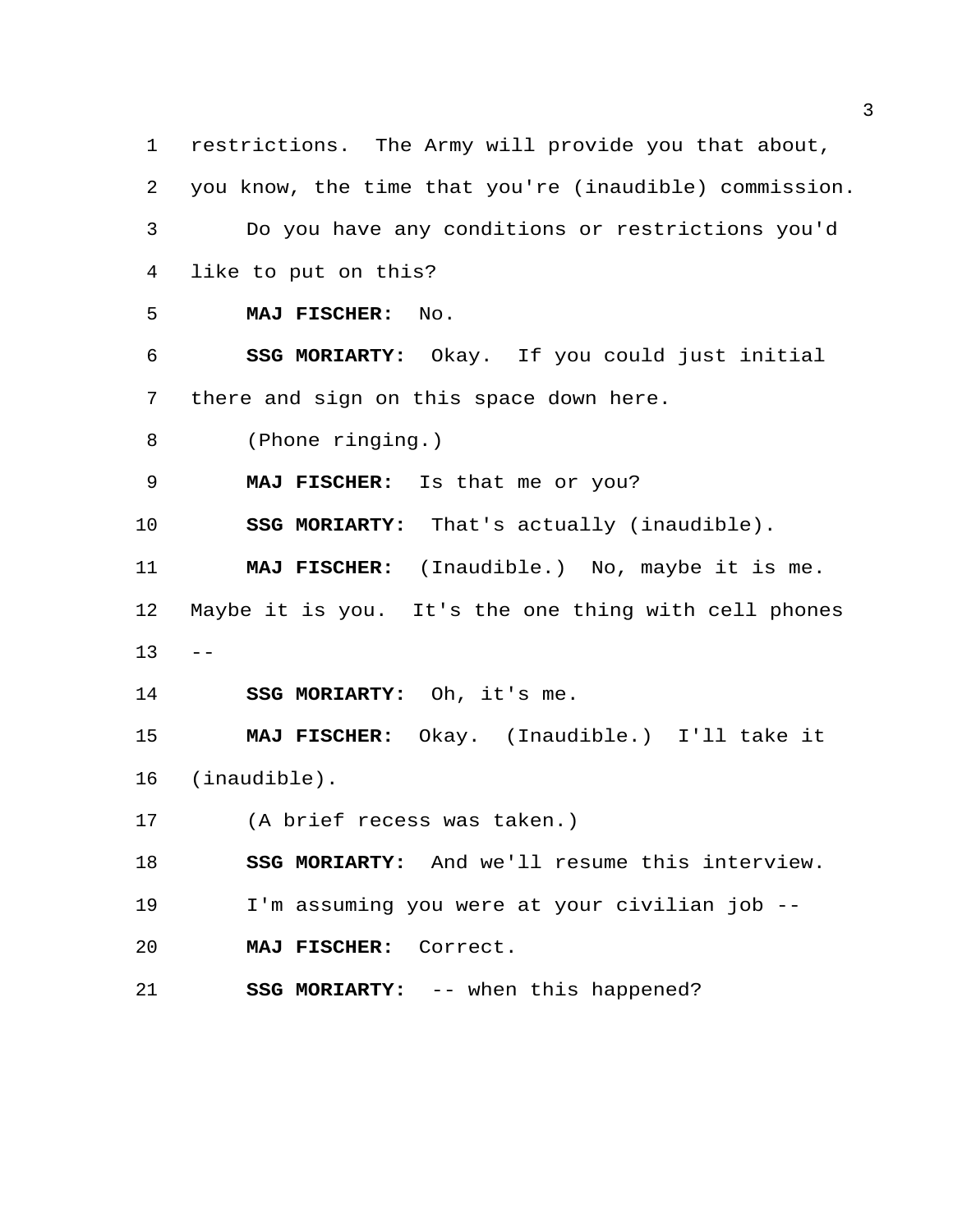**MAJ FISCHER:** Yes, I was.

**SSG MORIARTY:** And where is that?

 **MAJ FISCHER:** I was at a corporate staff meeting located at Asheville, North Carolina.

**SSG MORIARTY:** Oh, really?

#### **MAJ FISCHER:** Yes.

 **SSG MORIARTY:** I work for Southeastern Container Incorporated and our headquarters is in Asheville, so we were down there having a corporate meeting when someone interrupted our meeting to tell us that a small plane had crashed in the twin tower or the World Trade Center. And then as things developed and we turned on a television (inaudible) for a while, and we finished the meeting on Wednesday.

 Then Wednesday afternoon, since couldn't fly back because of the airports being shut down, so I drove non-stop from Asheville to my home in Londonberry, New Hampshire. I threw on my gear the next day and then came down here.

(Phone ringing.)

**MAJ FISCHER:** Sorry. I'll just turn it off.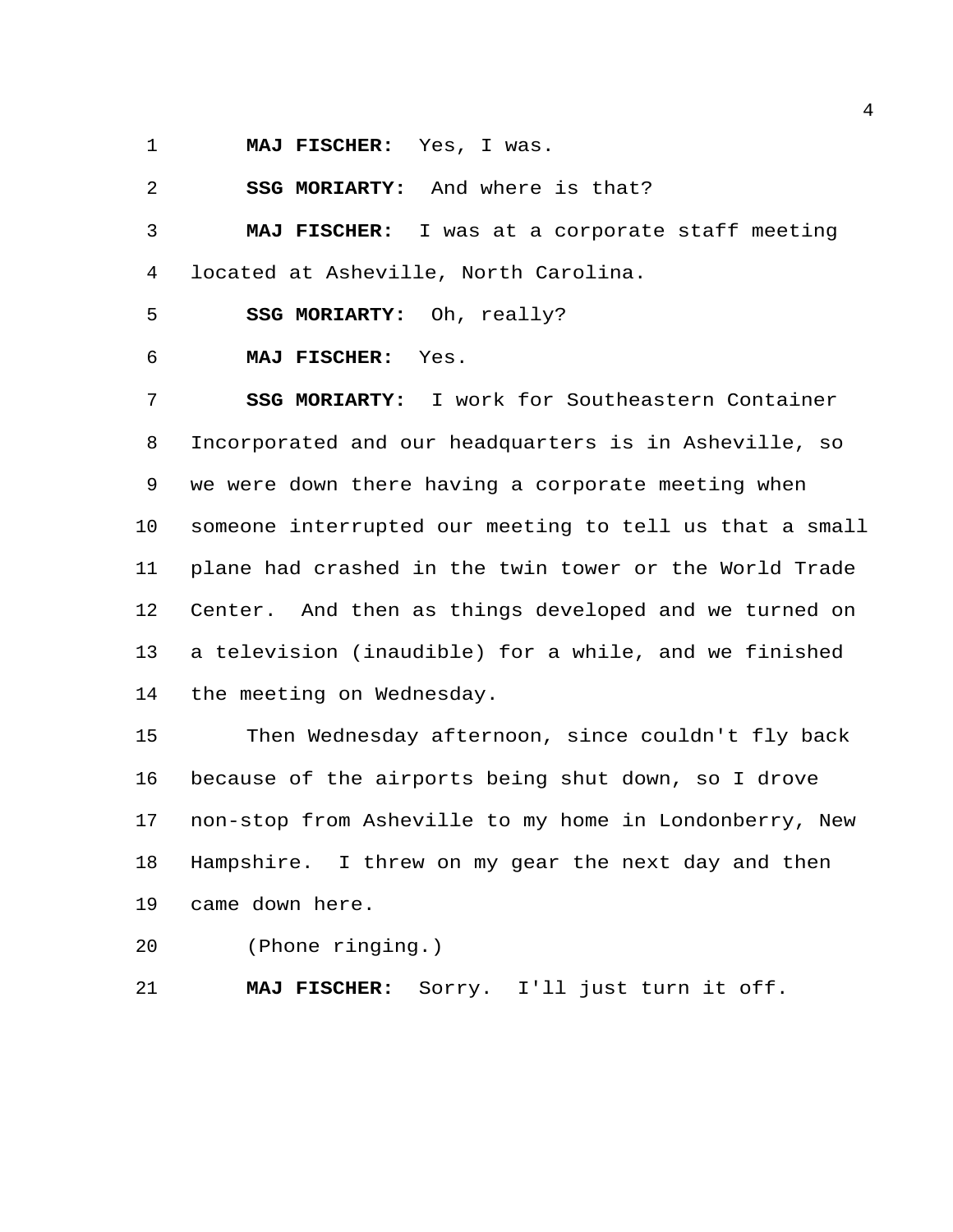**SSG MORIARTY:** Okay. Now, you drill with -- you drill with the New York State Militia --

**MAJ FISCHER:** Yes.

 **SSG MORIARTY:** -- but you live in Londonberry? **MAJ FISCHER:** Yeah, I'm associated with them, a New York unit so --

 **SSG MORIARTY:** So you come down from New York for your drills?

**MAJ FISCHER:** Yeah. Yeah. (Inaudible), yes.

**SSG MORIARTY:** Do you do this monthly or is it

like the Guard where you go to --

 **MAJ FISCHER:** I'm -- I'm on call. I'm a special staff officer.

**SSG MORIARTY:** Oh. Oh, okay. Okay.

**MAJ FISCHER:** So I was trained (inaudible)

biological/chemical defense and also disaster response

emergency preparedness.

**SSG MORIARTY:** Oh, really.

**MAJ FISCHER:** So --

**SSG MORIARTY:** Okay.

**MAJ FISCHER:** -- that's what I was doing for a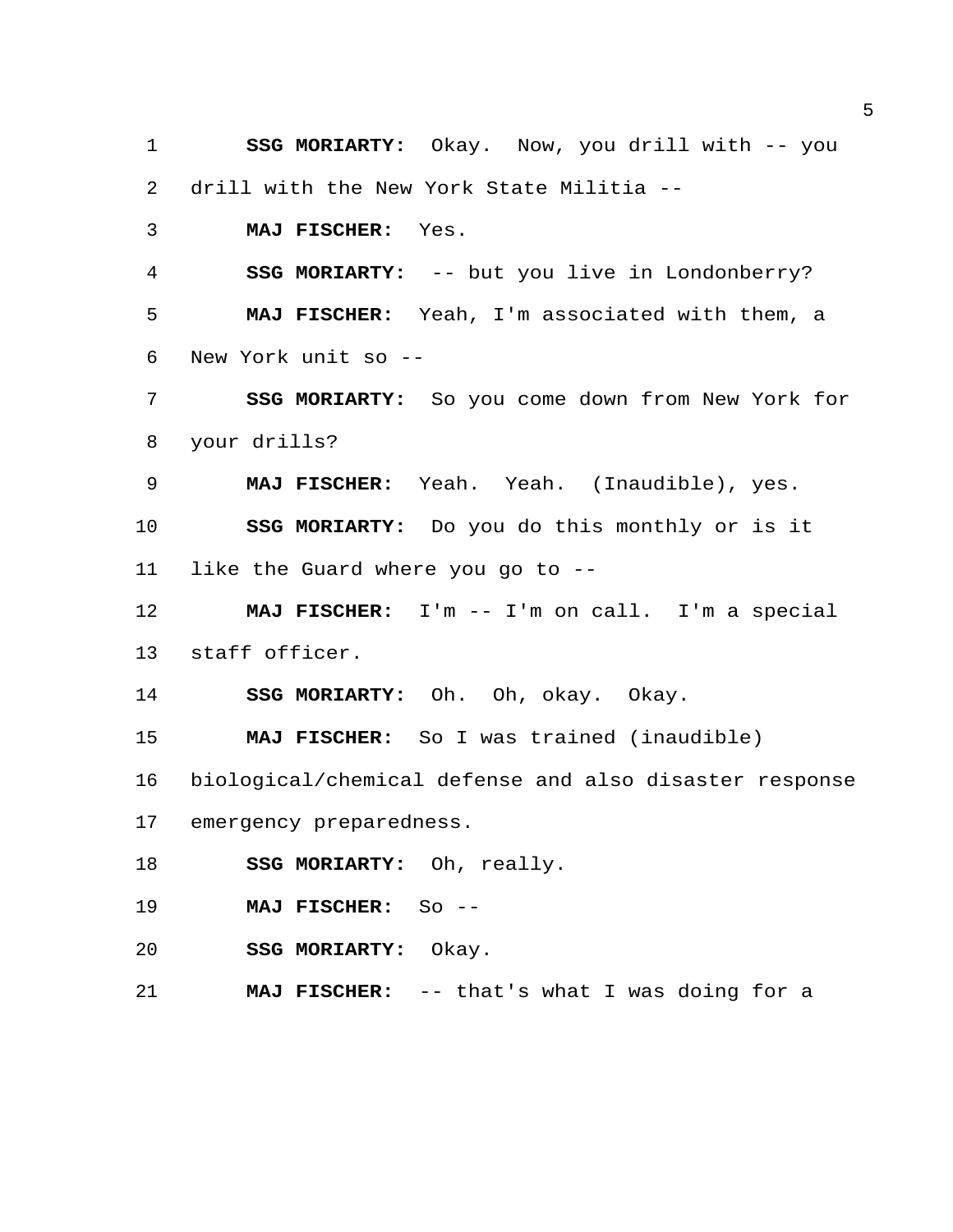while. I worked, of course, with FEMA. I was trained as an EPLO at Mount Weather.

 So all this disaster response thing I'm, you know, at least fairly knowledgeable about it, you know, more than most people. So that's the reason why they had me come down.

 **SSG MORIARTY:** So you were (inaudible), okay. Were you -- have you been used in that capacity at all? **MAJ FISCHER:** Well, I was a liaison officer. I understand how logistical requests should be processed. I understand that, you know, how it works through -- OEM through CIMO (phonetic), over to FEMA or, you know, back down the military side, you know, working that way.

 You know -- so that's basically the capacity I was in for, you know, the first I guess week or so.

**SSG MORIARTY:** As a liaison between --

 **MAJ FISCHER:** The JTF, joint task force and the, you know, the director that I was supporting. I was working as one of his aides as the, what they call an OEM forward, which was actually ground zero.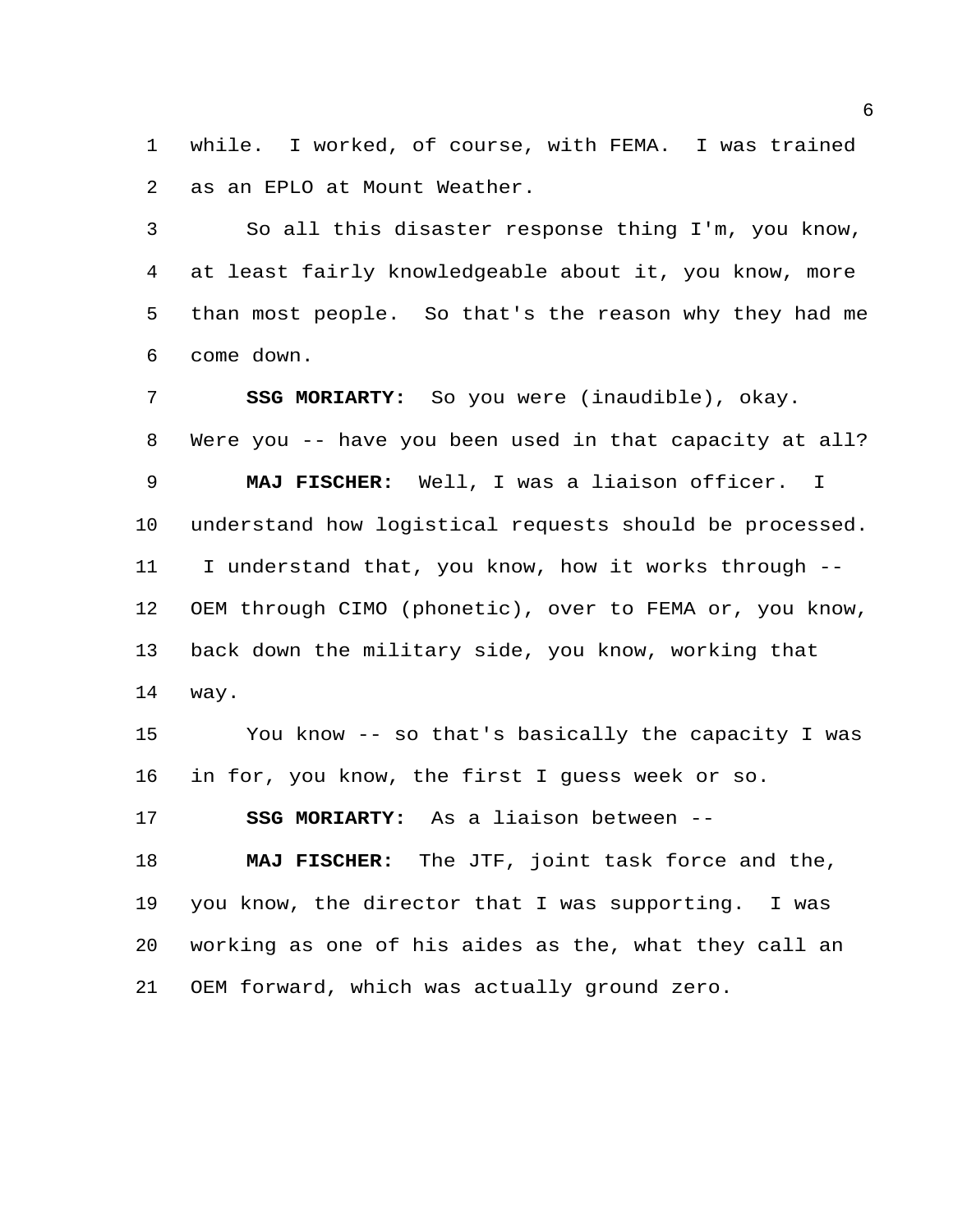**SSG MORIARTY:** Okay. You're prior military also? **MAJ FISCHER:** Yes. I served four years active duty in the Marine Corps.

**SSG MORIARTY:** Okay.

 **MAJ FISCHER:** In (inaudible), and then I went into the reserves.

 **SSG MORIARTY:** You -- was it during that time that you were in Desert Storm or were you in reserves? **MAJ FISCHER:** I was with the -- I was a reservist

with the Second Battalion, 25th Marines.

**SSG MORIARTY:** And you got called up?

 **MAJ FISCHER:** Yes. Half of our battalion went over to Saudi. The half I was with was (inaudible) to Camp Pendleton and we were training for the -- for that (inaudible) Marine expeditionary force that was going to be the amphibious assaults.

**SSG MORIARTY:** Right.

 **MAJ FISCHER:** And we were training for that, and then from there I took orders to Fort McClellan for their nuclear, biological and chemical defense school. So I went through that course at Fort McClellan. So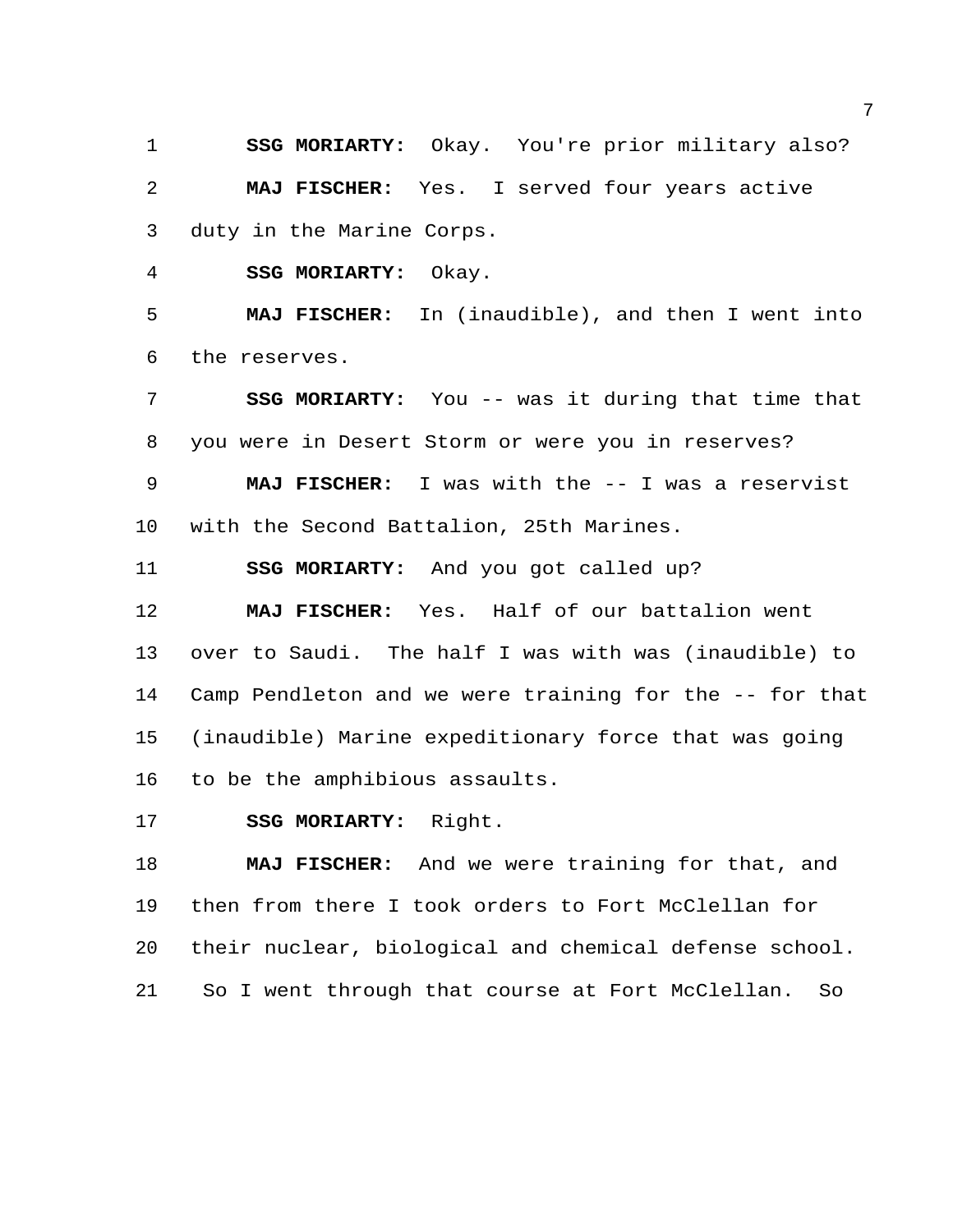that's how I got the MOS for NBD.

 **SSG MORIARTY:** I did that NBD defense course in Connecticut. It's -- it's -- I'd like to go through it two or three more times. **MAJ FISCHER:** Yeah. **SSG MORIARTY:** You know, because it's -- it's just so foreign, you know, the way we do things and -- but (inaudible) particular biological and chemicals are the cheapest ones around. **MAJ FISCHER:** You know, a smart guy or a terrorist group can figure it out just using industrial chemicals. **SSG MORIARTY:** Yeah. Yeah, well that's -- the crop dusters and all that kind of stuff. **MAJ FISCHER:** What they call a poor man's atom bomb. **SSG MORIARTY:** Yeah. Yeah, and it's a scary thought. It's -- you know, you just mix that chemical and that chemical so -- **MAJ FISCHER:** Yeah. **SSG MORIARTY:** So, okay, coming -- coming back to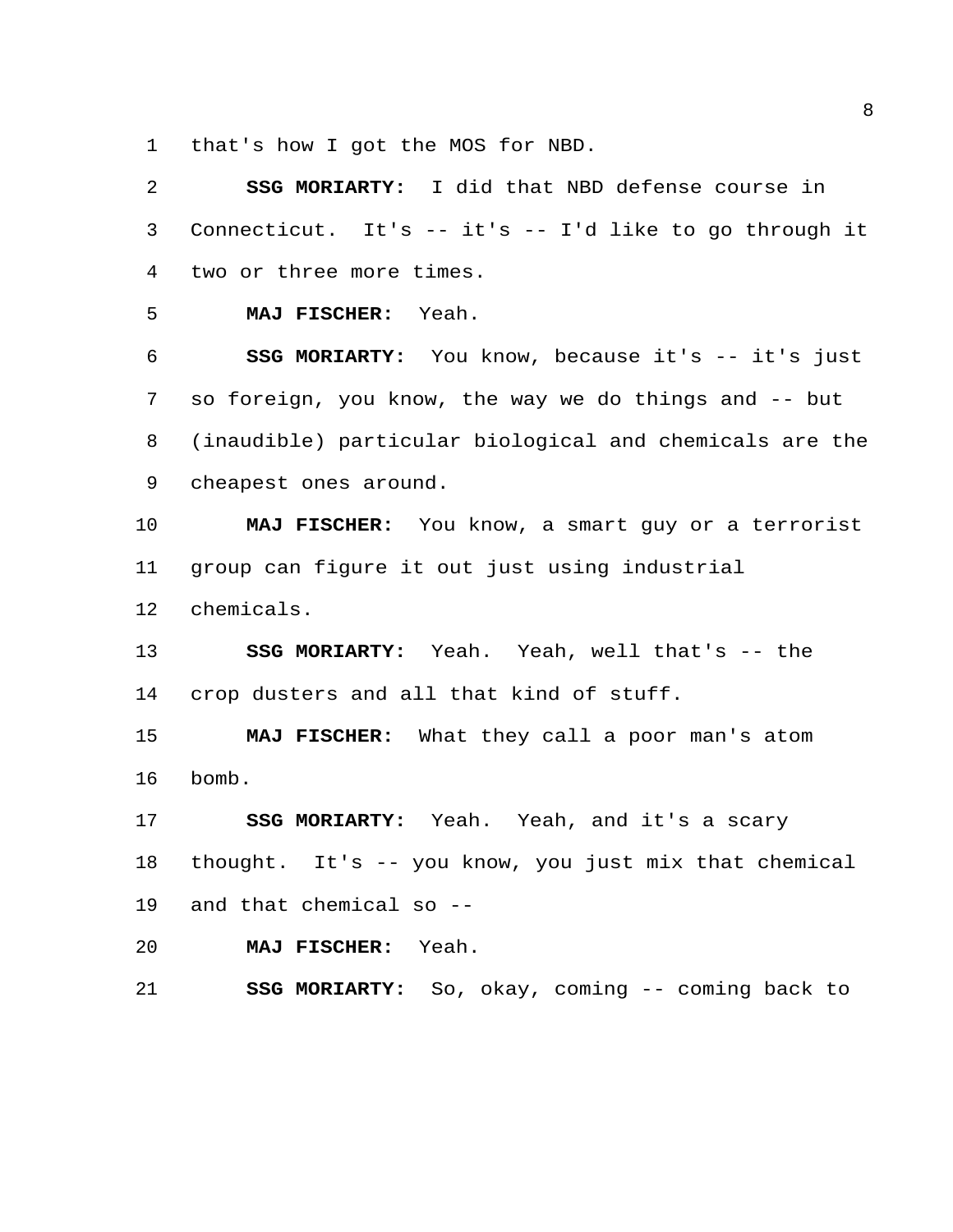here, you were at ground zero?

| 2  | MAJ FISCHER: Well, I checked in. The first night        |
|----|---------------------------------------------------------|
| 3  | I was at the police academy where they were kind of     |
| 4  | marshaling us up, and that was their temporary          |
| 5  | emergency operations center.                            |
| 6  | SSG MORIARTY: This was Wednesday night now?             |
| 7  | Thursday.<br>MAJ FISCHER:                               |
| 8  | SSG MORIARTY: Thursday?                                 |
| 9  | MAJ FISCHER: Thursday evening, because the EOC in       |
| 10 | the World Trade Center, you know, was destroyed.        |
| 11 | SSG MORIARTY: Right.                                    |
| 12 | MAJ FISCHER: They went and stood it up in the           |
| 13 | police academy --                                       |
| 14 | SSG MORIARTY: Okay.                                     |
| 15 | MAJ FISCHER: -- until they developed the one            |
| 16 | they're in now, pier 92. And once they stood that up    |
| 17 | and they dislocated everyone from the police academy    |
| 18 | over there, at that point I was then assigned out as an |
| 19 | aide to a Chris Koslow (phonetic), who was working for  |
| 20 | OEM.                                                    |
| 21 | Okay. And what was he doing?<br><b>SSG MORIARTY:</b>    |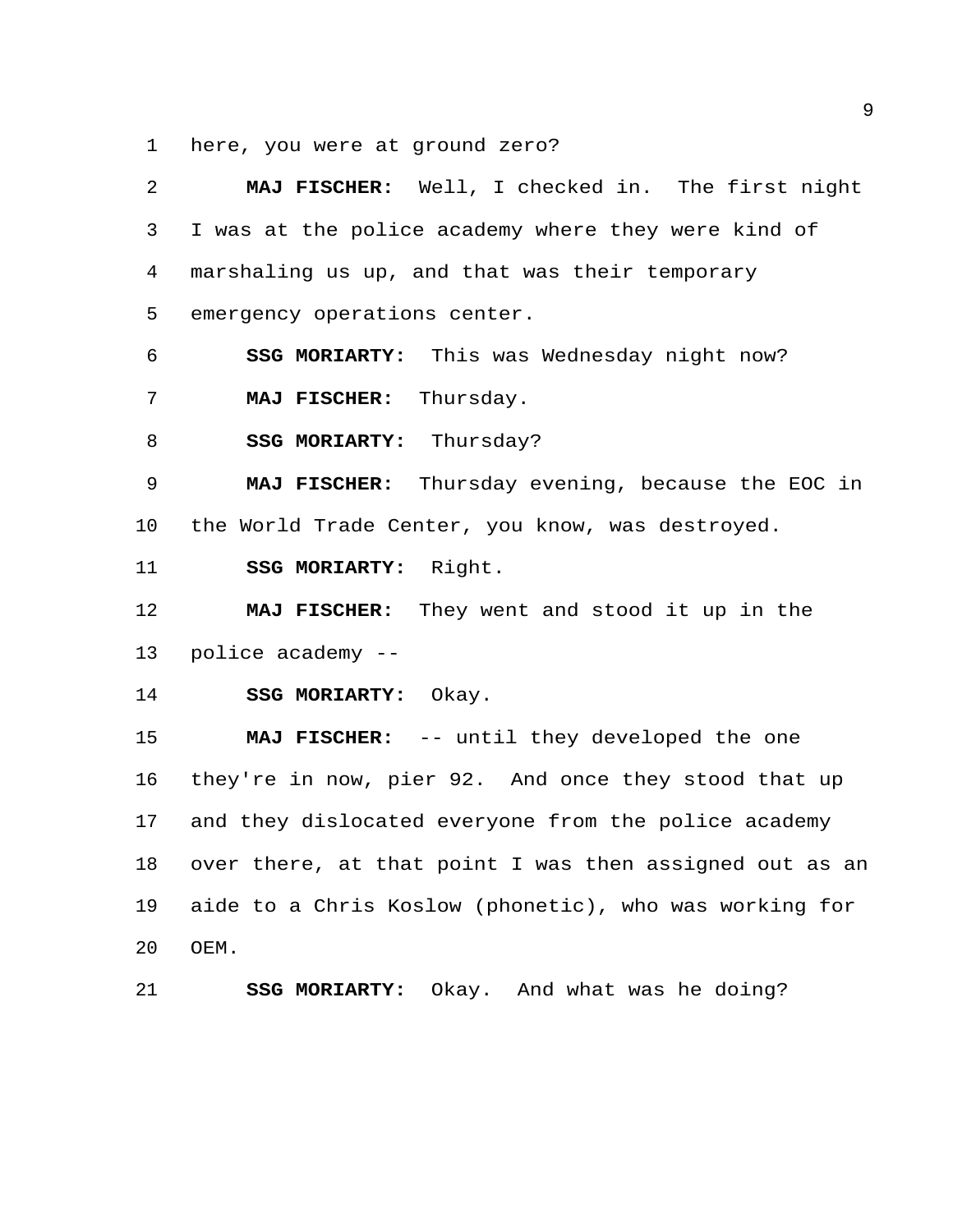**MAJ FISCHER:** Well, he was -- he was kind of one of these mystery guys. I think they brought him up from D.C. He was Department of Justice type, but he was assigned to the mayor's office.

**SSG MORIARTY:** Okay.

 **MAJ FISCHER:** So, you know, he wasn't -- he was kind of discrete about exactly, you know, who he was and what he was doing, but all we were told was to work for him.

**SSG MORIARTY:** Do whatever he said to do?

**MAJ FISCHER:** Exactly.

 **SSG MORIARTY:** Okay. And what was he having you do?

**MAJ FISCHER:** Well, you can see my logbook.

 Mainly it was to (inaudible) control of the situation, you know, identify where -- where the buildings were housing people, where, you know, the supplies are being stored, what kind of supplies were being stored, find out how we were going to be able start getting the buildings ready to be taken over by the landlords, basically kind of an organizational strategy towards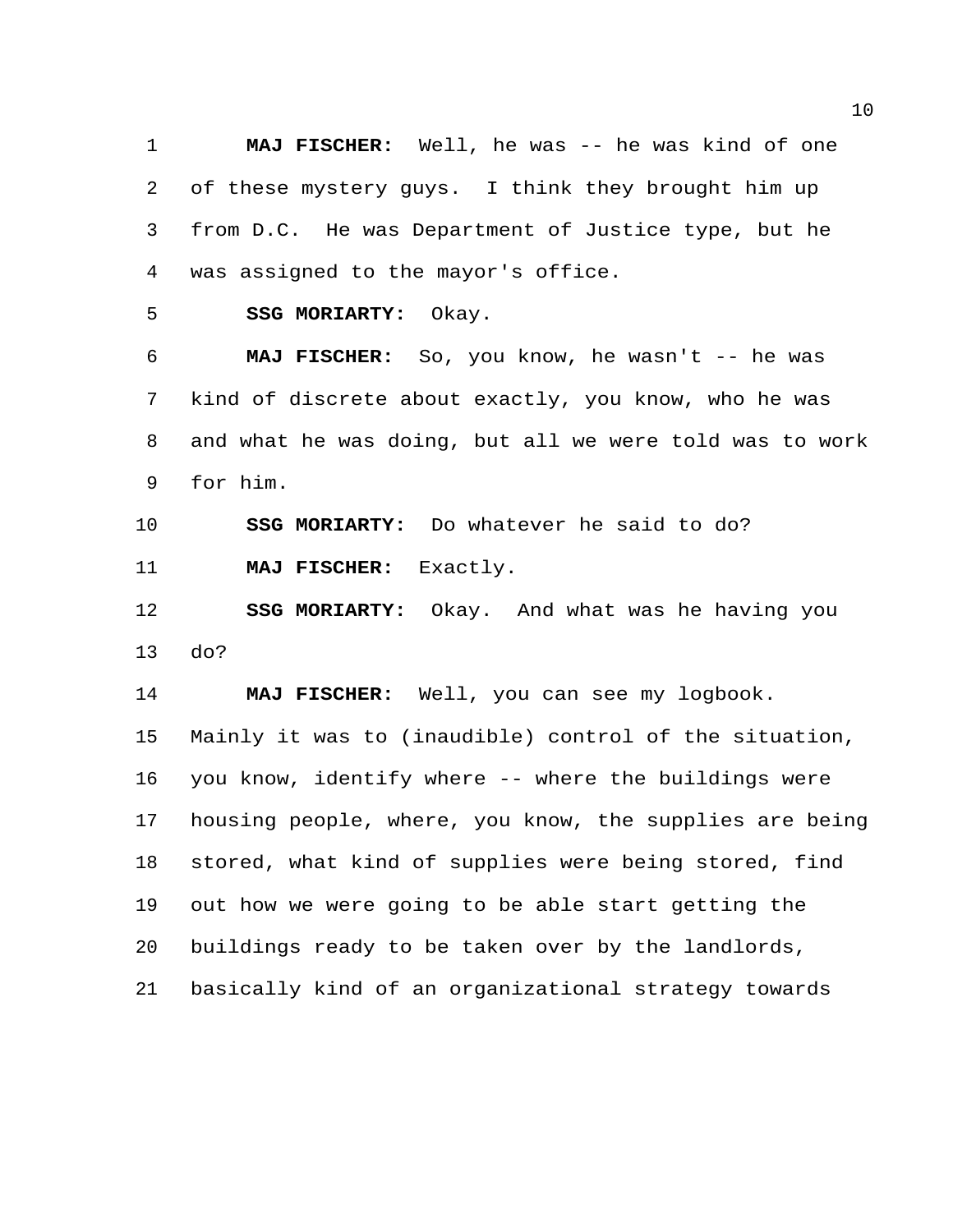the supplies, and all the volunteers, and the people and try to get some kind of system to it.

 It was basically fairly chaotic between all the rescue personnel, all the deployed, you know, units. You know, there was search and rescue and, you know, the fire department units and all that.

 We were trying to make sense of who was where, what they were doing, and that was kind of the job that, you know, he was tasked with so --

 **SSG MORIARTY:** And I'm curious because that's something I haven't thought about at all was the landlords --

**MAJ FISCHER:** Right.

 **SSG MORIARTY:** -- particularly buildings that were threatened --

**MAJ FISCHER:** Uh-huh.

 **SSG MORIARTY:** -- by other buildings. Now, what was their role?

 **MAJ FISCHER:** Well, they were standing up. I guess they had Turner Contracting, a company called AMEC. There was a couple of others. There was four of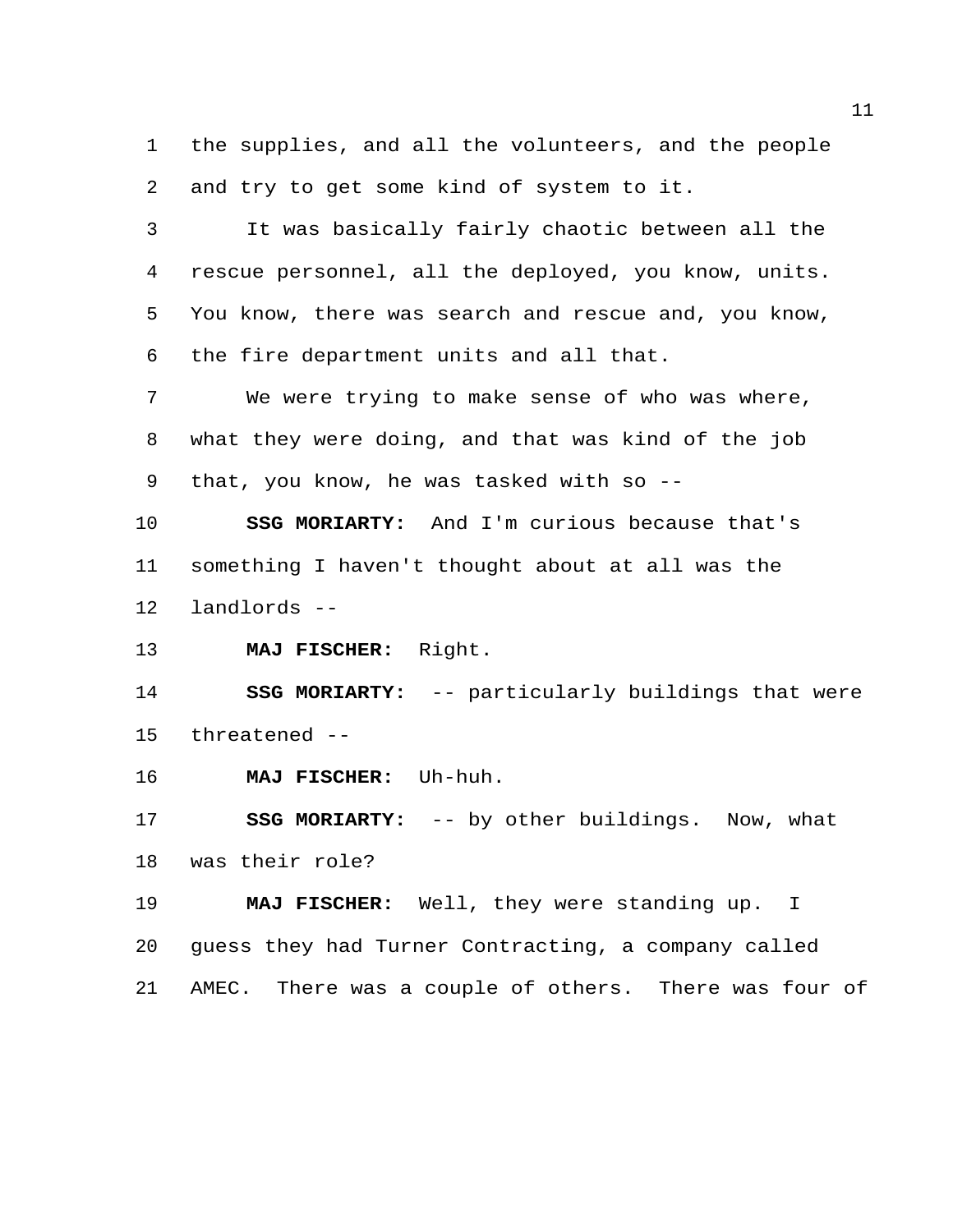them in total that were actually being tasked at taking different areas of the zone and bringing in their people and their workers to try to clean out the buildings, identify structural problems, you know, do some damage assessment, and then come up with a plan of action to get the buildings, you know, back to, you know, being useable.

 What we found like, you know, like with the AMX building, was that really the first two floors were taken over by firefighters, police, volunteers, different government agencies like DMAT. The disaster medical assistance teams had set up shops there. The fire department had like a supply depot inside.

 And then just trying to make sense out of that, figuring out where -- where should everything go to, where does it really belong, because at some point, like I said, the landlords, they wanted to get their buildings back and, you know, fix them and (inaudible) back (inaudible). So that was kind of the impetus for us, to try to do it as quickly as possible.

**SSG MORIARTY:** How about clearing out residents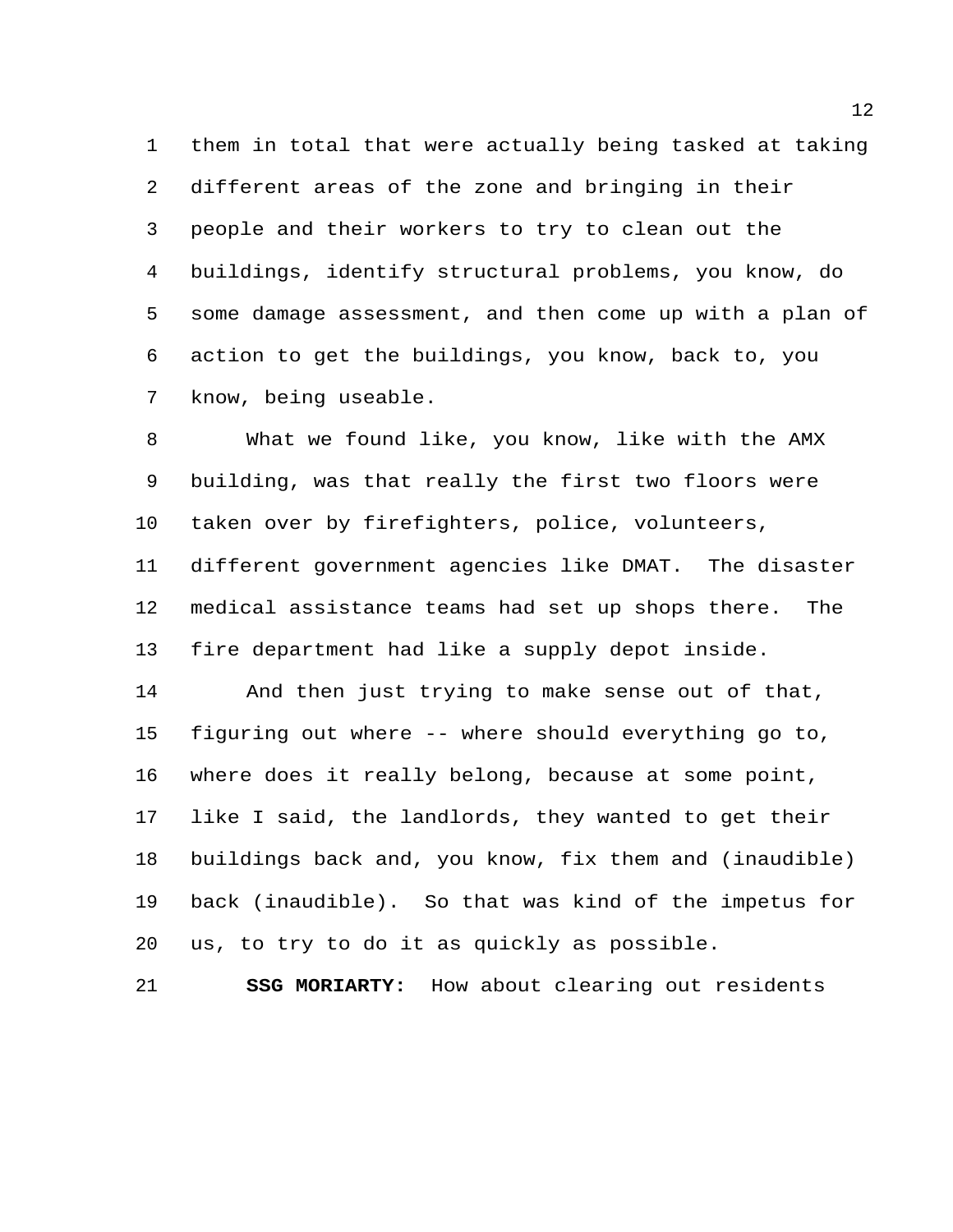from some of the other buildings that were not

 necessarily damaged, but that was -- I understand there was some major water line breaks and when the buildings came down they just went right through the

 infrastructure underground as well, so there was a lot of outages, power outages.

**MAJ FISCHER:** Yes.

 **SSG MORIARTY:** There were buildings that weren't initially damaged but were next to buildings that had been damaged, and when those buildings collapsed -- **MAJ FISCHER:** Uh-huh.

 **SSG MORIARTY:** -- there was some concern that additional buildings would be -- you know, with people still in them.

 **MAJ FISCHER:** Right. Right. Well, when I got there, which was in essence day four, when I was actually in ground zero, that had all been taken care of. You know, the main concern now was just safety of the rescue personnel and people in the area rather than the residents.

**SSG MORIARTY:** Okay.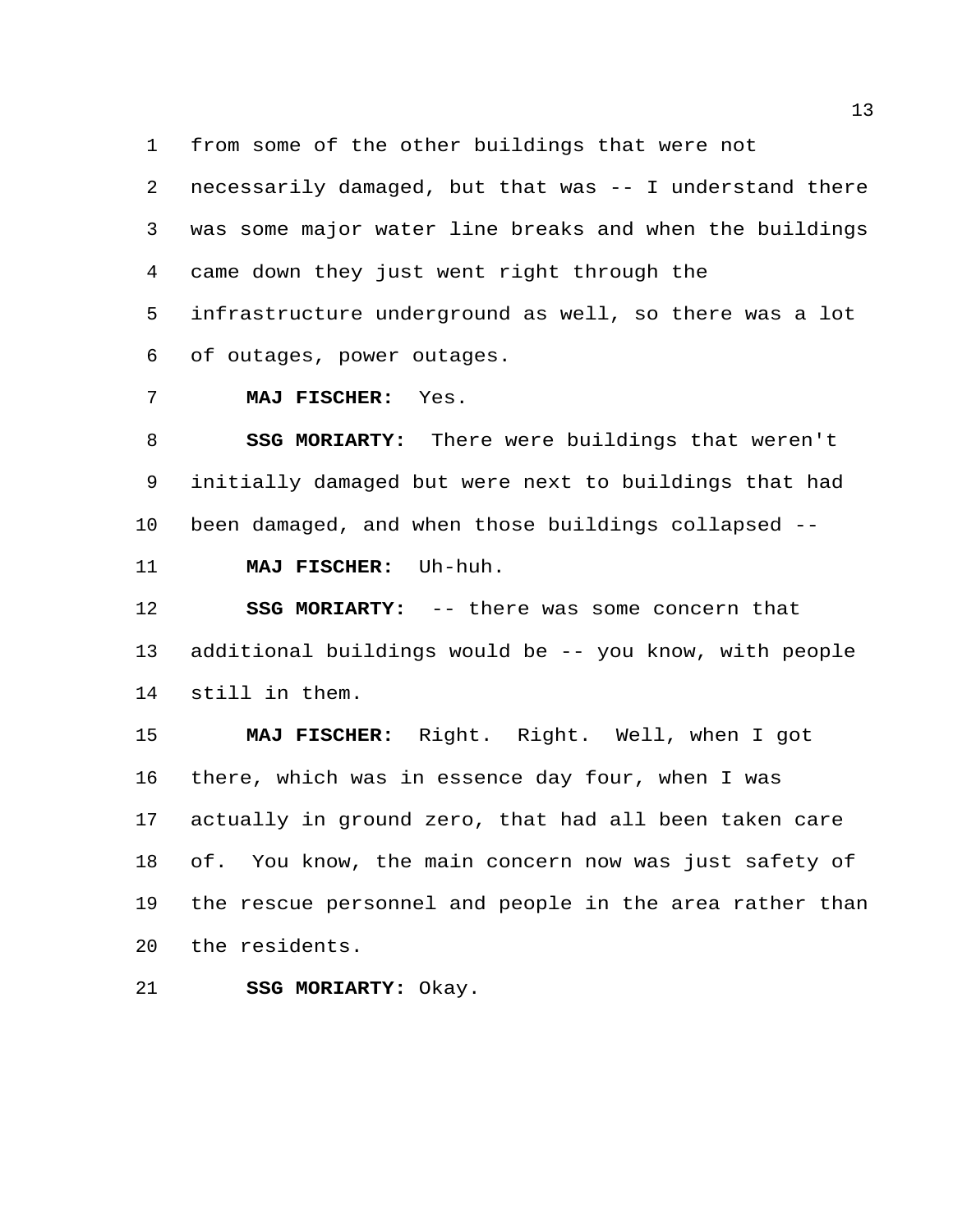**MAJ FISCHER:** The residents had pretty much been cleared out and the zone was a lot bigger than it is now. I mean, as our efforts, you know, took hold and they got better control of security and, you know, kind of systemized the, you know, the traffic patterns of getting in and out of the zone and all that, they started making the zone smaller as they, you know, they were able to ascertain what was -- what was safe and what wasn't.

 And each day you would see where like this block was now open to, you know, pedestrians only or residents with credentials. And, you know, that's how they kind of -- they walked it inward.

**SSG MORIARTY:** Okay.

 **MAJ FISCHER:** So our main thing was we -- more the concern of trying to clean them out so we could get the people back rather than, you know, they had already been evacuated. So I wasn't, you know, part of that at all.

 **SSG MORIARTY:** Okay. And when did you switch over from working for Mr. Koslow?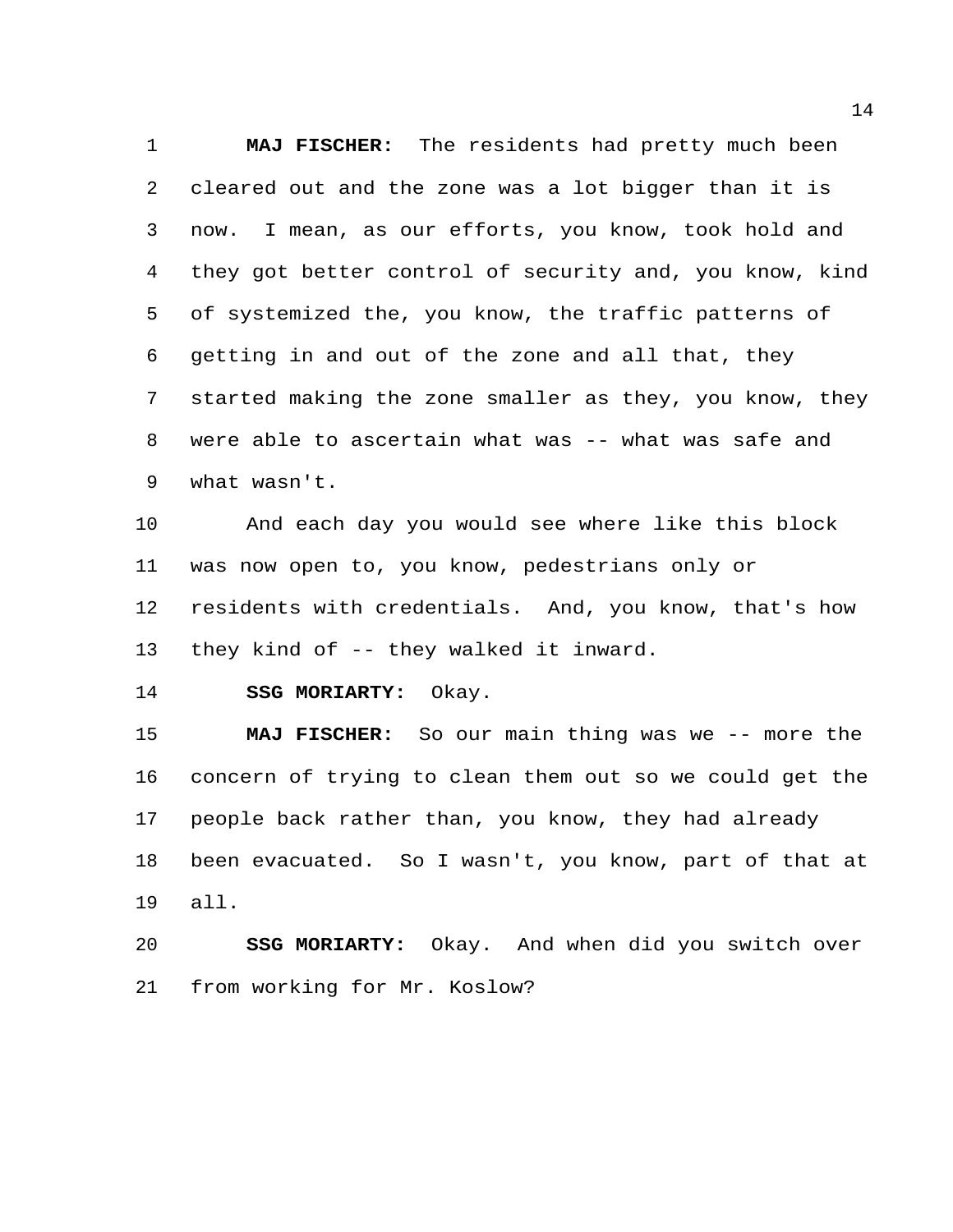**MAJ FISCHER:** Actually, it was -- to what I'm doing now? Well, after we did the mission he said he had some business down in D.C., which was -- I'm trying to recollect, last Friday or Saturday prior, and -- **SSG MORIARTY:** So a week ago this past (inaudible)?

 **MAJ FISCHER:** Yeah, exactly. And then he was either going to come back or go on another assignment, and from I was told was he assigned elsewhere, you know, at D.C., and that my duties were basically to, you know, wind down the project I was working on. And then I transitioned over to Battery Park and doing what I'm doing now, which is, you know, special projects, assignment.

 I kind of know a lot of, you know, (inaudible), so they kind of put me on different things. So --

**SSG MORIARTY:** Okay. You were mentioning

 something about a project going under, underneath the Brooklyn Bridge?

 **MAJ FISCHER:** Yes. There was a -- there's actually a supply cache there that also had Naval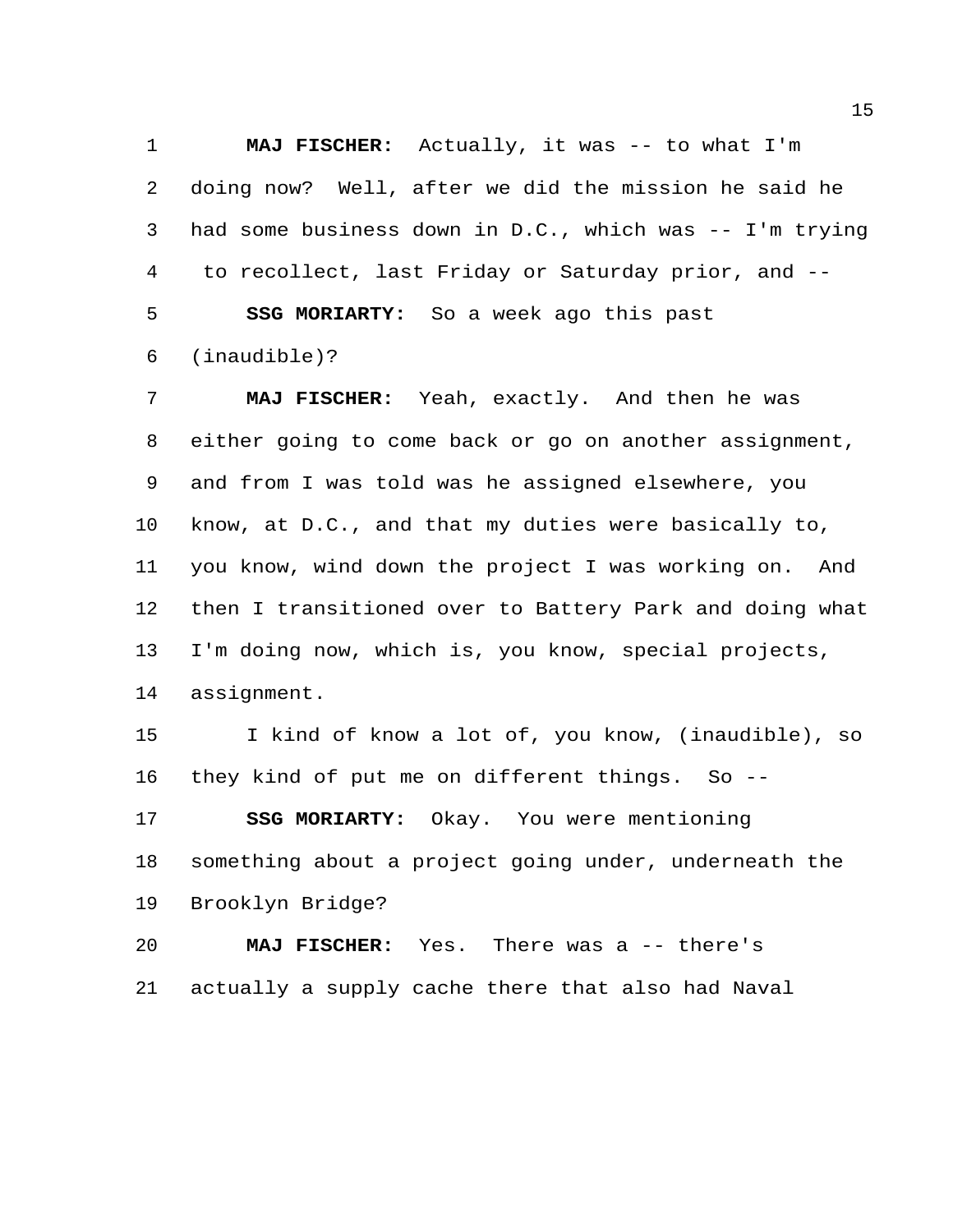Militia personnel that were putting together boxes and things so they could, you know, kind of unitize the cargo so they were able to get it on trucks and, you know, better able to handle it with the size forklifts that they had.

**SSG MORIARTY:** Oh, on site here?

 **MAJ FISCHER:** Yeah, right -- right at the Brooklyn Bridge here.

**SSG MORIARTY:** Oh, okay.

 **MAJ FISCHER:** So it was kind of interesting. When you go underneath it you see all this kind of -- this stuff there.

 **SSG MORIARTY:** And where was all that equipment going?

 **MAJ FISCHER:** Various supply caches. That was another project we were working on with Mr. Koslow, was to identify within the four quadrants that the fire department set up a supply cache that had mission essential equipment in it only, and that, you know, equipment that could be shared between the four quadrants rather than being transported out of the zone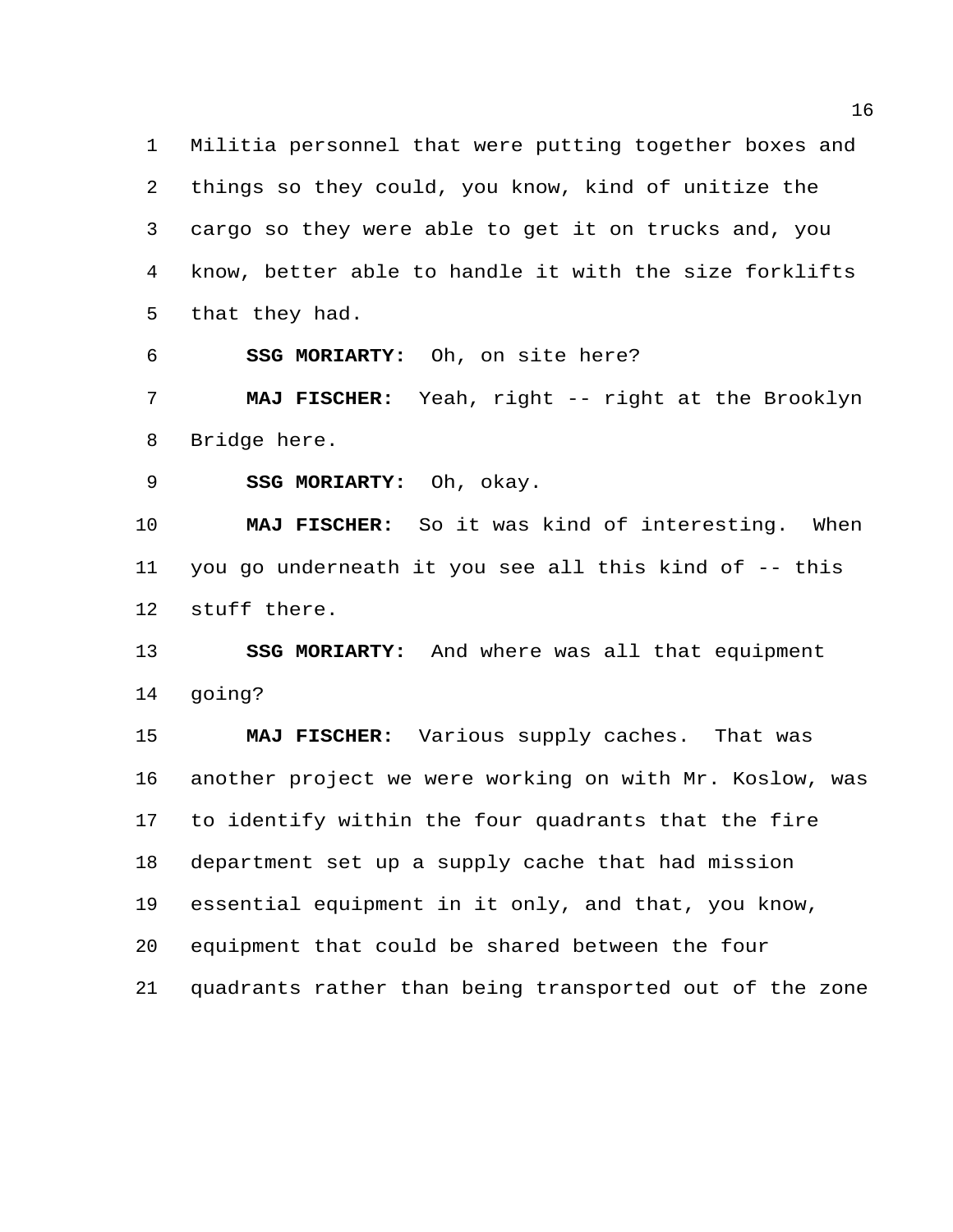and then back in.

| 2               | Non-mission critical items, such as food, dog --         |
|-----------------|----------------------------------------------------------|
| 3               | you know, like dog food, diapers, all the other stuff    |
| 4               | that people seemed to have -- somehow got into the       |
| 5               | zone, that was brought back to pier 36 and then          |
| 6               | processed for transportation back to some of the         |
| 7               | donation centers, like upstate, but trying to get it     |
| 8               | out of here because it was getting in the way.           |
| 9               | So that was another project we were working on as        |
| 10              | well.                                                    |
| 11              | <b>SSG MORIARTY:</b> And you continued that project when |
| 12              | you came back to Battery Park?                           |
| 13              | MAJ FISCHER: I wound it down after a day. We             |
| 14              | also -- we were assisting on setting up the north        |
| 15              | portal and south portal rehabilitation centers, which    |
| 16              | was kind of a feeding area, rest area for the rescue     |
| 17 <sub>2</sub> | workers, firefighters and what not, a uniform change     |
| 18              | station so they could exchange dirty coveralls for       |
| 19              | clean.                                                   |
| 20              | Setting up the wash down stations because -- I'll        |
| 21              | say it, you know, here, because we're all in the         |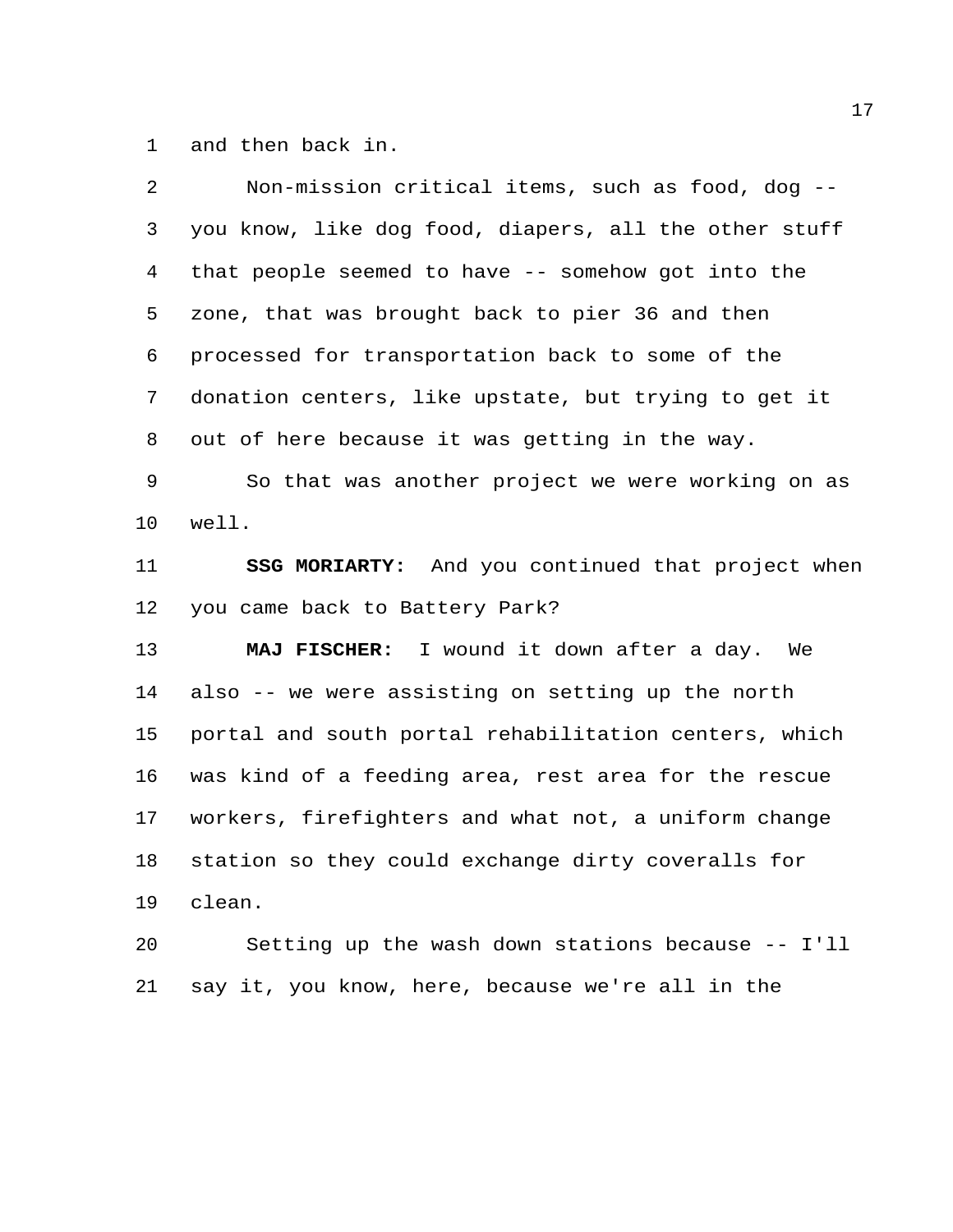military family. The word was we do not use any hazmat terminology. It's clean, it's dirty. It's not, you know, contaminated with decon.

 So that was the, you know, mind set that we took forward was that it was a hygiene issue and not that there was any kind of decon going on. And we were setting up showers for the firefighters.

 **SSG MORIARTY:** Was this in -- and was this (inaudible) --

 **MAJ FISCHER:** They say no. They -- I mean, the whole the thing was that there wasn't anything particularly hazardous other than that there was elevated levels of asbestos, and that the closer you got to the rubble pile, you know, the more necessary it would be to have a respirator.

 **SSG MORIARTY:** I see an awful lot of folks that are around here do have those respirators, the ones, the industrial ones.

**MAJ FISCHER:** Uh-huh.

**SSG MORIARTY:** That the (inaudible) --

**MAJ FISCHER:** (Inaudible) cartridges, combo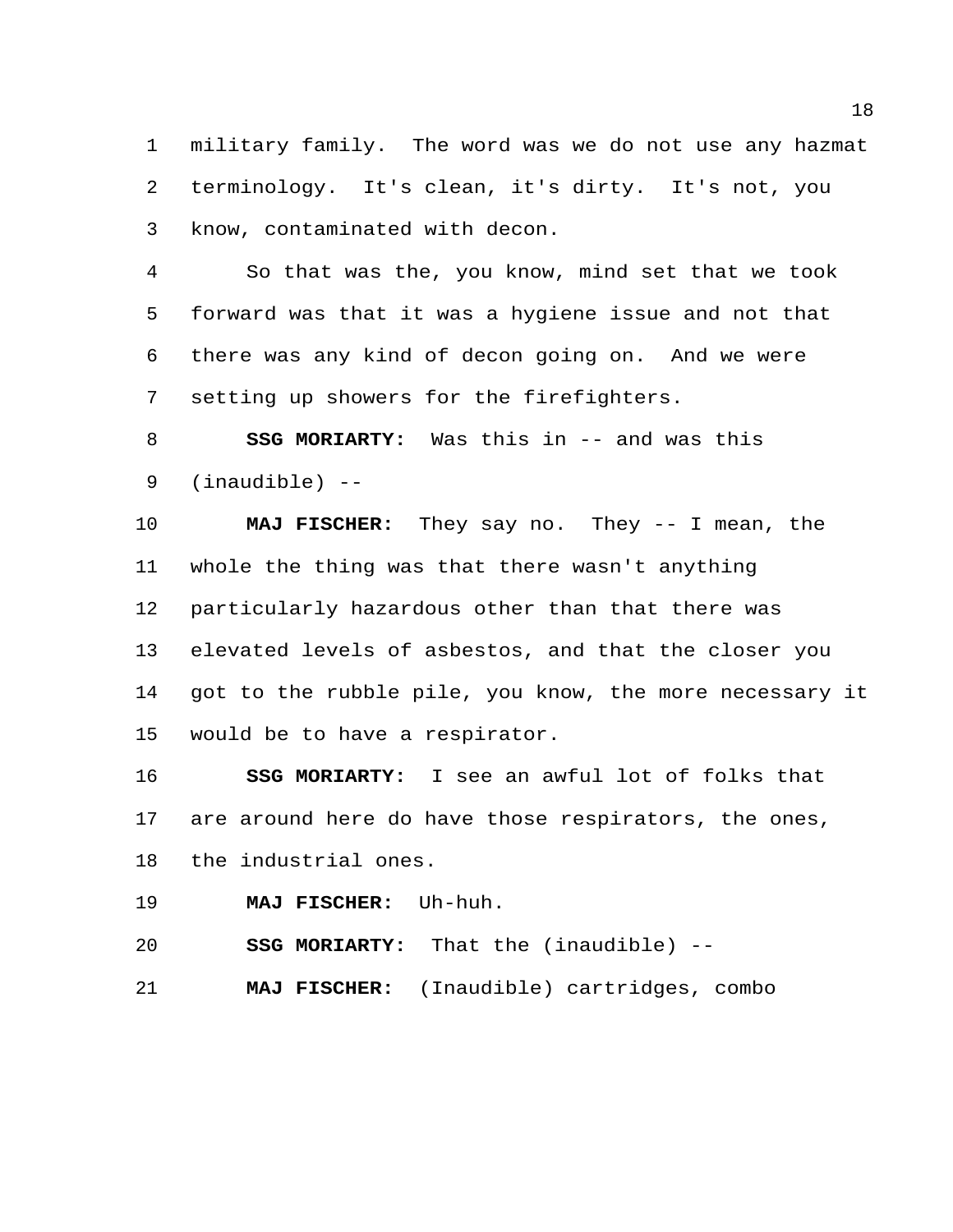cartridges, yeah. Yeah, we were helping also in procuring those supplies, you know, and getting people fitted up and getting them out there.

 I also worked with credentialing as well, securing credentials for people that need to get in. A lot of people that should be -- have gotten into the zone. We're having problems that -- due to the confusion of, where do I get them.

 If they didn't have the proper documentation they were being kind of shunted between pier 92 and IS 89, and I was kind of the person that was able to shepherd them through and (inaudible), you know, put them in the right format and get them the credentials they needed to get on the job and, you know, you know the (inaudible) crews or, you know, military personnel that needed to get access to the zone. So it was pretty interesting.

 **SSG MORIARTY:** Your troops now were where? What kind of missions were they being detailed to? **MAJ FISCHER:** Well, after the beginning of the second week when we were able to get more volunteers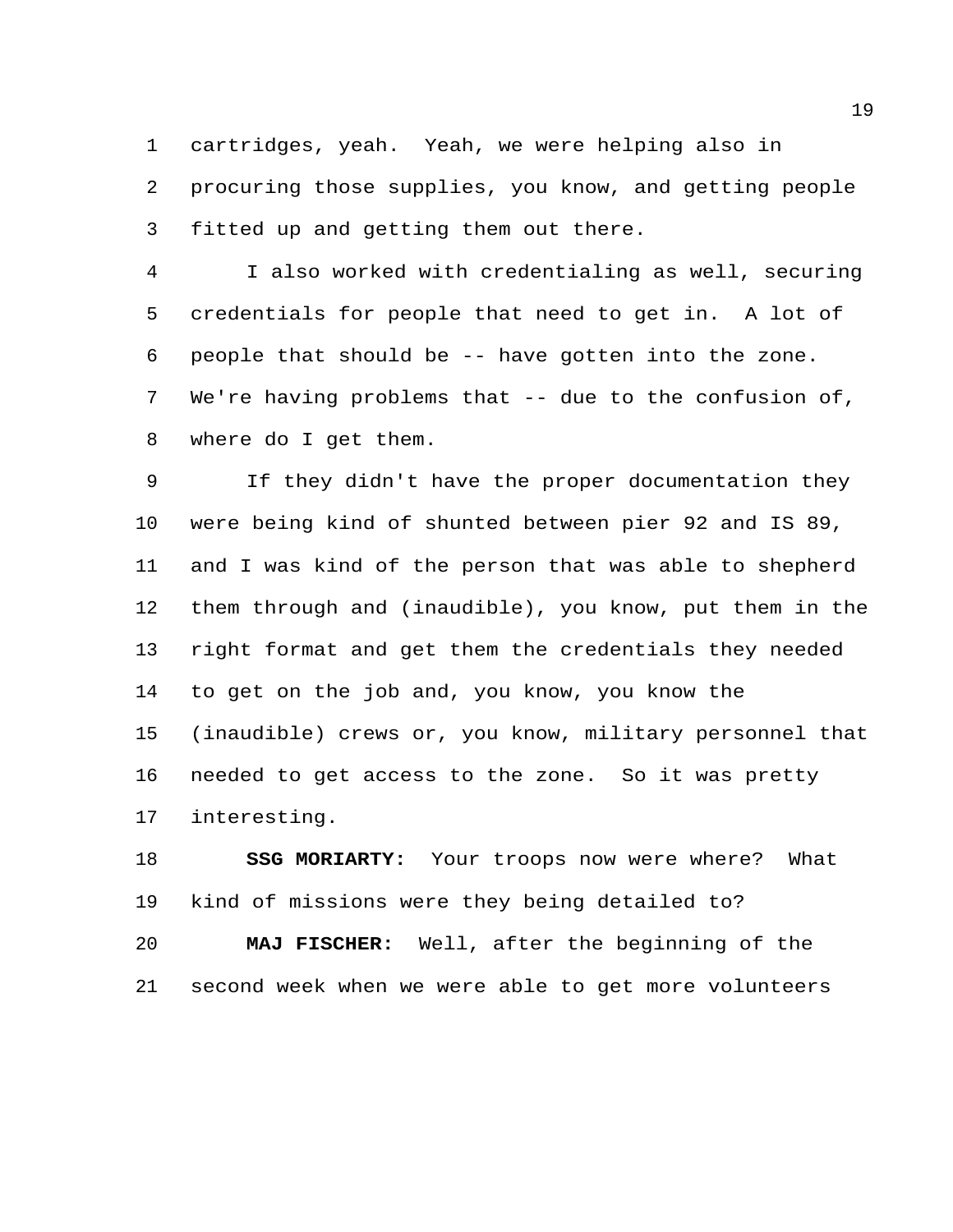in, since the Naval Militia was basically working with volunteers that joined, they were tasked with security missions mostly, setting up checkpoints, manning checkpoints.

 Some working parties for the -- for the Naval Militia personnel that have a construction background, trades background, they were assigning to Governor's Island to help rehabilitate the buildings out at Governor's Island. That was a mission they were given. The (inaudible) mission also.

 We were providing some assistance at the pier 36 supply facility. which is still being manned by Naval Militia personnel.

**SSG MORIARTY:** Pier 36?

**MAJ FISCHER:** Yes.

 **SSG MORIARTY:** I was given to understand that at some point in time --

 **MAJ FISCHER:** Oh, and we also had liaison officers at OEM, which we still do. We have a watch set up, you know, as part of a joint task force, military liaison up there at the EOC. So this goes with kind of, you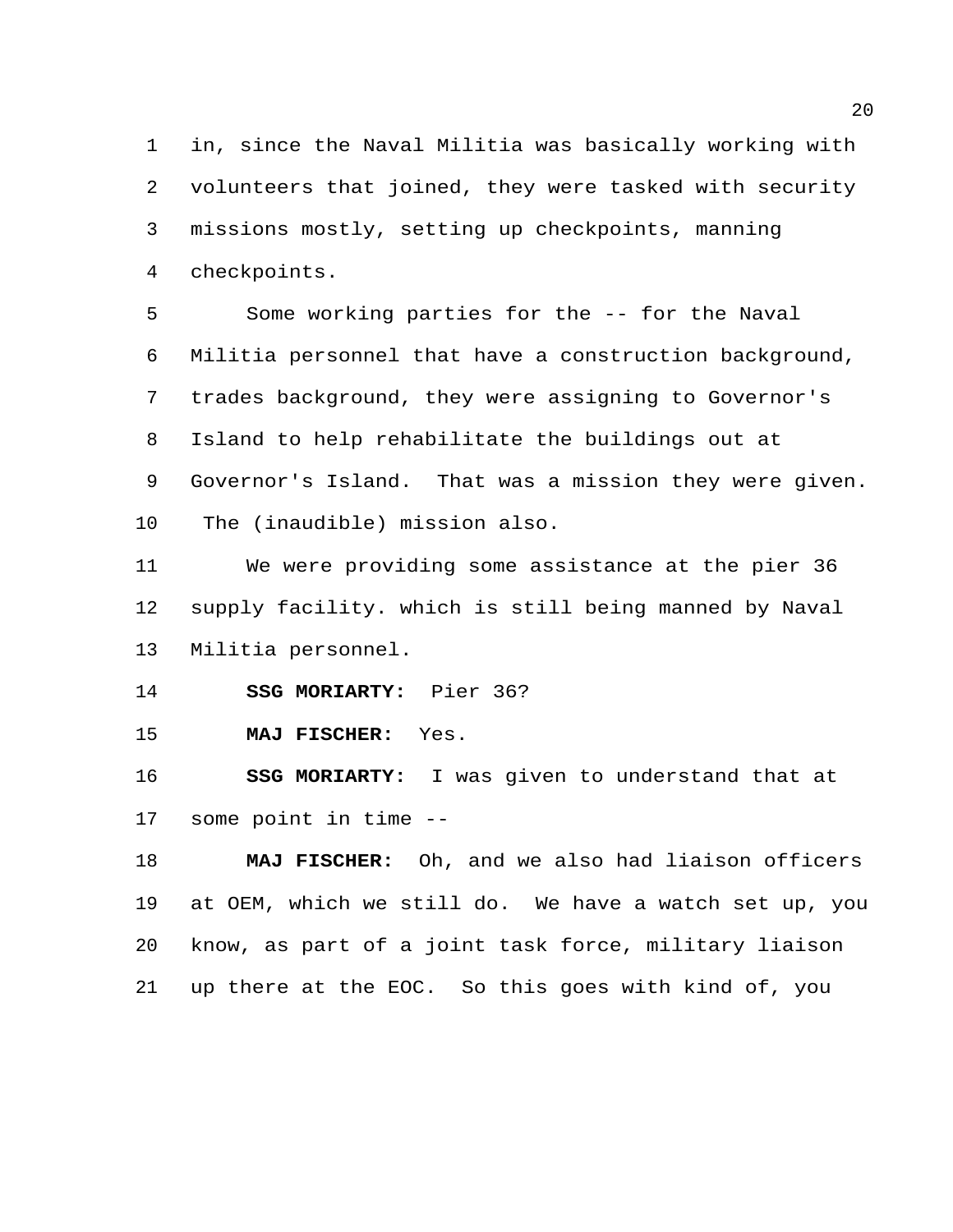know, most of the main (inaudible), the main missions that we have.

 **SSG MORIARTY:** Because I've seen the Coast Guard there.

**MAJ FISCHER:** Oh, yeah.

 **SSG MORIARTY:** Is your desk right next to theirs or --

**MAJ FISCHER:** They're across the street.

**SSG MORIARTY:** Okay.

 **MAJ FISCHER:** Yeah. They're there in the transportation section.

 **SSG MORIARTY:** Okay. I understand that at some point in time the (inaudible) is going to be pulling out of --

**MAJ FISCHER:** It should have been at 1100.

**SSG MORIARTY:** Oh, today?

**MAJ FISCHER:** Yes.

 **SSG MORIARTY:** And that Governor's Island will be the new  $-$ 

**MAJ FISCHER:** Billeting area.

**SSG MORIARTY:** Right.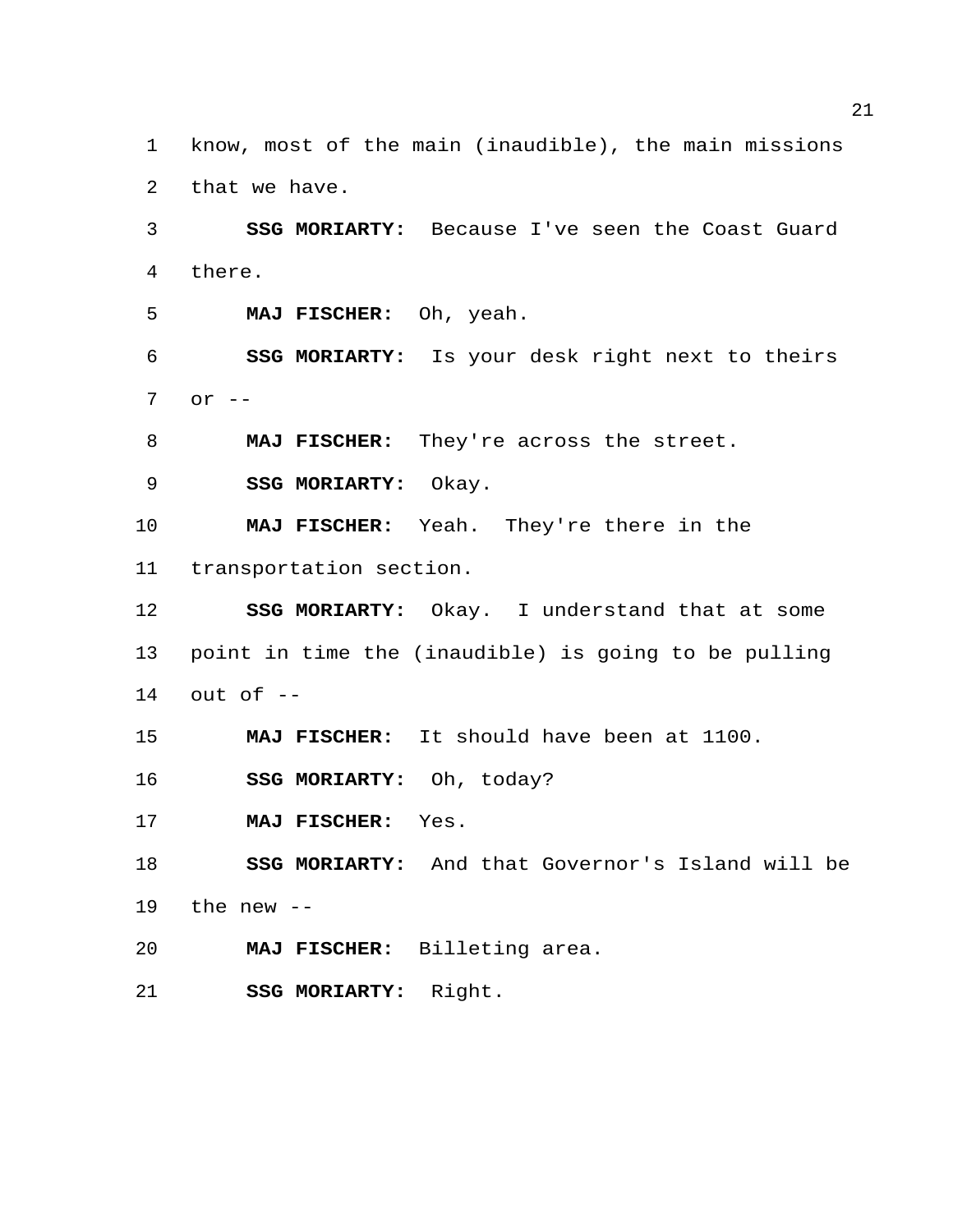**MAJ FISCHER:** Yes. That's operational right now. **SSG MORIARTY:** Oh, is it?

 **MAJ FISCHER:** Yup. (Inaudible) go over there later, just catch a ferry.

 **SSG MORIARTY:** Okay. I talked to somebody who is doing the ferry stuff. He was very frustrated because he basically said that the ferry was going to the island twice a day, at 10:00 in the morning and at 10:00 at night, and it was there for about 40 minutes.

 **MAJ FISCHER:** Yeah. There's been some issues. They're working on augmenting the ferry schedule with additional vessels, but I haven't personally had the opportunity to experience it.

**SSG MORIARTY:** Okay.

 **MAJ FISCHER:** I just checked in, checked back in this morning.

**SSG MORIARTY:** Right.

 **MAJ FISCHER:** So this is something that evolved over the weekend. So they -- I know coming in here they expected to get a better handle on the ferry schedule to better support what we're trying to do.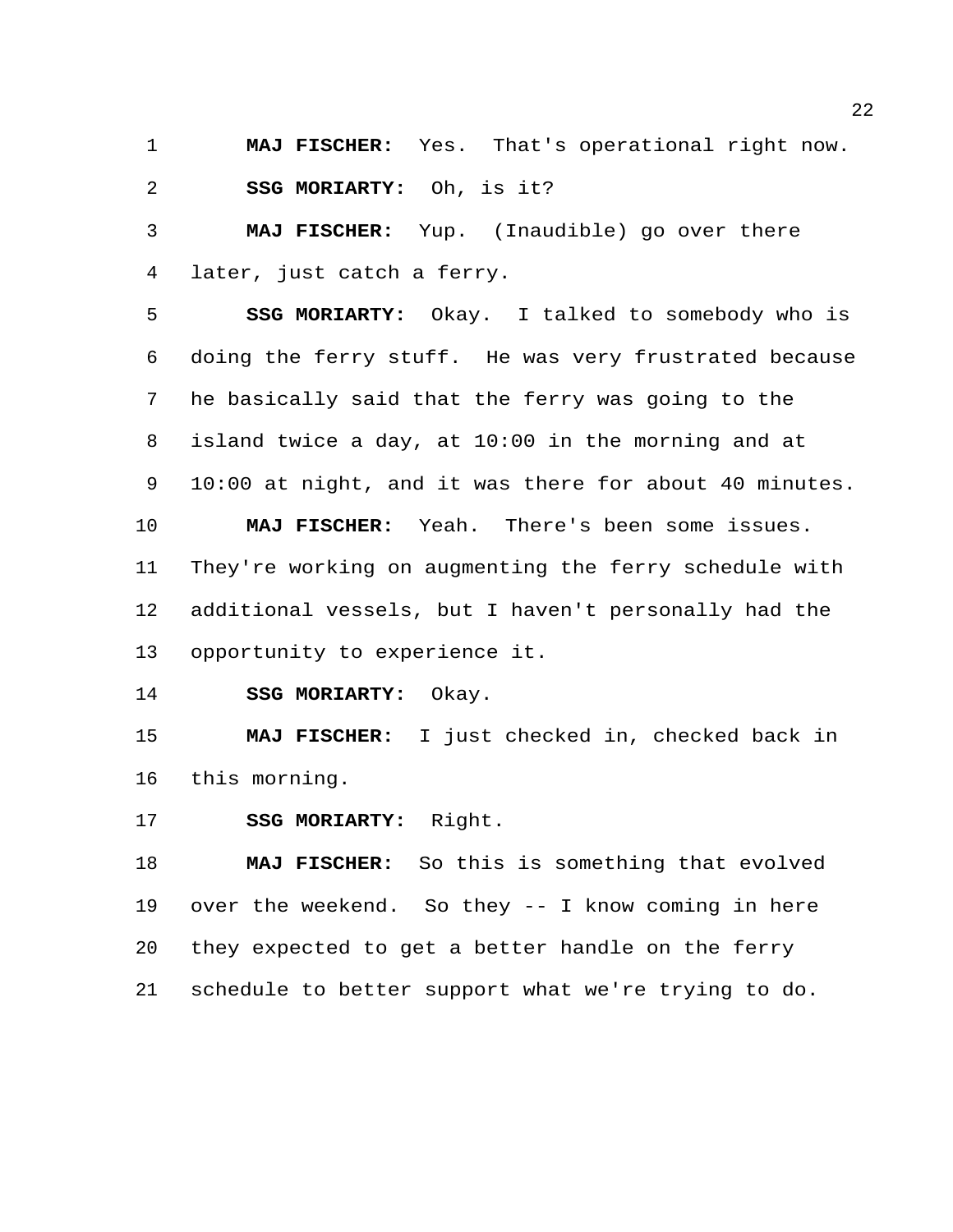**SSG MORIARTY:** Uh-huh.

 **MAJ FISCHER:** And you're right. (Inaudible) the frustration of someone coming off ship, wants to come back here or go out there, and hanging around for an hour or two and they're not able to get transportation over there so --

 **SSG MORIARTY:** Well, basically we were told that if you missed the ferry, because it's there for an hour, if you miss the ferry you wait 12 hours for the next one.

 **MAJ FISCHER:** There's a -- well, it depends on who you talk to. I've also heard there's some vessels available out of pier 5, which is New York Waterways so  $14 - -$ 

 **SSG MORIARTY:** You mean government vessels? **MAJ FISCHER:** Well, it's just a New York City asset.

**SSG MORIARTY:** Okay.

 **MAJ FISCHER:** I (inaudible) -- so there's a couple of ways to approach it I guess.

**SSG MORIARTY:** Okay. We'll just wait here a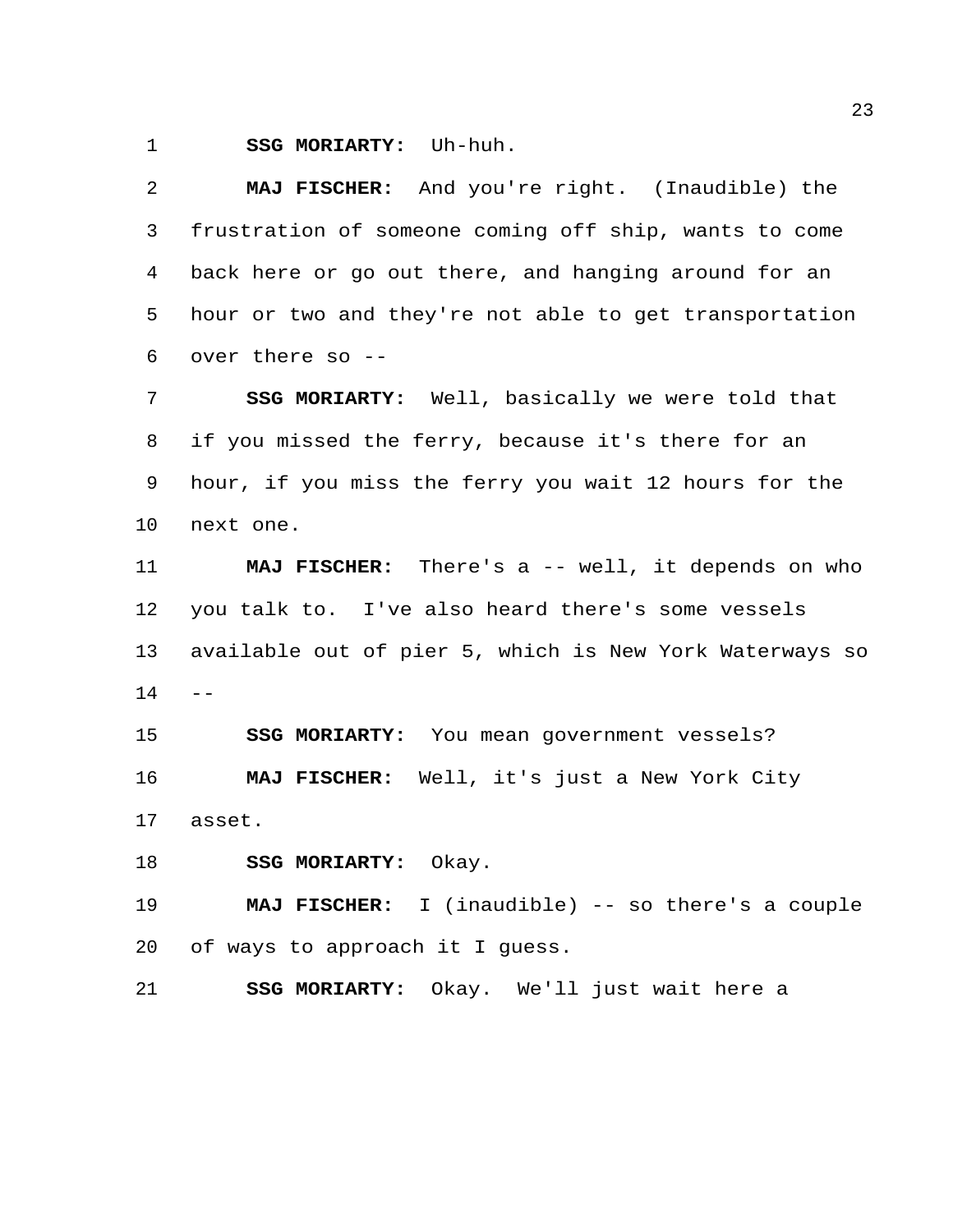second for the helicopter. It's amazing, we filter out all these things when we're talking. I'm sure you (inaudible).

(Interruption to proceeding.)

**MAJ FISCHER:** (Inaudible.)

 **SSG MORIARTY:** So after -- after Mr. Koslow left you wound down those operations, you came over here and you started what, do you -- doing (inaudible)?

 **MAJ FISCHER:** Watch -- yeah, watch officer and also, you know, on demand as the commander deemed necessary for me to get involved in those things, you know if he needed some (inaudible) power to (inaudible) something that.

 Like I say, this kind of -- (inaudible) this type of assignment -- you know, I'm not one of the F staff so I'm trained in, you know PLO and things like that, you know. They want to kind of keep me available to interface with different things --

**SSG MORIARTY:** Okay.

**MAJ FISCHER:** -- as they come up.

**SSG MORIARTY:** How did you get your orders? You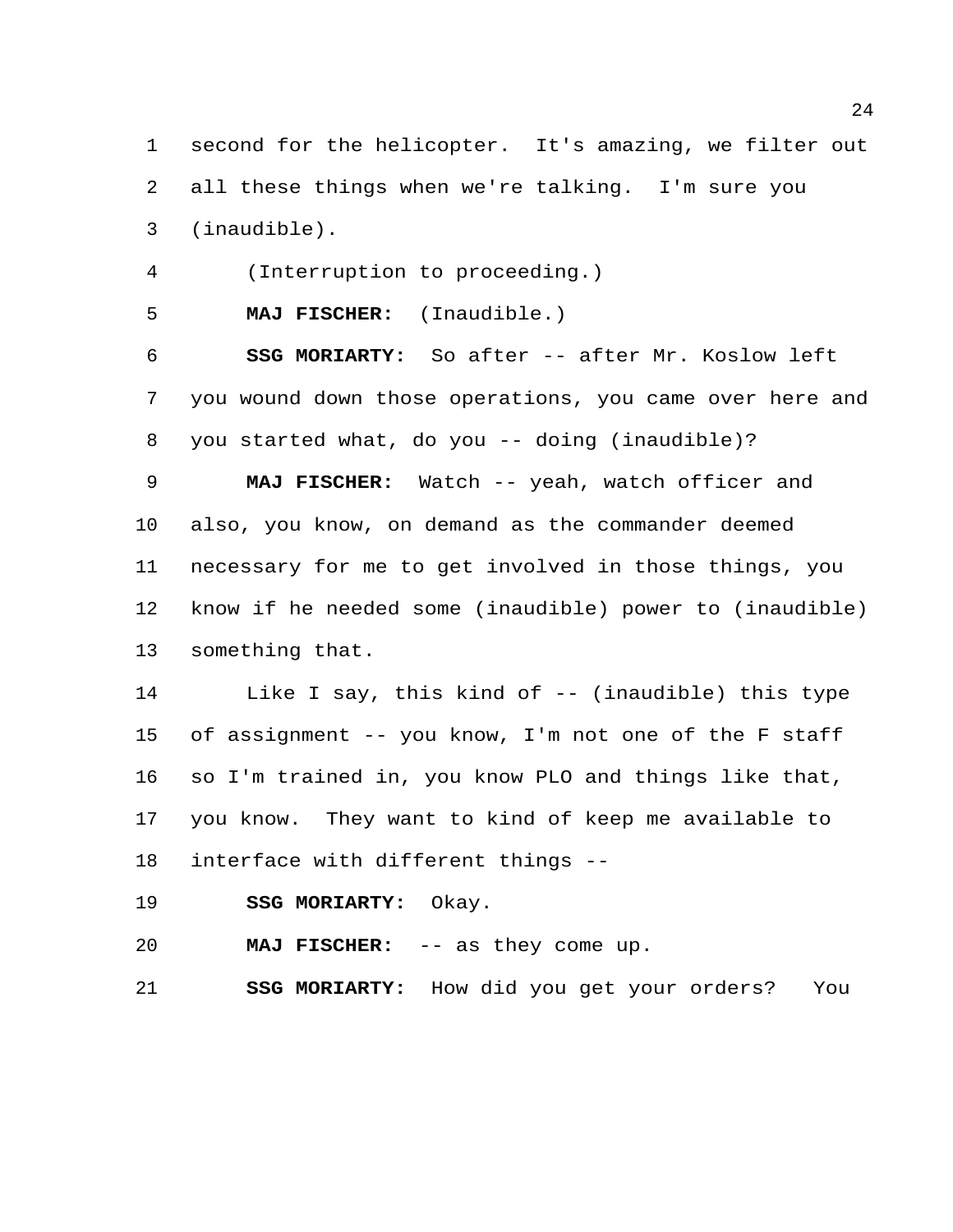didn't -- obviously you didn't get an order to come

down. You just came down.

 **MAJ FISCHER:** I got a verbal -- no, I got a verbal from the --

**SSG MORIARTY:** Oh, did you?

 **MAJ FISCHER:** -- deputy, the Naval Militia, GEN Wolfe, BG Wolfe.

8 SSG MORIARTY: Okay.

 **MAJ FISCHER:** I called him from North Carolina and said, "You know, are you standing up?"

 He said, "Yes, we are." I told him I'd call him as soon as I got close to the city, once I had my gear and everything, which I did.

 And then he told me to go to the police academy and report there.

 **SSG MORIARTY:** So you never went home? You just drove --

 **MAJ FISCHER:** Well, I did. I was home for two hours. (Inaudible), slept for two hours, got up, dropped the car off at the airport, went to the drill center, (inaudible) gear, and then took off so --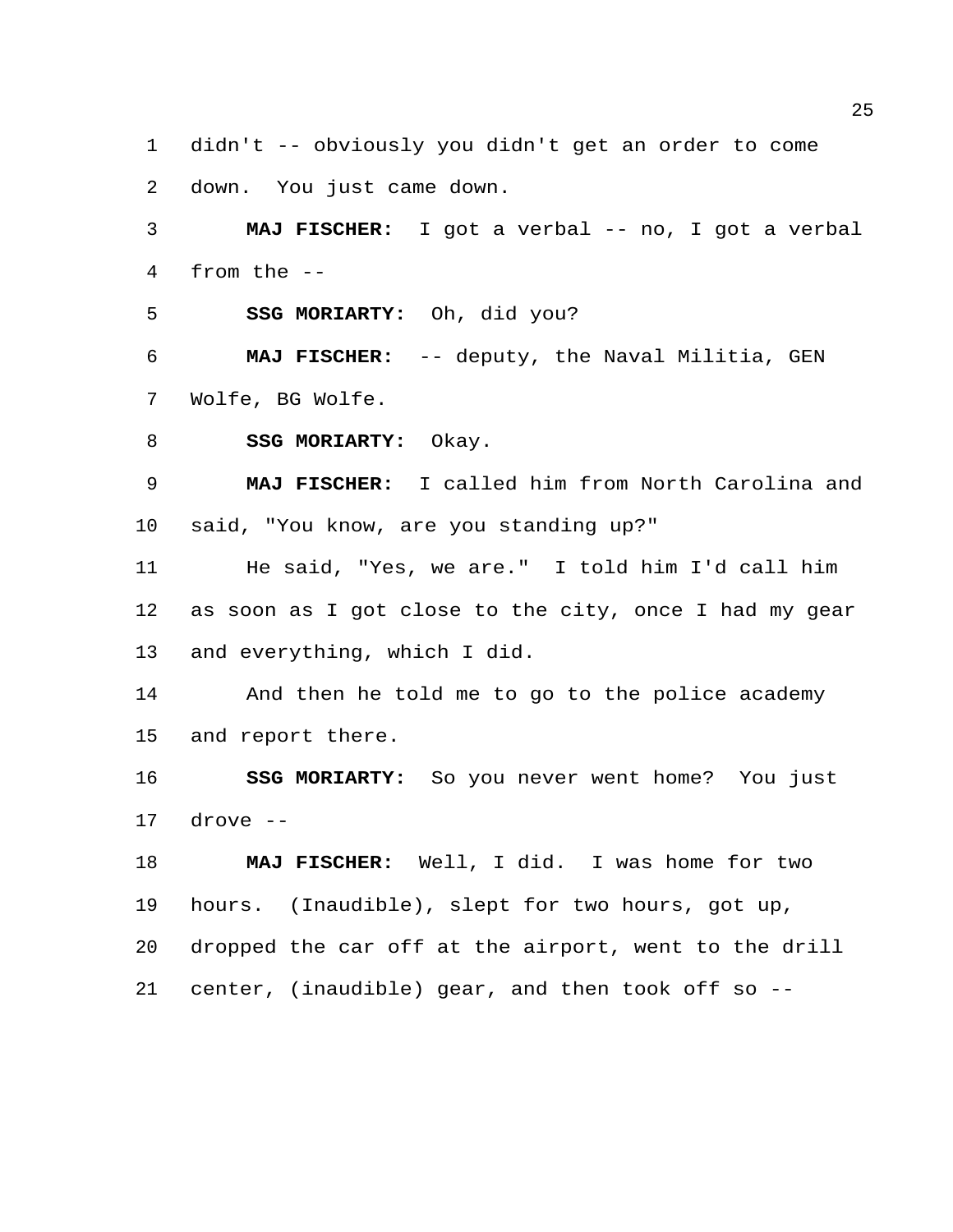**SSG MORIARTY:** And where's your drill center? **MAJ FISCHER:** I also work up at -- I have an affiliation with a unit up in Londonberry, New Hampshire.

 **SSG MORIARTY:** Oh, okay. With National Guard or  $6 - -$ 

 **MAJ FISCHER:** It's a Marine rifle company, a reserve rifle company so --

 **SSG MORIARTY:** Oh, okay. Okay, so you keep gear there?

**MAJ FISCHER:** Yeah.

 **SSG MORIARTY:** And did they have people already at (inaudible)?

 **MAJ FISCHER:** Yeah, they actually had -- they have full-time active duty types.

**SSG MORIARTY:** And they went on 724 alert?

 **MAJ FISCHER:** I don't know about that time, but they were -- there was somebody there that morning because it was a weekday. So I just came in and told them what I was doing. They said -- you know, I told them I needed some gear. They said take it.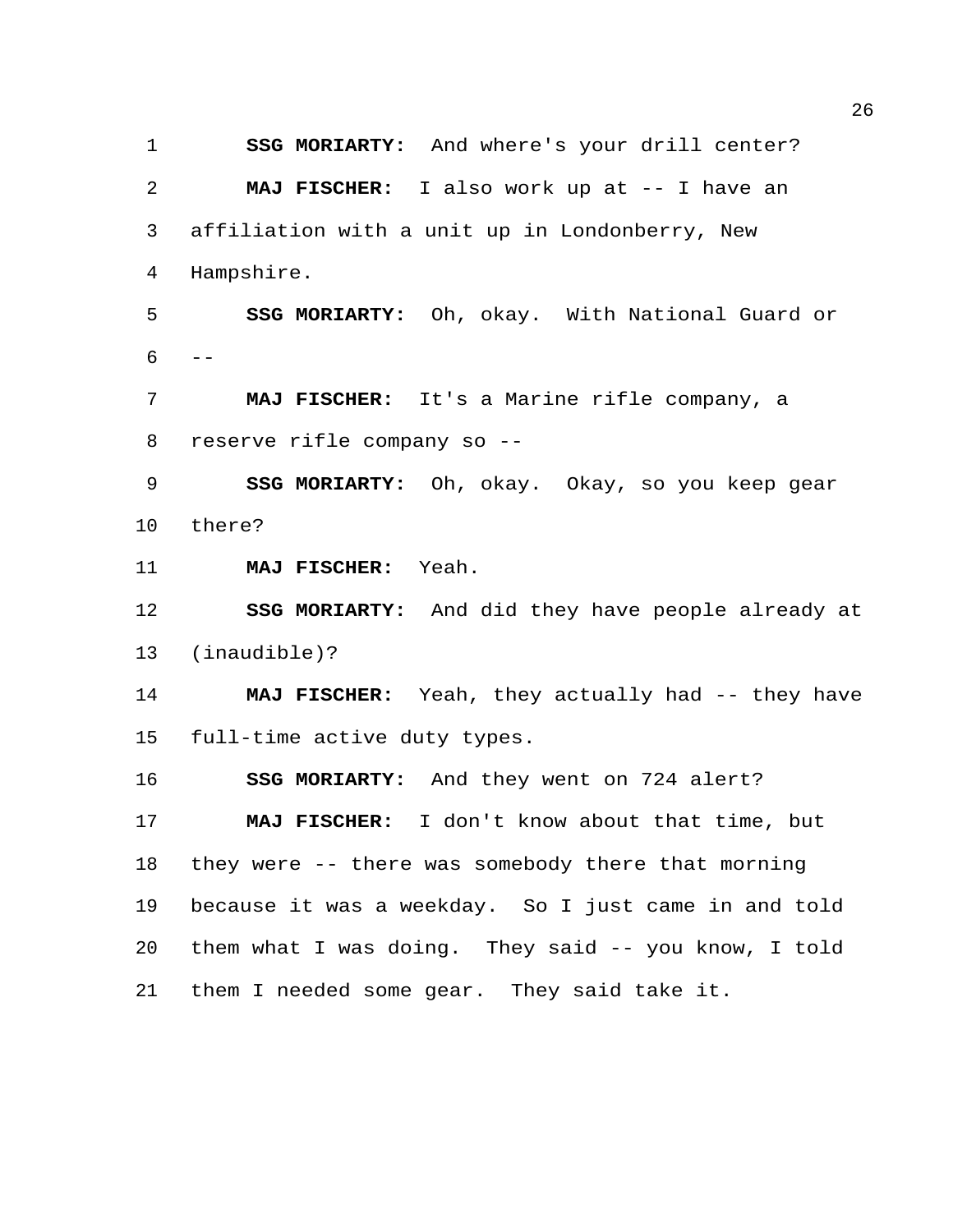**SSG MORIARTY:** Did you take a government vehicle also?

**MAJ FISCHER:** No, I POD'd it.

 **SSG MORIARTY:** Oh, okay. Oh, so the vehicle that you dropped off was a rental?

 **MAJ FISCHER:** Yeah. Yeah. Because I couldn't fly home. So I did about a thousand miles in about 14 hours.

**SSG MORIARTY:** Good golly.

**MAJ FISCHER:** Yeah. I mean, you've got to

(inaudible) -- it just, you know --

**SSG MORIARTY:** You were at the company

headquarters so you said, hey --

 **MAJ FISCHER:** Yeah. See you, you know, and they said, yeah, by all means.

 **SSG MORIARTY:** Has there been a strong chain of command (inaudible)? Are you getting (inaudible) and updated information through your (inaudible) here or, you know --

 **MAJ FISCHER:** Yeah. Yeah, it's pretty, pretty much delineated now. I mean, you know, what we've been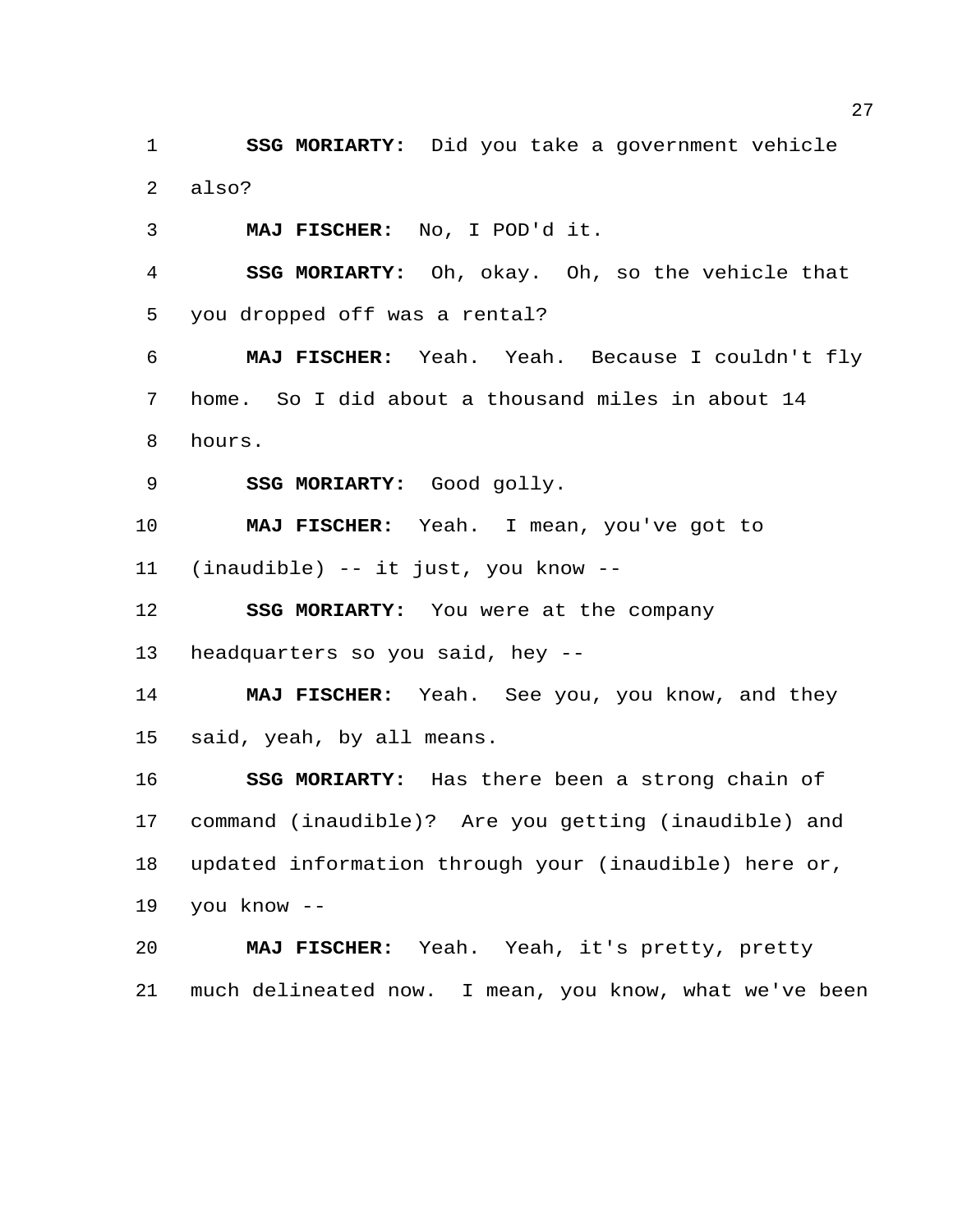working with is the change over from like, I think what was it, 53rd to the 42nd.

 You know, we're actually organized under the aviation brigade, the Naval Militia is as a whole. So, you know, everything runs through 42nd.

 So, you know, we're getting used to their staffing and who their players are and they're getting used to us as well.

 **SSG MORIARTY:** You have folks up there at the 7th regiment?

**MAJ FISCHER:** Correct.

**SSG MORIARTY:** Yeah.

 **MAJ FISCHER:** Correct. And they're, you know -- so I think all in all, though, it's gone pretty well. I know the -- you know, GEN Cartulo (phonetic) and folks have been very complimentary about what the Naval Militia has done. So I think we're integrating pretty well. And that's also with the Air National Guard as well.

 So there's been, like I say, a learning curve, but everyone has got their missions and they're executing.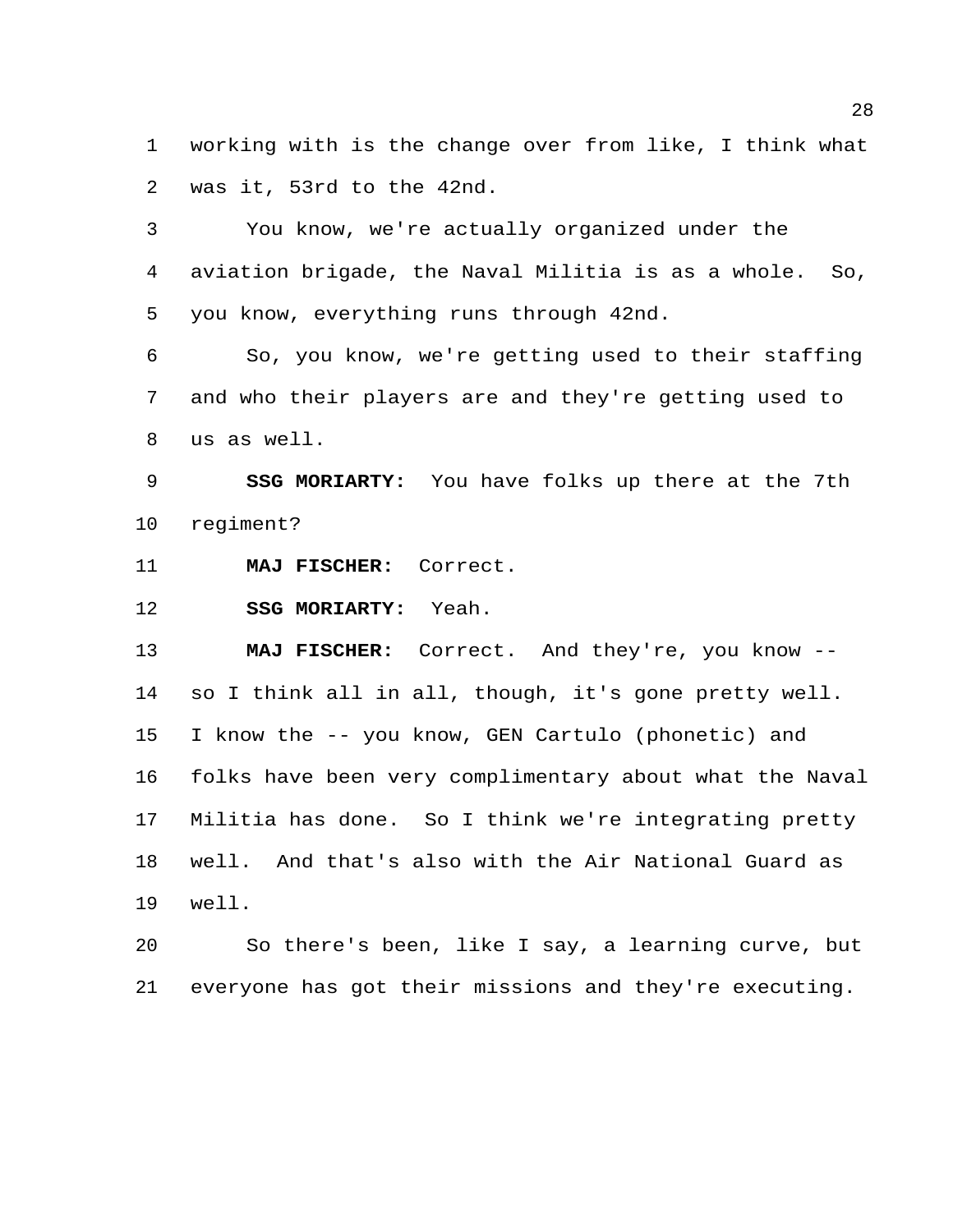So I think all in all, if you want to look at it from a joint National Guard type operation, it's been pretty good. You know, just little glitches that, you know, are the day-to-day thing that you've got to, you know, work on overcoming.

 **SSG MORIARTY:** Were you armed at all? Were you armed at all?

 **MAJ FISCHER:** I brought a K-bar, which after about the second week they said, oh, you don't need that anymore. Put it away. So --

**SSG MORIARTY:** Okay.

 **MAJ FISCHER:** But right now I've got my leatherman. That's what I'm carrying. It's not -- **SSG MORIARTY:** I was told to put mine away too. **MAJ FISCHER:** Yeah. Yeah, I didn't draw a sidearm but, you know, I figured, you know, you wouldn't be able to carry it anyway, which is kind of what happened so --

 **SSG MORIARTY:** Well, from what we understand some of the -- initially when some of the infantry people came in the soldiers and NCOs didn't have it but the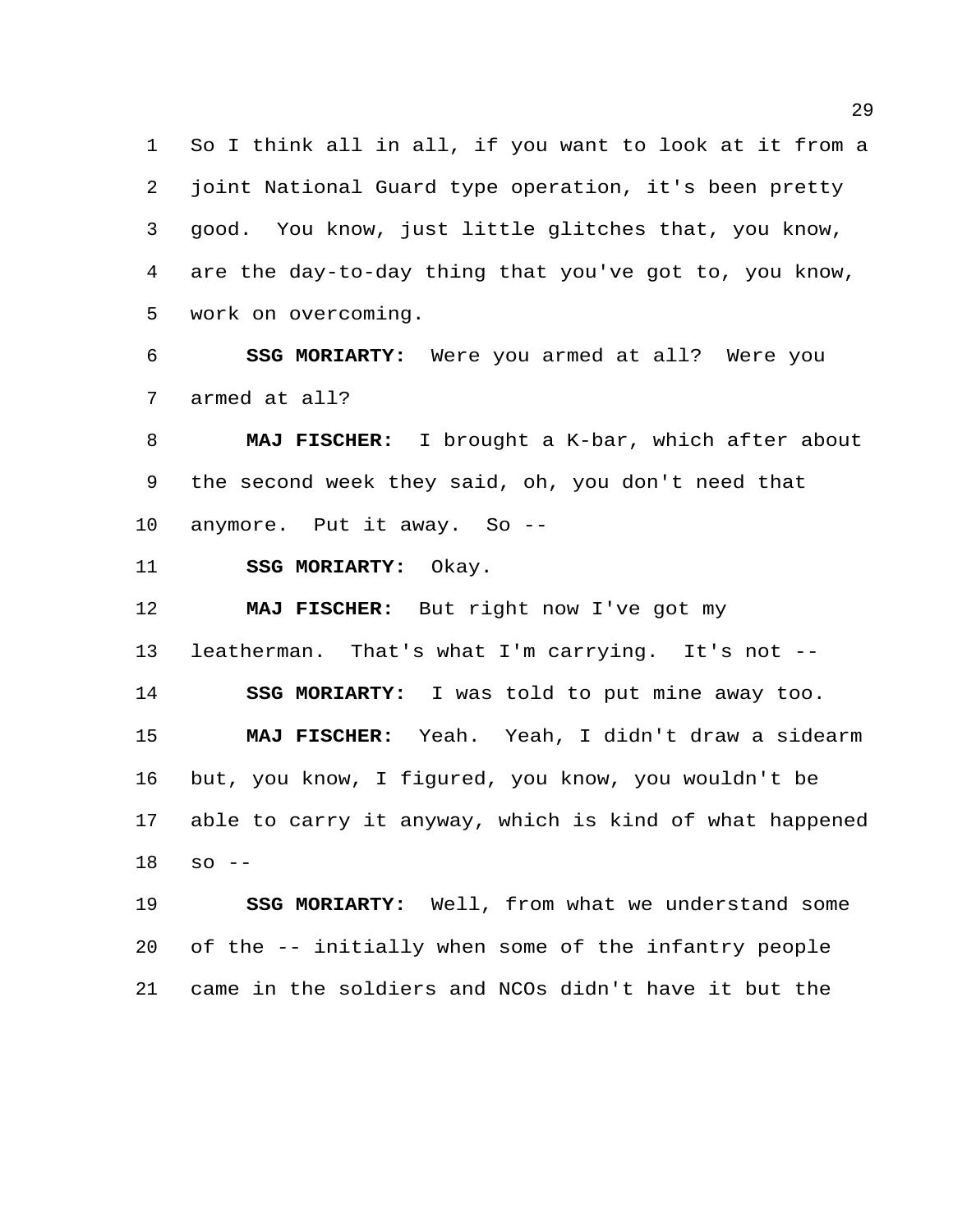officers did have (inaudible) weapons with ammunition, which is surprising. But they were given pretty strict rules of engagement type of thing.

**MAJ FISCHER:** Right.

 **SSG MORIARTY:** And I'm assuming because we're not armed, were there rules of engagement at all issued to you?

 **MAJ FISCHER:** Not to me personally. I know they -- you know, these sentries are briefed on how to properly interact with the populace, you know, and, you know, basically to minimize any interaction. You know, we -- you know, we've had some -- one case here of -- where we had to, you know, implement immediate response. We had a civilian that got ill on a bus right outside of here that we were asked to render assistance.

**SSG MORIARTY:** That became ill?

 **MAJ FISCHER:** Yeah, ill on the bus. The bus driver stopped, saw us, ran to us to say I have an ill passenger. They didn't know if he was having a heart attack or what.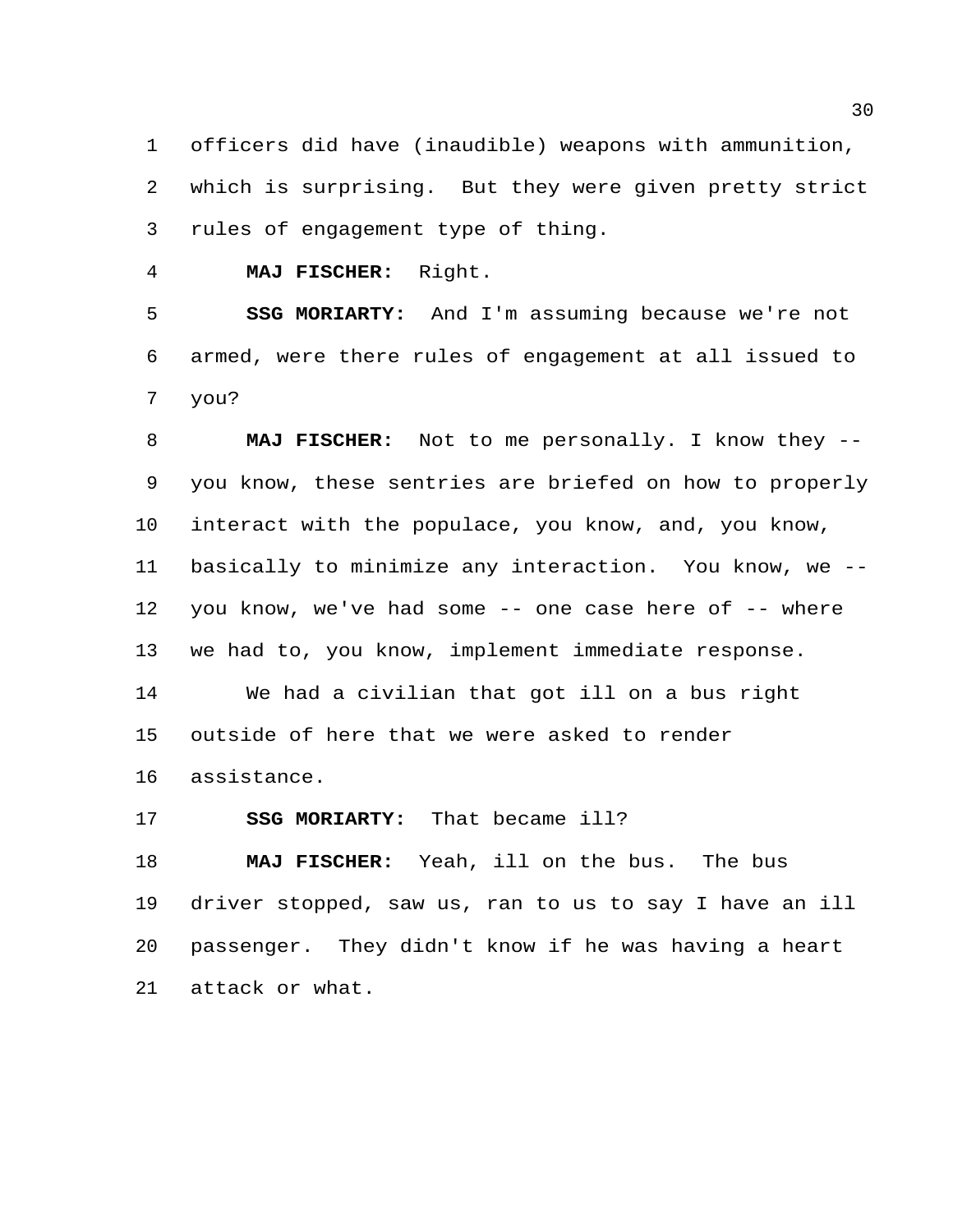**SSG MORIARTY:** You had -- you had medics here? **MAJ FISCHER:** Yes. And that we ran -- we went there. I became, I guess, the ranking officer on the scene. I checked to see if NYPD was notified. They were. EMS was on its way.

 I looked at the passenger. I told them don't render -- right now he doesn't need assistance. It's just observant, which they did.

 And then when EMS came we retreated and turned the scene over to the police and EMTs, which was the proper procedure. So, you know, the bus driver thanked us for, you know, helping him.

 So we did have a positive experience there, but you have to be careful in how far you go. You know, there's -- that's the kind of thing that, you know, immediate response indicates a particular life threatening situation be relinquished to the appropriate civilian authority once they have control of the scene.

 So it actually worked out pretty well. But it was kind of, you know, a frantic moment or two trying to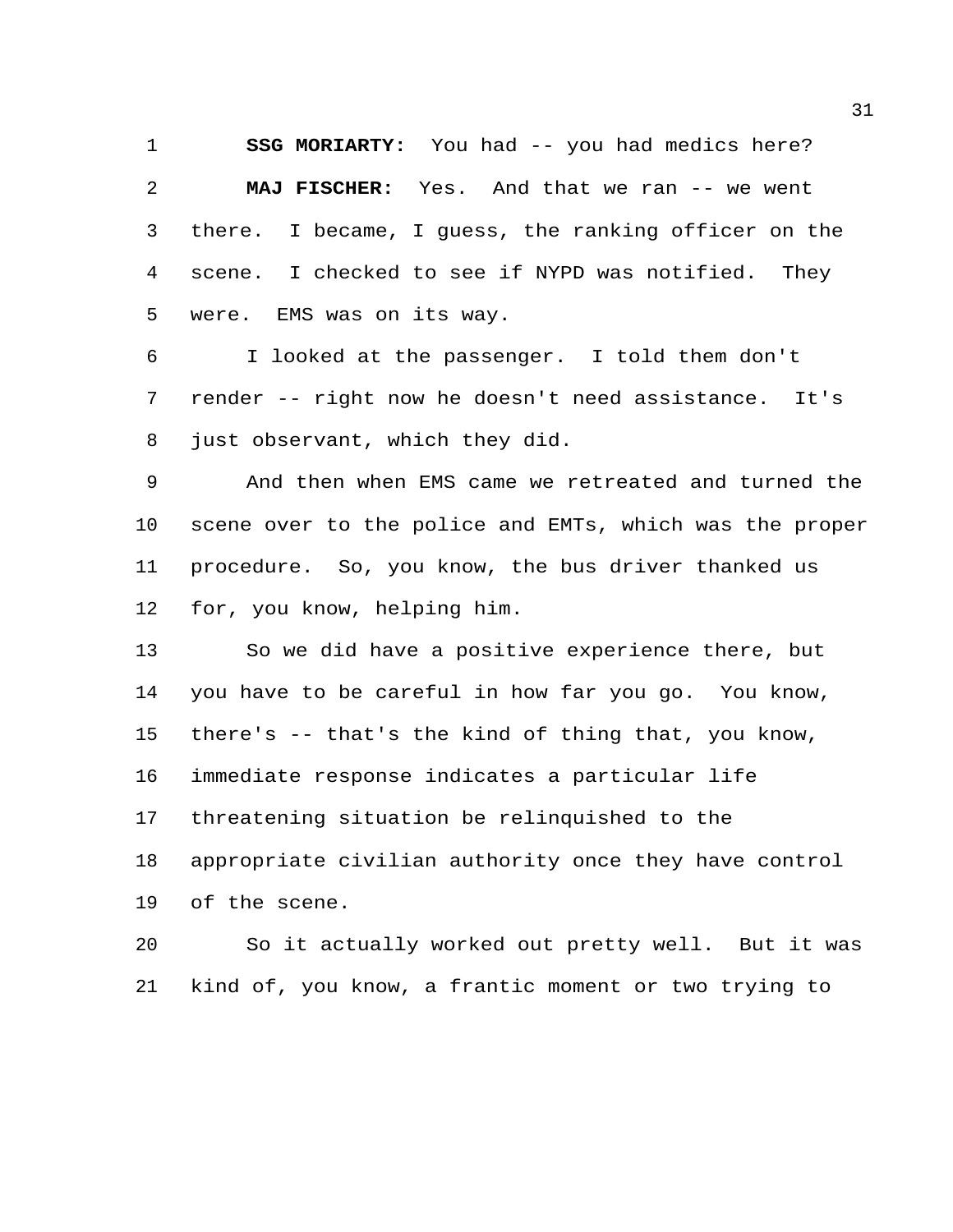figure out, you know, what was wrong with this

 gentleman. He did not look very well, but after about 20 minutes, they worked him, and I was told he ended up

walking off the bus so --

**SSG MORIARTY:** Well, excellent.

 **MAJ FISCHER:** Yeah. It was a plus for us, you know.

**SSG MORIARTY:** Was it a heart attack or

indigestion?

 **MAJ FISCHER:** Yeah. What I -- what I was told was two things. He had been on strong antibiotics for a few weeks and just stopped taking them, and that it was a reaction --

**SSG MORIARTY:** Okay.

 **MAJ FISCHER:** -- or it was food poisoning. But they determined that --

**SSG MORIARTY:** Okay.

**MAJ FISCHER:** -- he didn't have a heart attack,

which was good.

**SSG MORIARTY:** Okay.

**MAJ FISCHER:** You have to be prepared for anything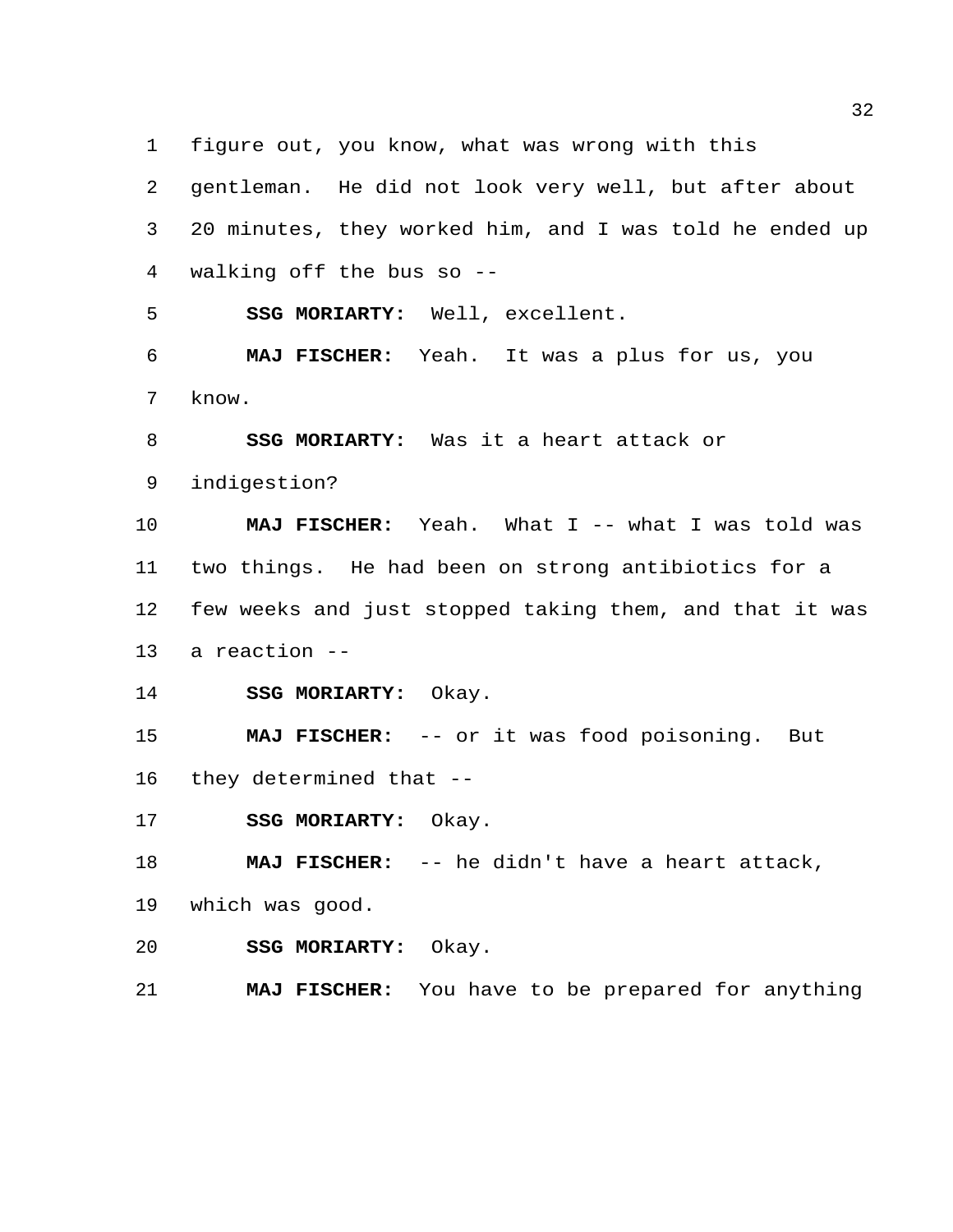in New York I guess.

| 2  | SSG MORIARTY: Did you -- (inaudible)                    |
|----|---------------------------------------------------------|
| 3  | mobilization? Do you do drills periodically like this?  |
| 4  | Are all of your, you know, power of attorney, and       |
| 5  | wills, and shot records, and all that stuff scrutinized |
| 6  | in any particular --                                    |
| 7  | MAJ FISCHER: Yeah, mine were, back when I -- I          |
| 8  | came back into, you know, a drilling unit. The first    |
| 9  | thing the corpsman did was riddle me full of needles.   |
| 10 | So I'm good to go. I think I've got one more booster    |
| 11 | shot and like my shot card is filled.                   |
| 12 | So, you know -- which is interesting because I          |
| 13 | have my letter in for retirement so --                  |
| 14 | SSG MORIARTY: (Inaudible.)                              |
| 15 | MAJ FISCHER: -- (inaudible) months left.                |
| 16 | SSG MORIARTY: Oh, is that it?                           |
| 17 | MAJ FISCHER: Yeah. Well, it would have been, but        |
| 18 | who knows --                                            |
| 19 | SSG MORIARTY: Yeah. Yeah.                               |
| 20 | MAJ FISCHER: -- with what just happened. But --         |
| 21 | SSG MORIARTY: Yeah, that's true.                        |
|    |                                                         |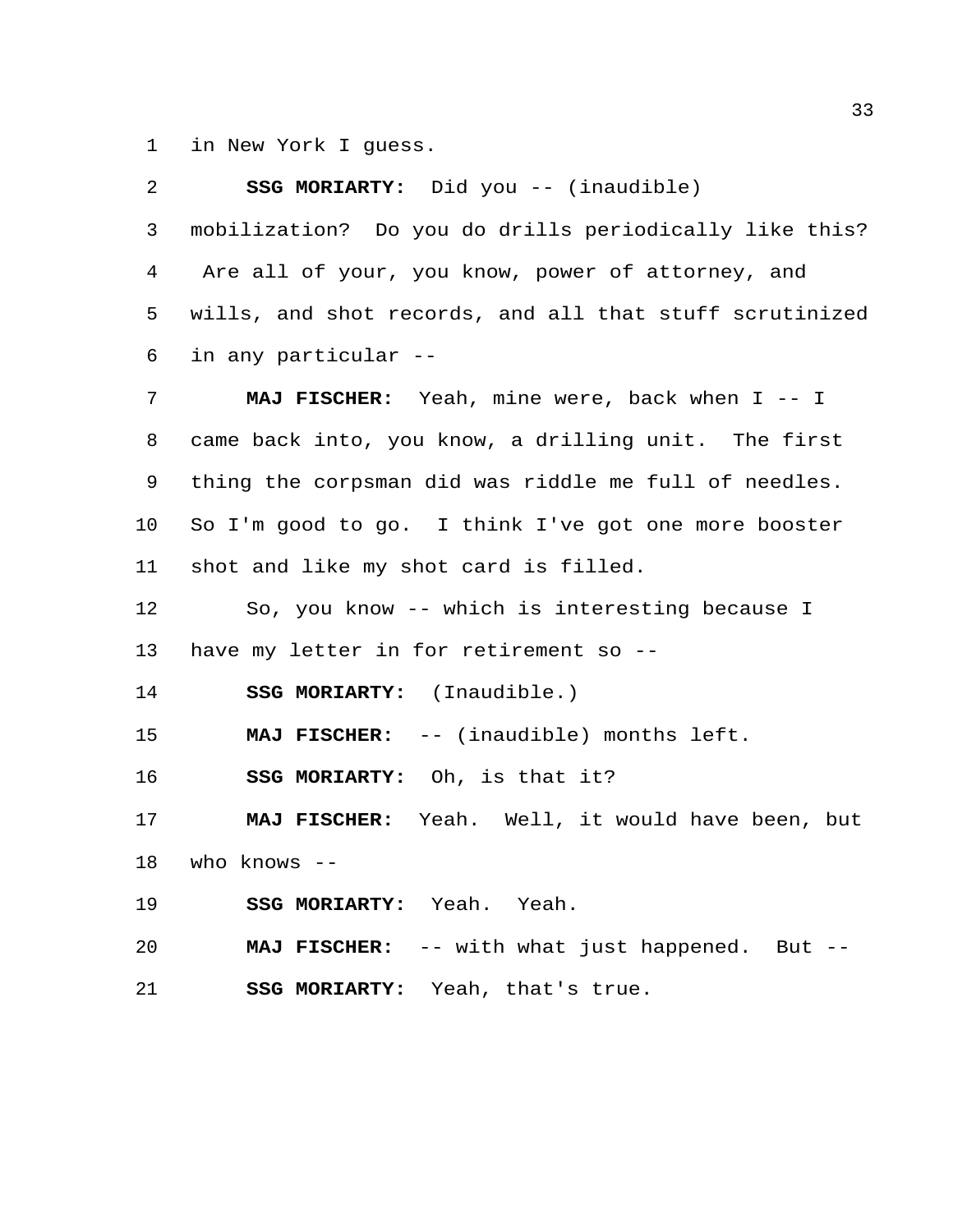**MAJ FISCHER:** -- he said it doesn't matter, sir. You don't know what's going to happen, which is kind of interesting. He pumps me up full of all this stuff and the next thing you know I'm down here so --

**SSG MORIARTY:** When did that happen?

 **MAJ FISCHER:** I think he finally -- they finally tracked me down when they reviewed my medical record about six months ago.

**SSG MORIARTY:** Okay.

 **MAJ FISCHER:** So, you know, I got my DNA testing, you know, the TB, the -- you know, you name it, tetanus boosters.

 **SSG MORIARTY:** Well, we were -- we were notified, put on alert status, so it kind of -- from the Center for Military History the week after it happened. And so (inaudible) you know, we (inaudible) -- we were just twisting in the breeze, waiting, waiting to get orders. And we finally got to the point where we couldn't stand it any more so we -- we just told our employers that, hey, we've been activated.

And we started going to the drill center and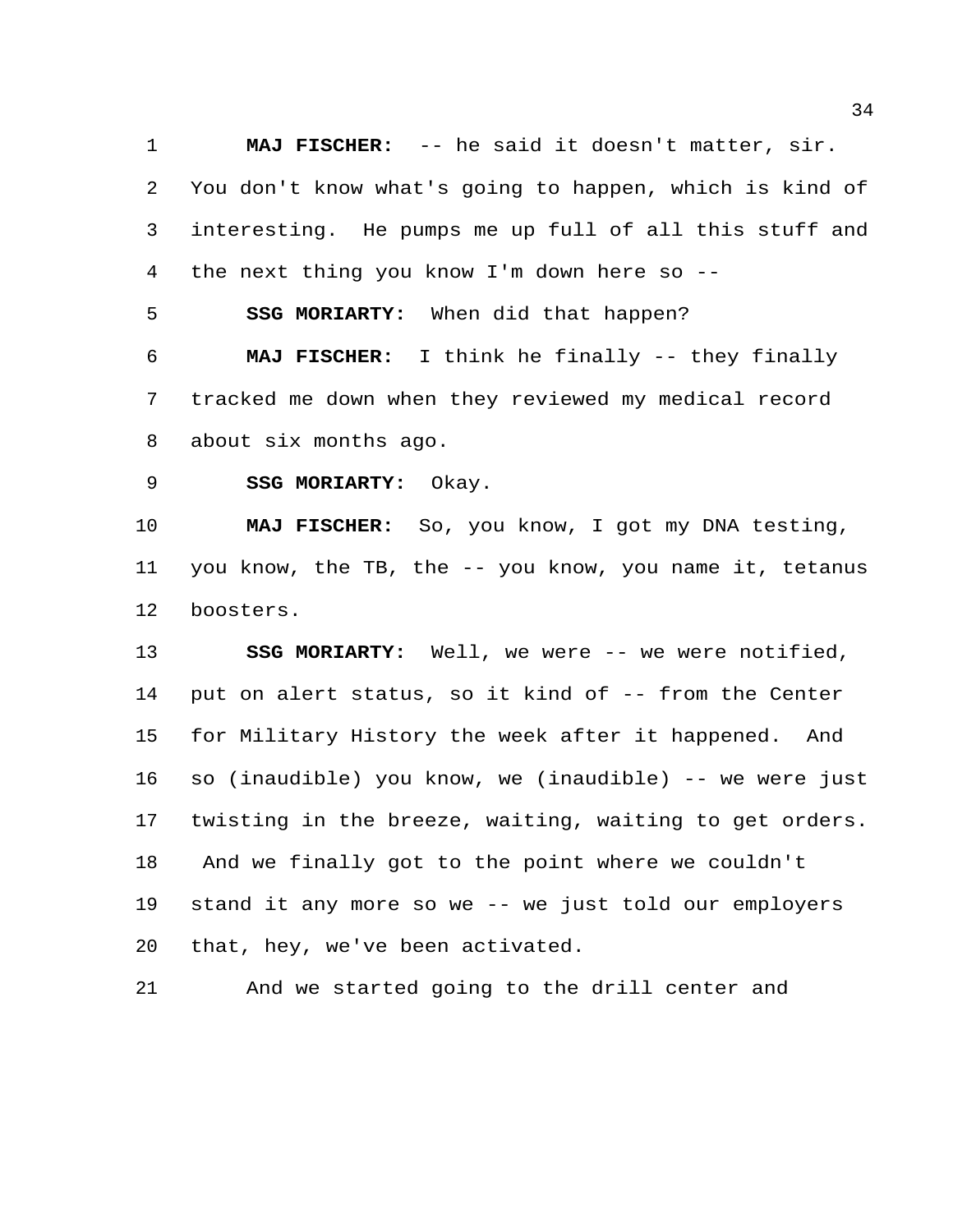getting all of our equipment packed, and then we were supposed to get notification, official notification, orders a week from -- a week ago from this past Friday. **MAJ FISCHER:** Right.

 **SSG MORIARTY:** So it was two Fridays ago. So that Thursday we all, you know, showed up in uniform, loaded all of our gear up. We went up to Reading, where we were going to depart from, and they said, well we -- you haven't got orders, but what's holding them up now is you need shots.

 So they sent us down to Hanscom (phonetic) Air Base and we got -- everybody got -- the Hepatitis B was the first shot. Then you get the second shot in 30 days.

**MAJ FISCHER:** Right.

 **SSG MORIARTY:** This would be just about (inaudible) the time we're into this we'll get the next shot, and then in six months you get the third one.

**MAJ FISCHER:** Right.

 **SSG MORIARTY:** But the other thing that they were giving everybody was tetanus shots, and I just got --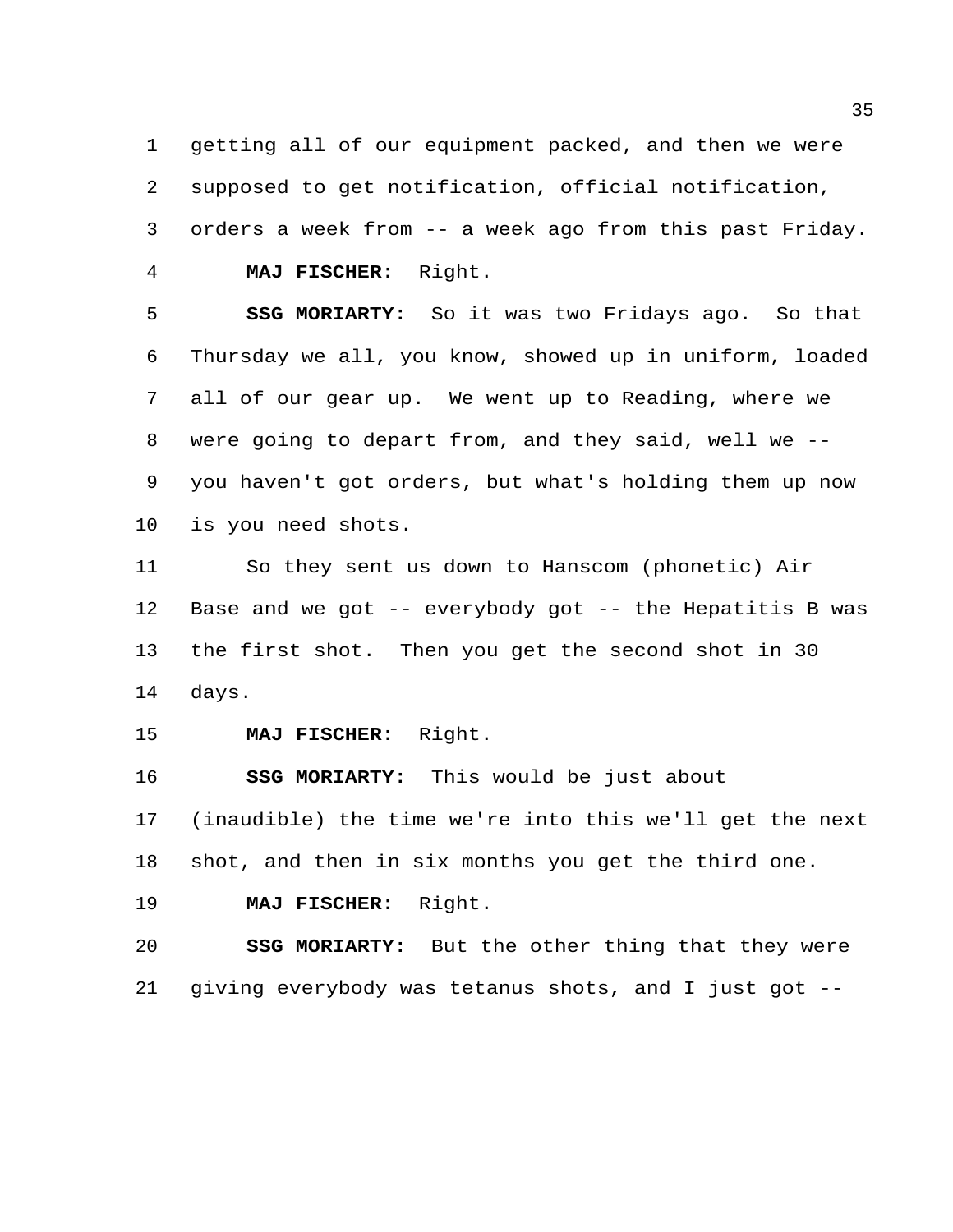my dog and another dog in the neighborhood got into a fight about a year ago, and I was stupid enough to stick my hand down, grab my dog's collar, and I came back up with two, two good size gashes, and each required six sutures.

**MAJ FISCHER:** Ooh.

 **SSG MORIARTY:** The first thing they do is give you a tetanus shot. And I'm (inaudible) my scars -- and as I'm doing this she's -- the nurse, she's sticking the tetanus shot in my arm. And I said, "I don't need that."

 And she said, "You already had it. You've already got it."

**MAJ FISCHER:** Too late.

 **SSG MORIARTY:** It was too late. And I had brought my -- as a matter of fact it's right here. I don't go anywhere without my yellow international immunization thing here, and unfortunately when I went to get my arm fixed (inaudible) with the dog, I forgot to bring it, otherwise I wouldn't have had to get a tetanus shot. I hate shots.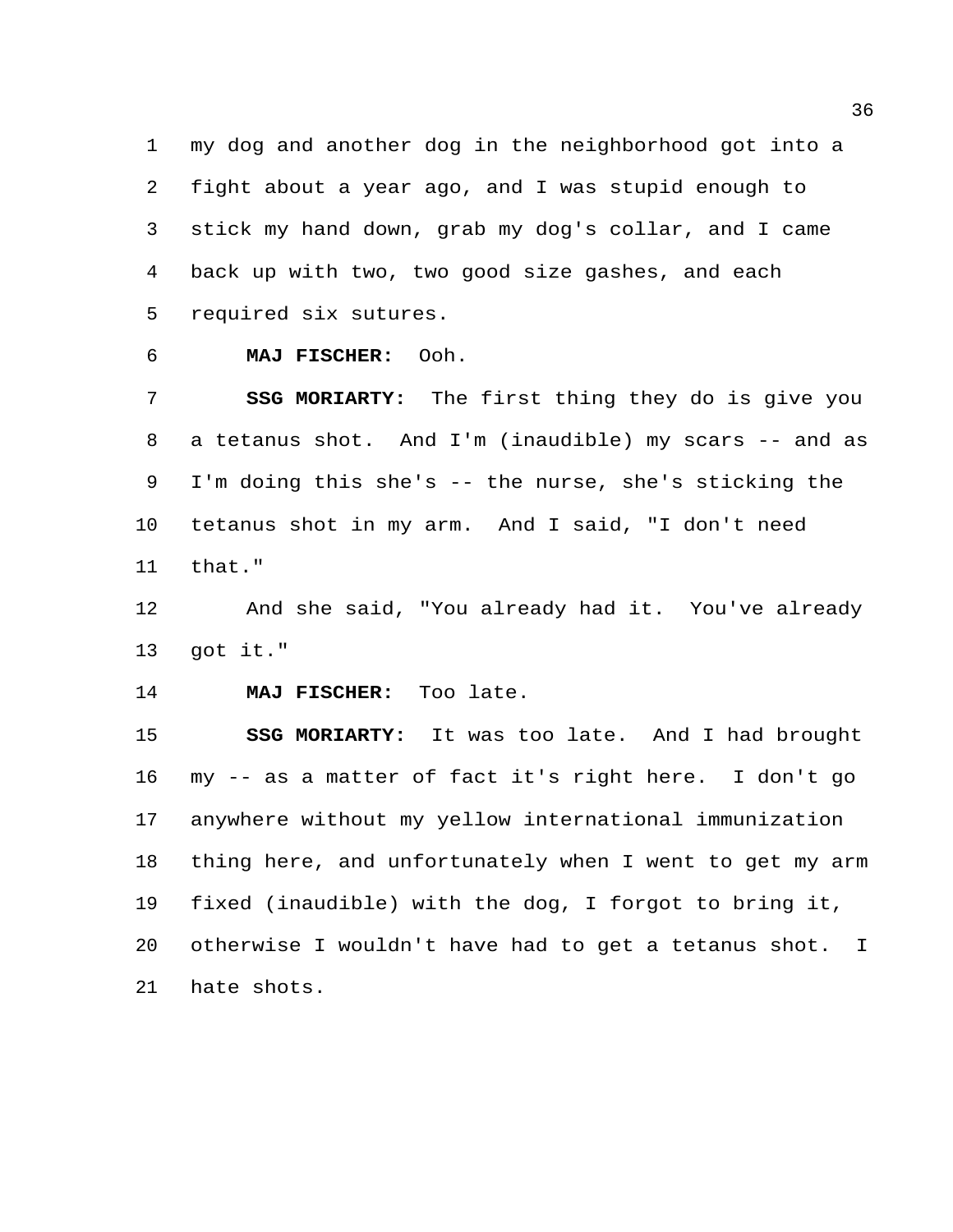**MAJ FISCHER:** Yeah. I just look the other way. **SSG MORIARTY:** I looked the other way (inaudible). Okay.

 So you -- you came into this unit just six months ago?

 **MAJ FISCHER:** No, I've been a member since 1990. **SSG MORIARTY:** But they just caught up to your records, your (inaudible) --

 **MAJ FISCHER:** Oh, the Marine unit, two years. Yeah, it took them awhile to track me down, but the Naval Militia I've been since like just prior to Desert Storm so --

 **SSG MORIARTY:** Oh, okay. So you were activated out of the Naval Militia?

**MAJ FISCHER:** Yes.

**SSG MORIARTY:** To the Marines (inaudible)?

 **MAJ FISCHER:** No, it's the other way around. We -- we're Marines, you know, in the units, but the Naval Militia is a volunteer organization. So we --

**SSG MORIARTY:** Oh, okay. I'm confused.

**MAJ FISCHER:** That's all right. It's made up of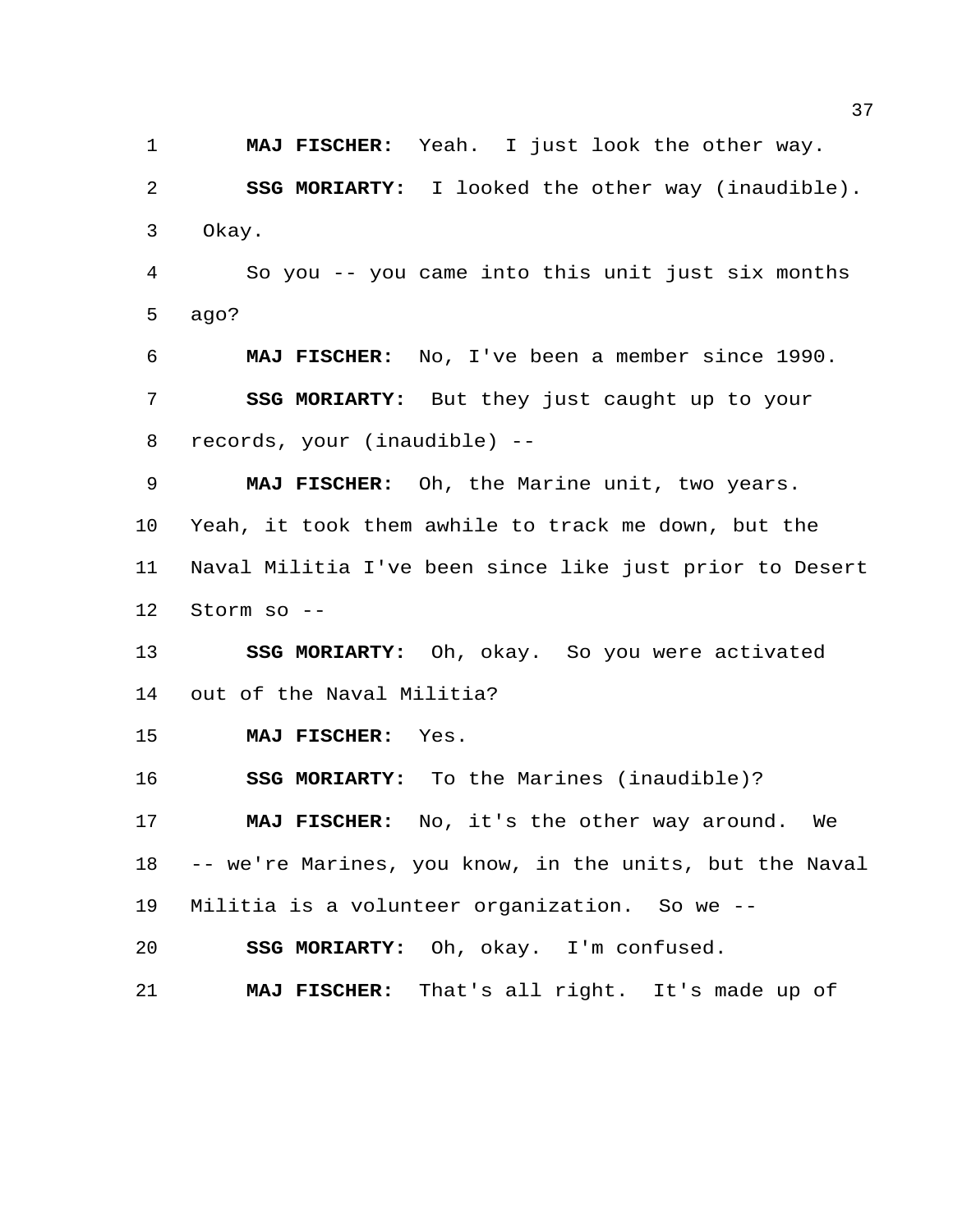different units, all right. I also have an affiliation within the state as well so --

**SSG MORIARTY:** Okay.

 **MAJ FISCHER:** -- that's how -- you know, I'm a special staff officer because I was trained in NBC and (inaudible) response stuff and there's not too many people that have that experience.

**SSG MORIARTY:** Right.

 **MAJ FISCHER:** So they -- they -- when stuff like this goes up, they said, hey, you know, can you help us out.

 **SSG MORIARTY:** Okay. So when stuff in the future 13 goes up  $-$ 

**MAJ FISCHER:** Yeah. You know --

 **SSG MORIARTY:** -- they want somebody out there checking here and doing all that good stuff?

 **MAJ FISCHER:** Yeah, if they need it. Yeah, I mean, I could provide the training. I mean, I've got the MOS to provide that, you know. It's been a while since I've done it. You know, just like anything else but -- it's like a bicycle.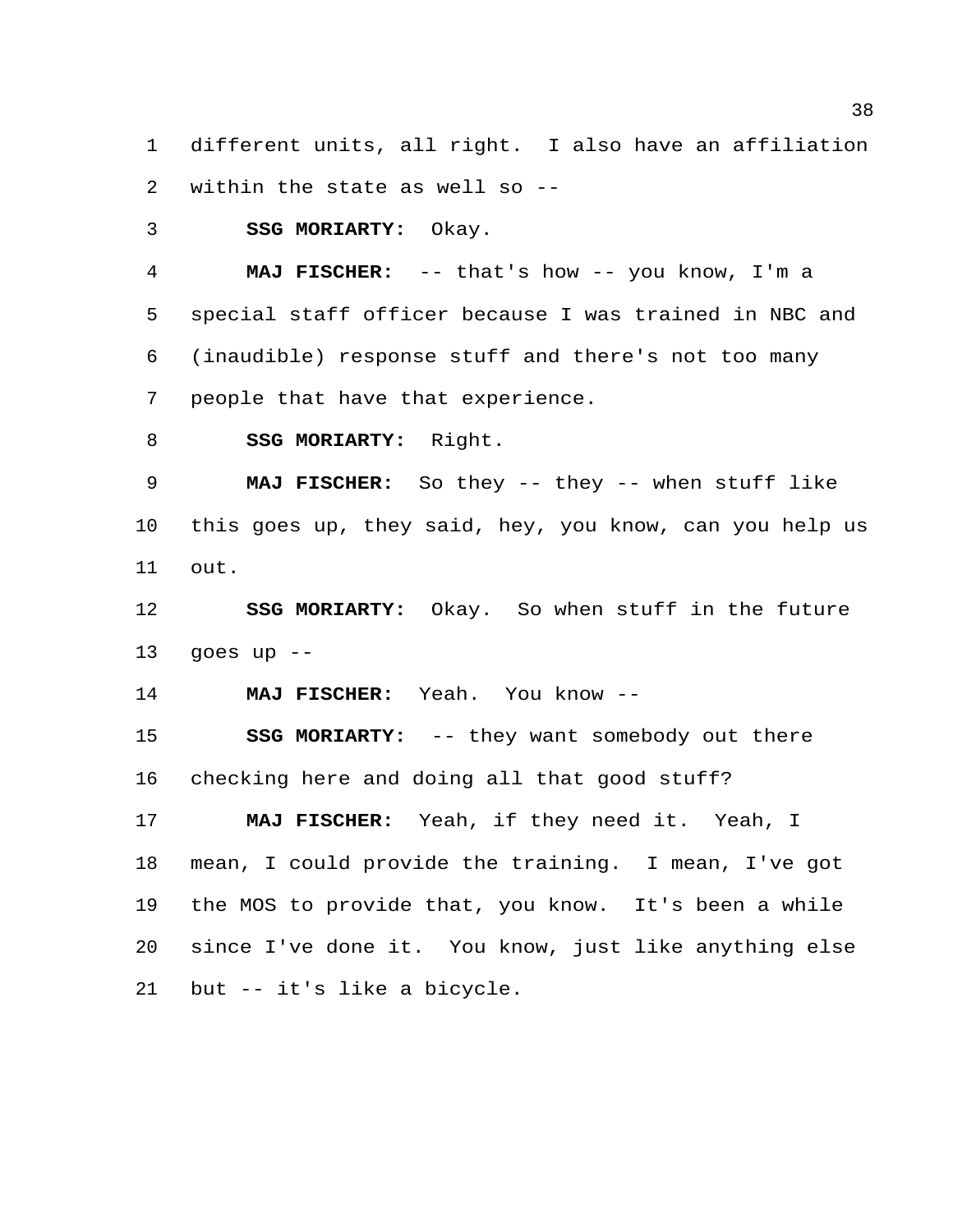So I pulled all my SOPs and everything for NBC and (inaudible) preparedness, liaison and officer stuff. So  $-$ 

**SSG MORIARTY:** Okay.

 **MAJ FISCHER:** -- these books themselves are a weapons system --

(Interruption to proceeding.)

**SSG MORIARTY:** Did you have a com plan, a

communication plan?

 **MAJ FISCHER:** For the Naval Militia? Not one that was, you know, brought (inaudible), other than what was basically briefed at the JTF. I mean, we formulated a comp plan based upon the organizational (inaudible) that were, you know, we were given.

 So that's being lashed up. But, you know, they have one in place now. But the first two days it was a matter of, you know, who are you. You know, what are you doing, okay? Well, then, what mix do you

(inaudible) part of?

**SSG MORIARTY:** Sure.

**MAJ FISCHER:** And, you know -- because like I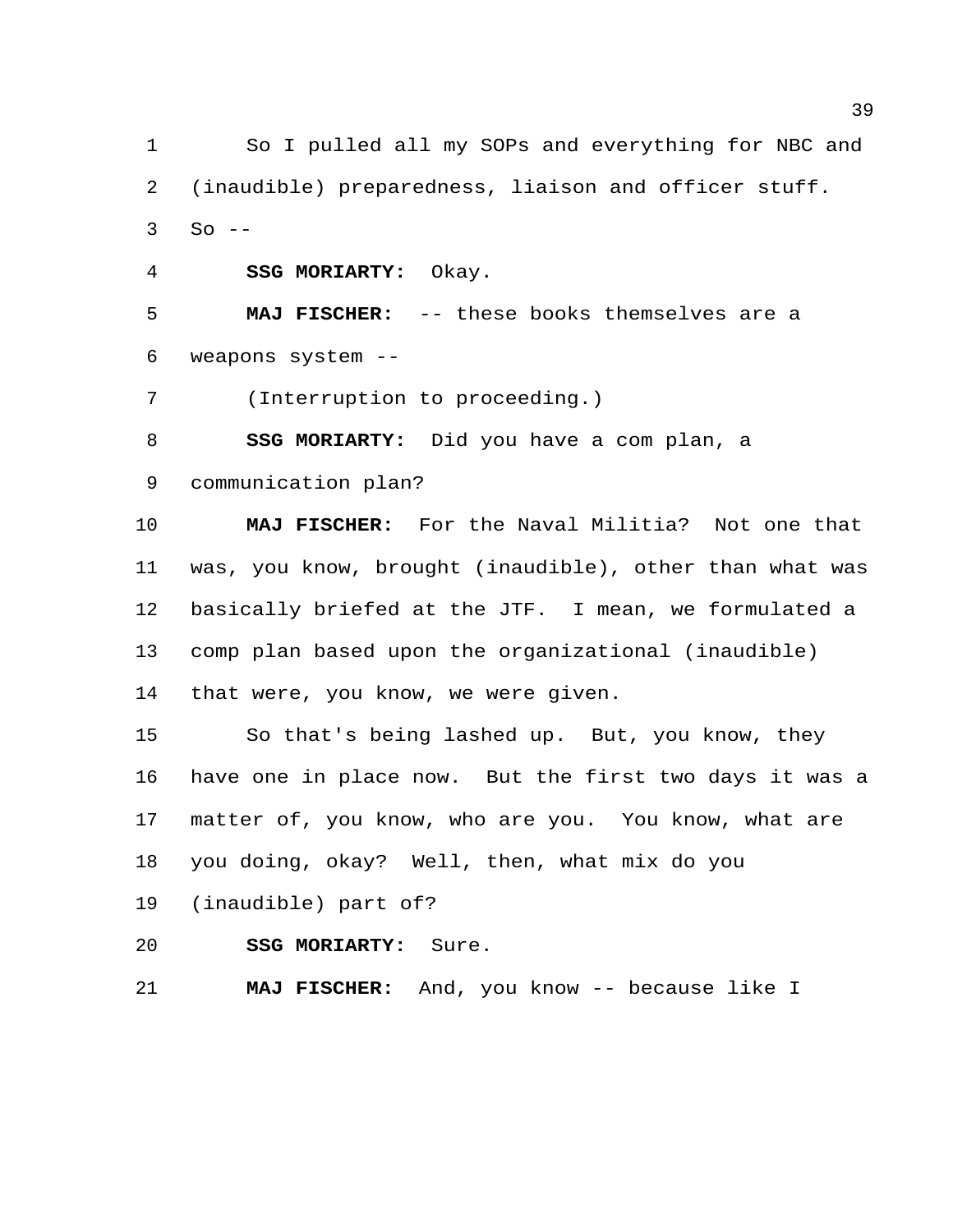said, we're not organic to this, you know, to the 42nd or the 53rd, so we kind of had to come -- you know, they had to figure out like how to plug us in and then it went from there.

 But, you know, we've had coms with all our sentries, you know, all our posts. That was one thing that we, you know, we were probably the first do. We made sure everyone had (inaudible) from coms back to the COC. You know, we were able to keep track of our (inaudible) --

**SSG MORIARTY:** That's (inaudible) --

 **MAJ FISCHER:** Yeah, all the checkpoints that we were responsible for manning.

 **SSG MORIARTY:** Okay. These are boilerplate questions we sort of came up with --

**MAJ FISCHER:** (Inaudible.)

 **SSG MORIARTY:** -- and I (inaudible) some of them. And obviously this one I have to adjust.

 So what -- what was the overall mission then of the Naval Militia in a such situation such as this? **MAJ FISCHER:** Well, once again, this is kind of a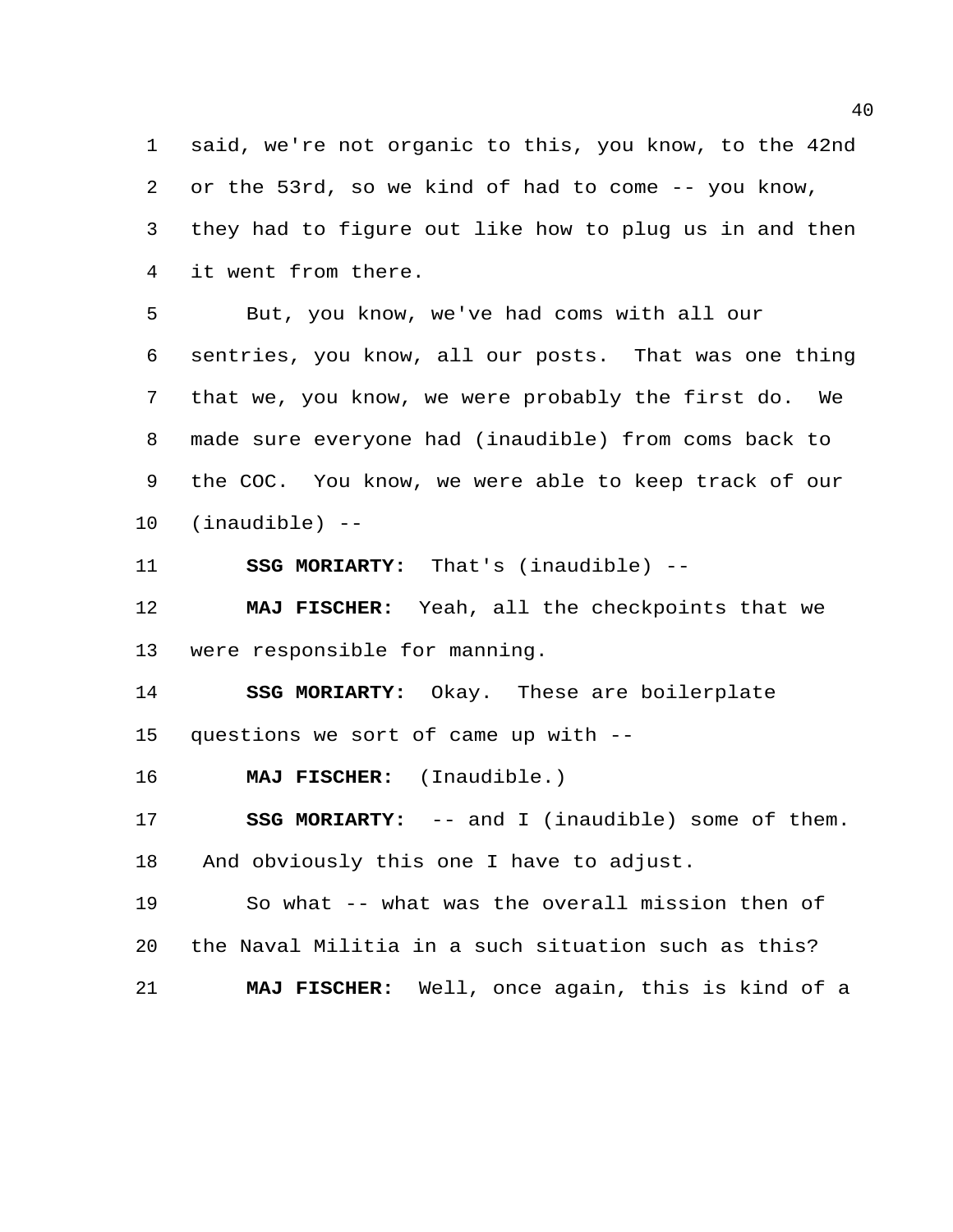unique situation that, you know, standing up as many members as we have this past few weeks, working with the National Guard directly, you know, and being I guess brought under the cognizance of the 42nd was a different perspective as well. So what -- what we were tasked with, I guess that the first -- because there wasn't a lot of us, was basically working, you know, like working in OEM as liaisons, standing up a watch, tracking Naval Militia people as they reported in, putting the calls out, getting the Naval Militia people, you know, arranging for their arrival, in- processing billeting, you know, standing (inaudible) up so, you know, it had some (inaudible) to it that would be of use to, you know, to the commander.

 Once that was achieved then we were tasked out with providing essentially, as I said, Governor's -- security for various locations in the zone and outside the zone. Governor's Island, you know, with -- providing construction and, you know, assets, prioritizing, you know, and that's pretty much it. So we had, you know, a variety of missions, but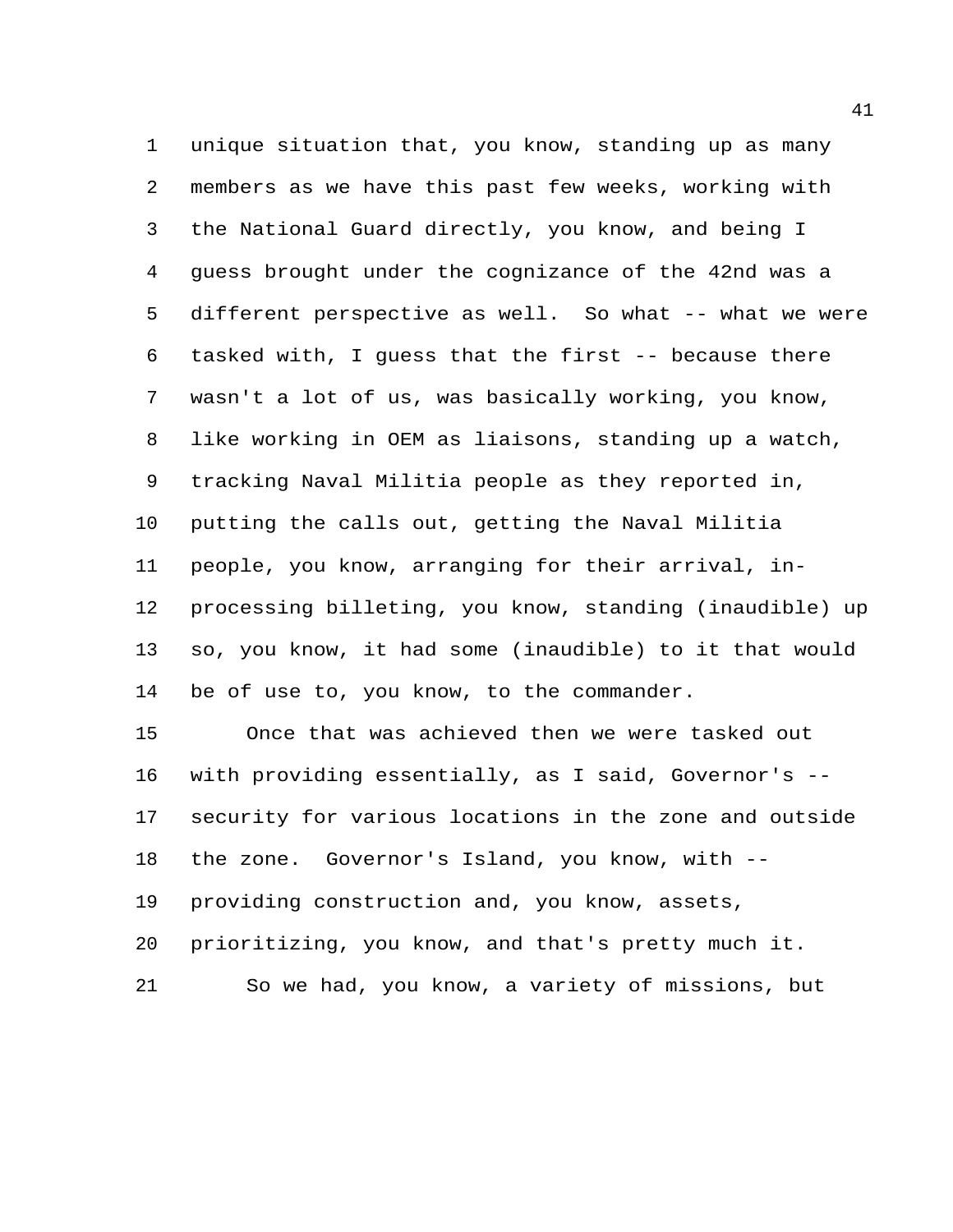right now it's mainly focusing in on security as -- you know, the construction evolution is ending and what not, and as, you know, the National Guard and the 42nd starts bringing, you know, makes their transition and brings more assets in as they need so --

 **SSG MORIARTY:** Have you been given any (inaudible) dates?

 **MAJ FISCHER:** Yes. My orders read to 5 October. The (inaudible) to extend, as many have, but unfortunately, you know, like I said, I've been gone from my business since the 10th. I'm a general manager

 reporting, you know, to, you know, the executive VP and the president.

 So, you know, they figured -- they're glad I'm here but, you know --

**SSG MORIARTY:** Yeah.

 **MAJ FISCHER:** -- (inaudible) a little bit more people anyway so, you know. I mean, I think my importance simply was my ability to be able to just get it here as quick as I was able to because that's when they needed people, and as the crawl up is progressing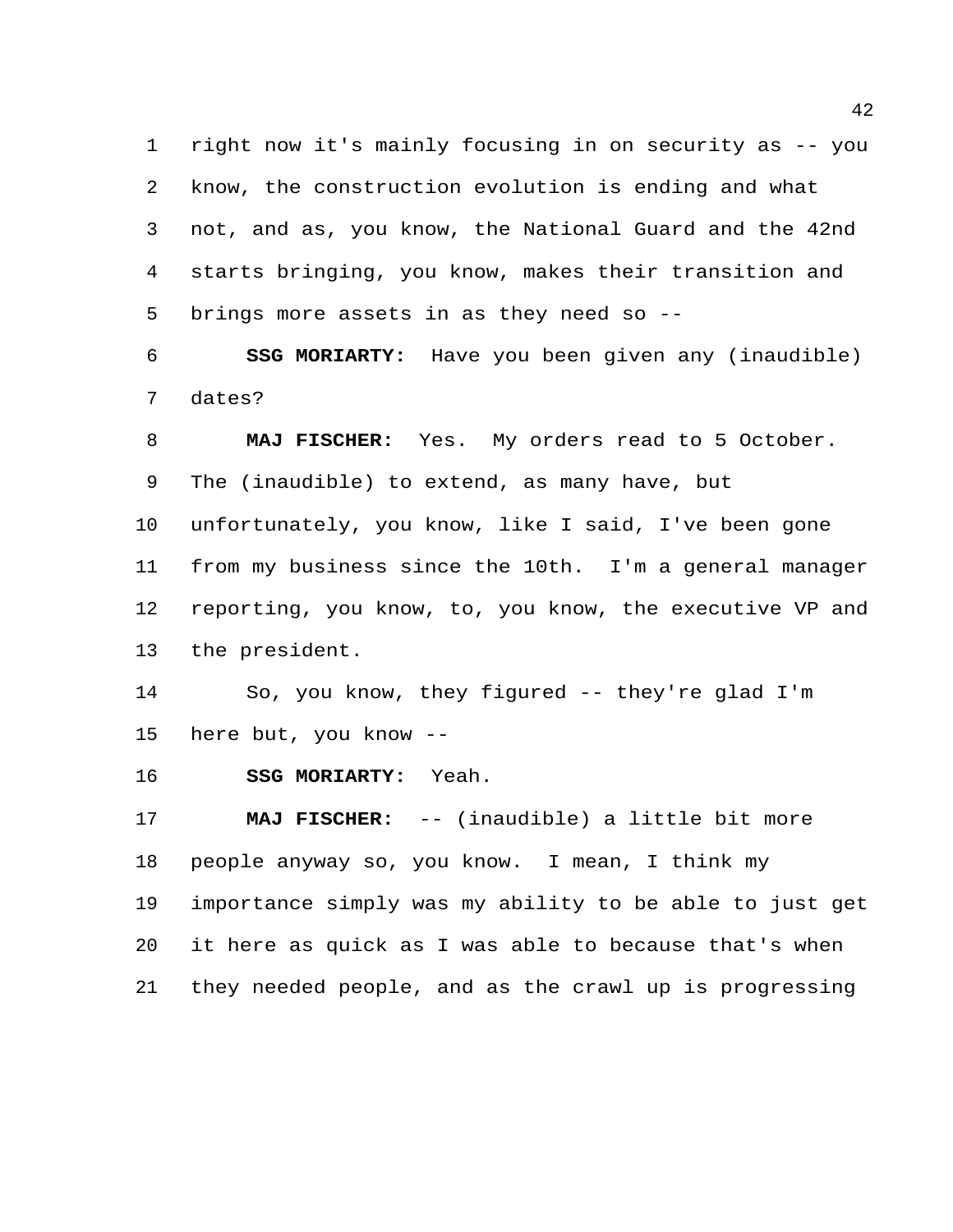and they're, you know, getting a better fix on people and getting them, rotating them in here, you know, I'm more, you know, I guess better able to allow myself to move on and go back to the civilian sector.

 But, you know, once again, if they say, hey, something has come up. We need you. You know, I'm more than willing to come back because, you know, once again, I can't believe that this has occurred and I'm like everyone else. It's our country and you've got to do, you know, what you have to do to make this thing as -- try to fix it as best we can. We'll never be able to --

 **SSG MORIARTY:** Put the genie back in the lamp. **MAJ FISCHER:** Yeah, exactly. Yeah, I mean, everything is changed but we have to move forward and proceed with the mission. So, you know, that's kind of what it's all about.

 **SSG MORIARTY:** Now, how about the unit? Is the unit going to be here indefinitely or --

 **MAJ FISCHER:** Yeah. They're looking if they can extend people and, you know, keep things going they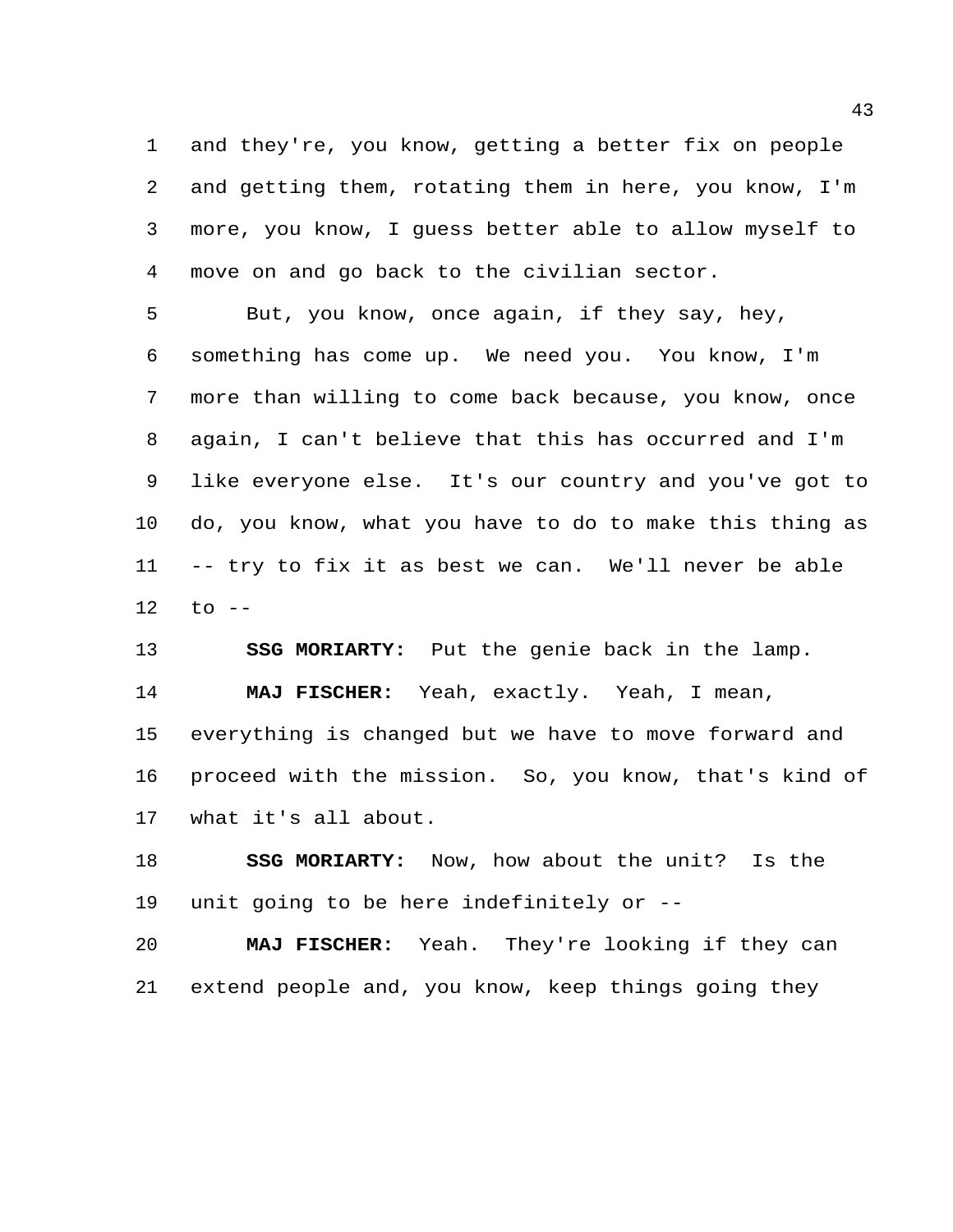will. I don't know with the extension, how many more bodies they're able to get and how many they have left. I know some people were here for a week, some for two. I'm working on my third week. You know, they said, hey, can you do another couple, but once again, like I said, my company has been very generous. You know, no questions asked, you know.

Like I said, unless there's a (inaudible) --

**SSG MORIARTY:** Yeah.

 **MAJ FISCHER:** -- and a hard fast, you know, hey, you know, Fischer we need you.

 **SSG MORIARTY:** And there may be a more critical need in the future, some other --

**MAJ FISCHER:** Exactly. So --

**SSG MORIARTY:** (Inaudible.)

 **MAJ FISCHER:** Yeah, I might as well get back, you know, in the swing, and if the balloon goes up again, you know, I'll be ready to mount out again. But, you know, you've got to kind of -- you know (inaudible) what it is.

**SSG MORIARTY:** Yeah. Yeah. (Inaudible.)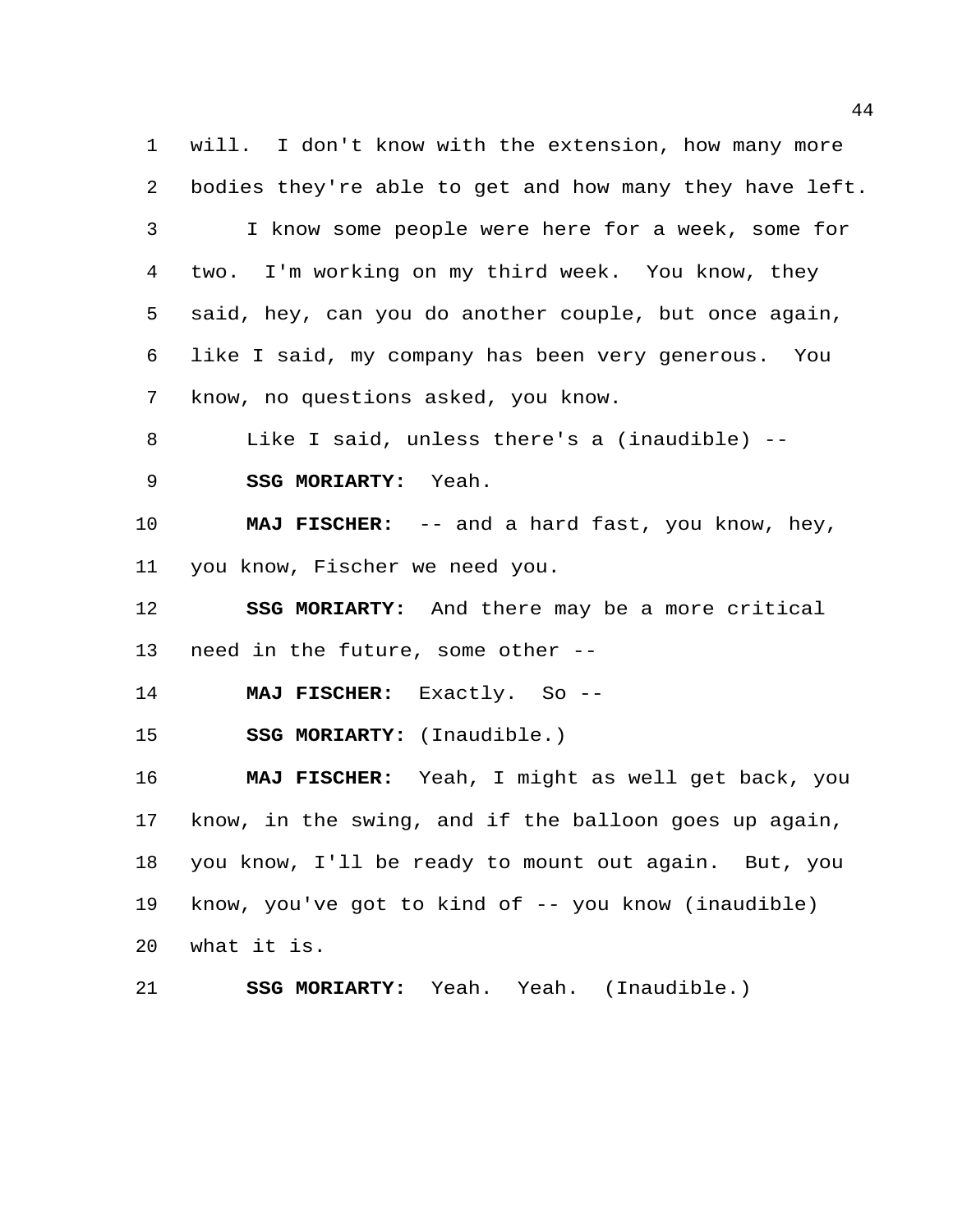**MAJ FISCHER:** (Inaudible.)

**SSG MORIARTY:** With the Marines?

 **MAJ FISCHER:** Yeah, because (inaudible) federal activation there's a very, you know, strong

 possibility. What the mission might be, I don't know. I mean, they're talking homeland defense. It could be that they get, you know, (inaudible) out.

 You know, being a rifle company I think they would try to hold them back to put into maybe an active duty situation or something, you know, on the other side of the water. You know, Marine Corps has that tip of the spear mission and that's something that, you know, the Marines would, you know, probably hold those assets for.

 But, you know, once again, depending upon how critical it is and how things are tasked, you know. anything is a possibility.

 **SSG MORIARTY:** (Inaudible) how many times they're going across.

**MAJ FISCHER:** Uh-huh. Exactly.

**SSG MORIARTY:** Because it sounds like there's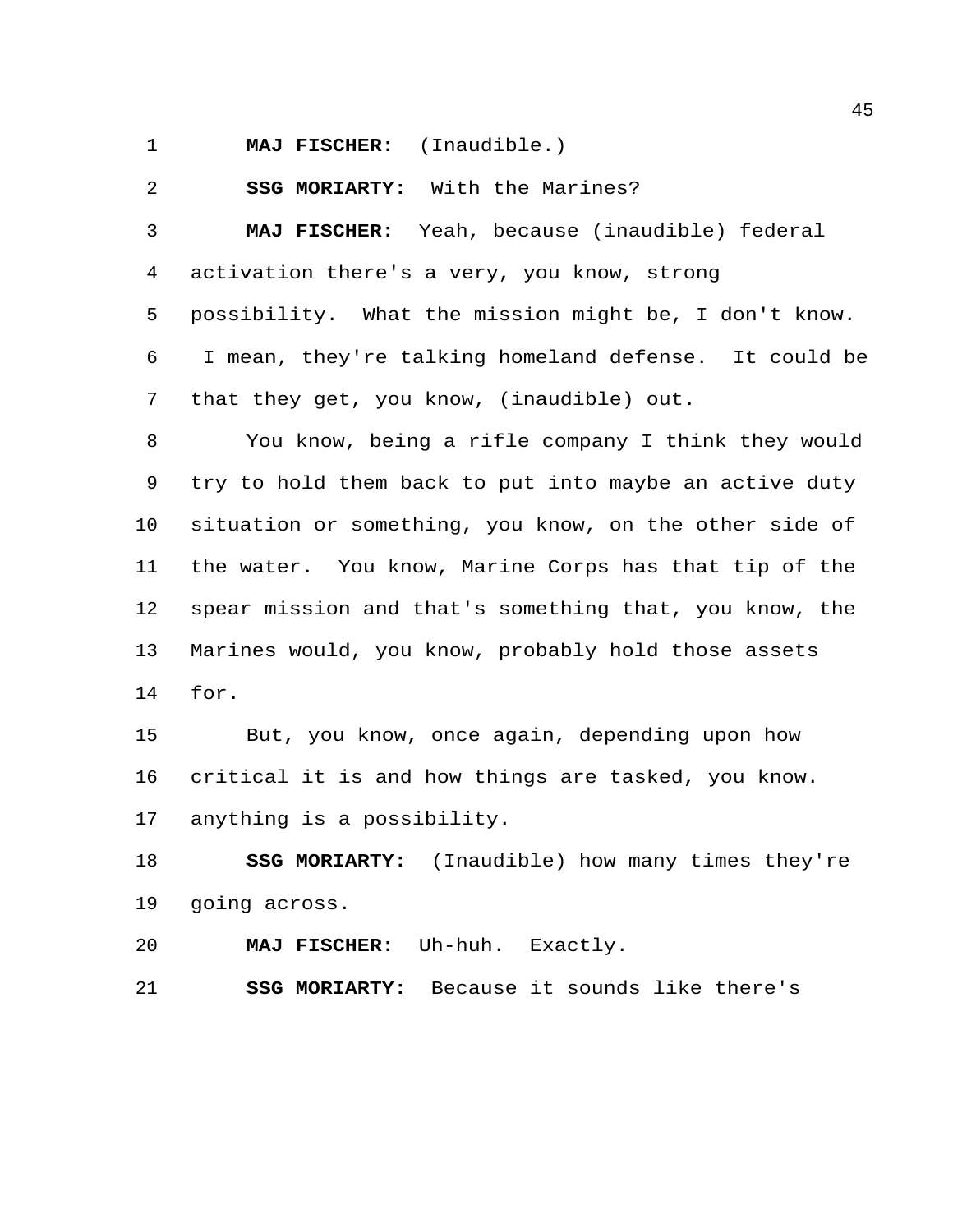going to be several, several spears being thrown.

 **MAJ FISCHER:** Yeah. Yeah, it's going to be a multi-front operation I think so --

 **SSG MORIARTY:** Yeah. And it's so funny, too, because I kept on hearing that the Army was going to reduce to six divisions. You know, that they had abandoned the docking of the (inaudible) to --

**MAJ FISCHER:** Major theater, yeah.

 **SSG MORIARTY:** Yeah. And that they were going to one major theater for the (inaudible) action. Then all of a sudden, you know, it's like somebody came and kicked sand in their face.

 (Inaudible) do you think of that whole process? **MAJ FISCHER:** You know, it always happens. It's -- you know, we always draw down. You know -- you know you draw down after World War II and then you get Korea. You draw down after Korea you get Vietnam. It seems just as we're ready to pull the plug on something something (inaudible) like this thing and, you know, I don't know.

I mean, I think you've learned your lesson. You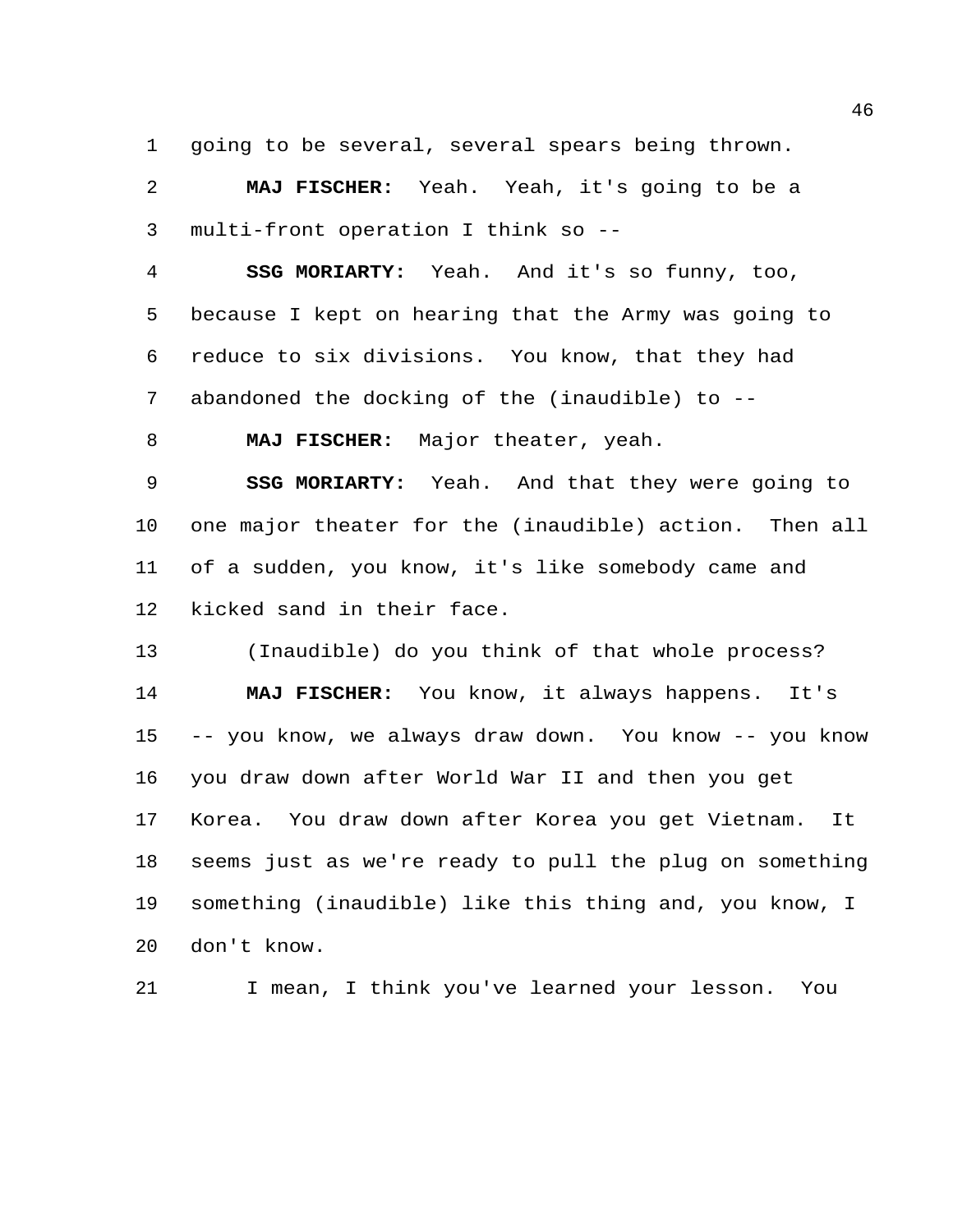know, you cut back on defense, you cut back on

personnel and then you need them so --

**SSG MORIARTY:** You know it --

 **MAJ FISCHER:** Like Governor's Island, right, you're standing that back up.

 **SSG MORIARTY:** It goes -- this goes all the way back -- we just did a (inaudible) for Lexington (inaudible) in our area. You know the --

**MAJ FISCHER:** (Inaudible.)

 **SSG MORIARTY:** -- (inaudible) from the (inaudible) point of view. And one of the reasons that (inaudible) soldiers were over here was because they didn't want (inaudible) in England. Their nobles and the gentry (inaudible) else felt threatened when the king had that many soldiers in uniform at one time. And so they did the same thing. This is about the 16 or 1700's.

 You know, after you got done with a war, you just fired your troops. They'd go back to the fields. And it's funny that, you know, even though we don't have a king anymore, our gentry in Washington feel very uncomfortable with having a large standing army. Okay.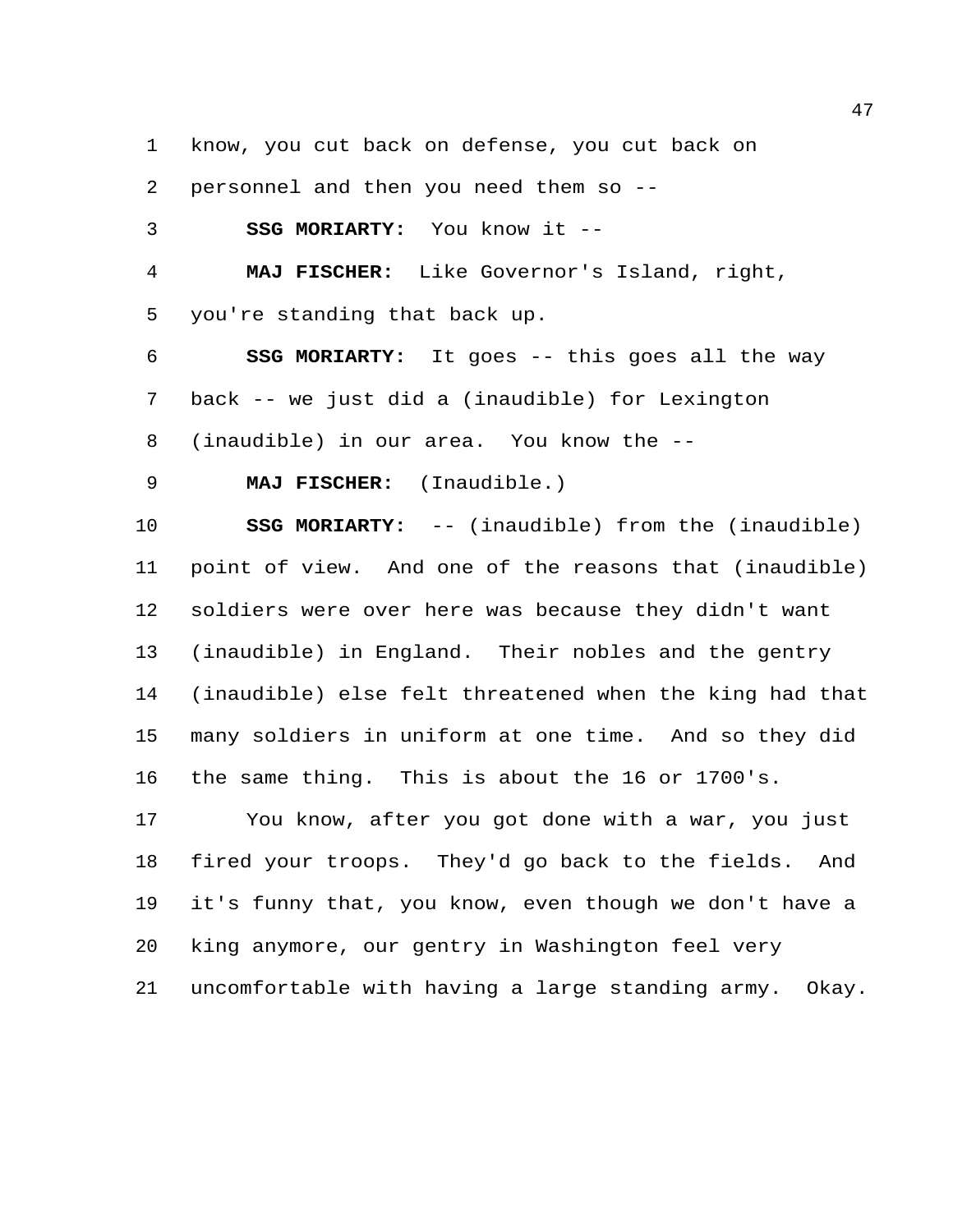That's -- (inaudible).

| 2  | Is there anything you want to add to this               |
|----|---------------------------------------------------------|
| 3  | interview? Is there anything that I haven't touched     |
| 4  | upon that I probably should have or anything you want   |
| 5  | to contribute that --                                   |
| 6  | MAJ FISCHER: No, I think -- I think we, you know,       |
| 7  | pretty much hit all the major, you know, I quess things |
| 8  | that I've seen.                                         |
| 9  | I could add that I've worked very closely some,         |
| 10 | you know, police and fire personnel. You know, I ran    |
| 11 | into my old battalion commander from Desert Storm, COL  |
| 12 | Blatch (phonetic) who's a fire chief and --             |
| 13 | SSG MORIARTY: What was he? Was he at ground             |
| 14 | zero?                                                   |
| 15 | MAJ FISCHER: Yeah, he was at -- at the, I think         |
| 16 | what they call the command (inaudible) pen, which was I |
| 17 | think down by (inaudible) and West Streets and, you     |
| 18 | know, it was kind of like one of those interesting      |
| 19 | things where you're in the middle of this thing and all |
| 20 | of a sudden you see, you know, someone that you hadn't  |
| 21 | seen in ten years, you know, come walking into the      |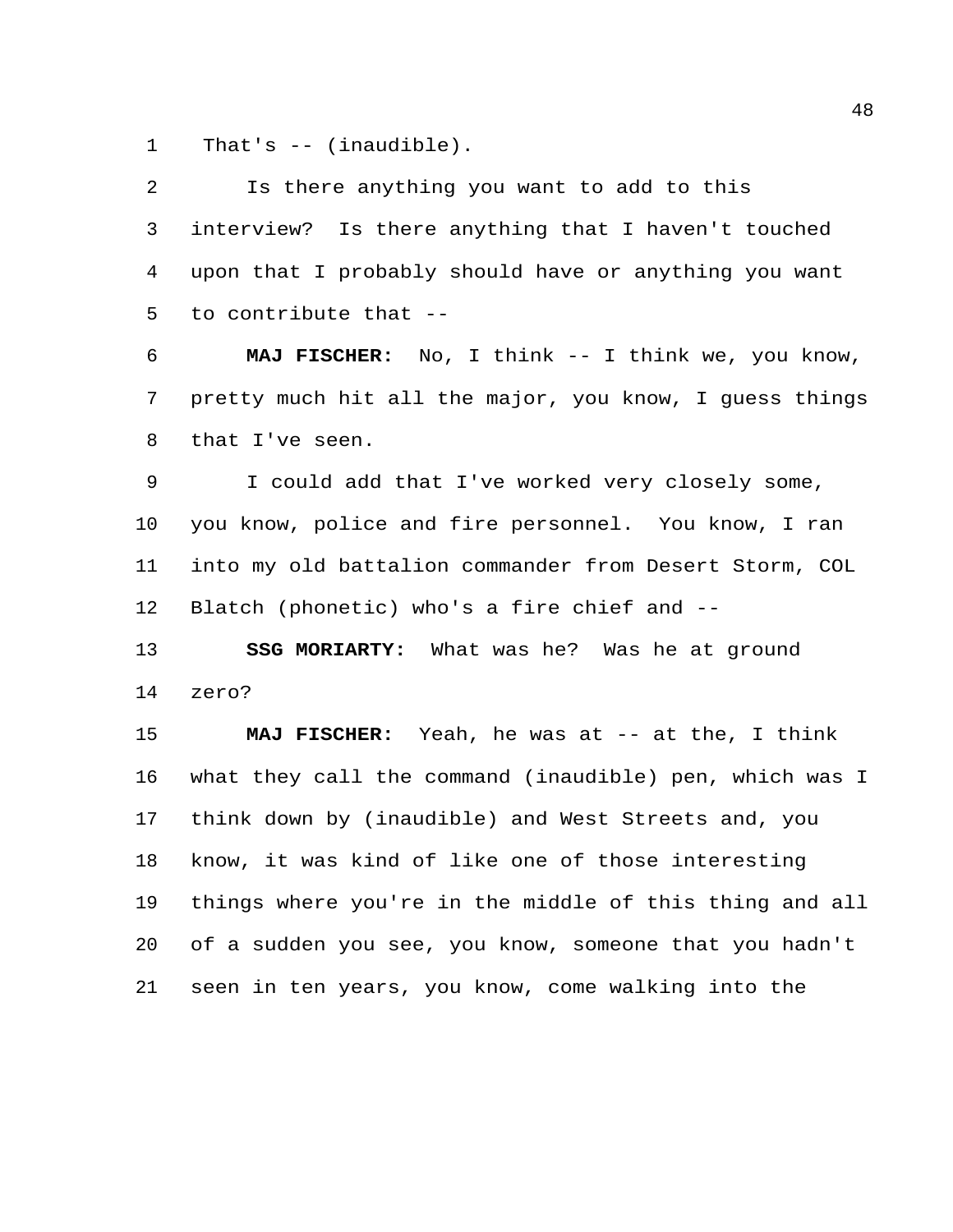meeting room that you have, you know, right across from the -- from the, you know, the school.

 And there was -- it was very nice to see everyone working together, not only, you know, the New Yorkers themselves, but I mean I was working with Teamsters that were assigned to us by OEM to help put up GT tents down in the zone, and the amount of, you know, effort that everyone put together into making it happen, working together. I mean, I've worked with LAPD cops that came in. That was part of that, that mission I had with that Chris Koslow.

 And it's people you're going to probably stay in touch with the rest of your life. I mean, it's incredible.

 You know, the other thing is -- and I saw President Bush and they were flying -- when he came by he gave us the thumbs up when we came out of the zone. I guess the most striking thing for me was watching and seeing F-16's fly combat air patrols over New York City. It doesn't seem right. It seemed out of -- you know, there's the President of the United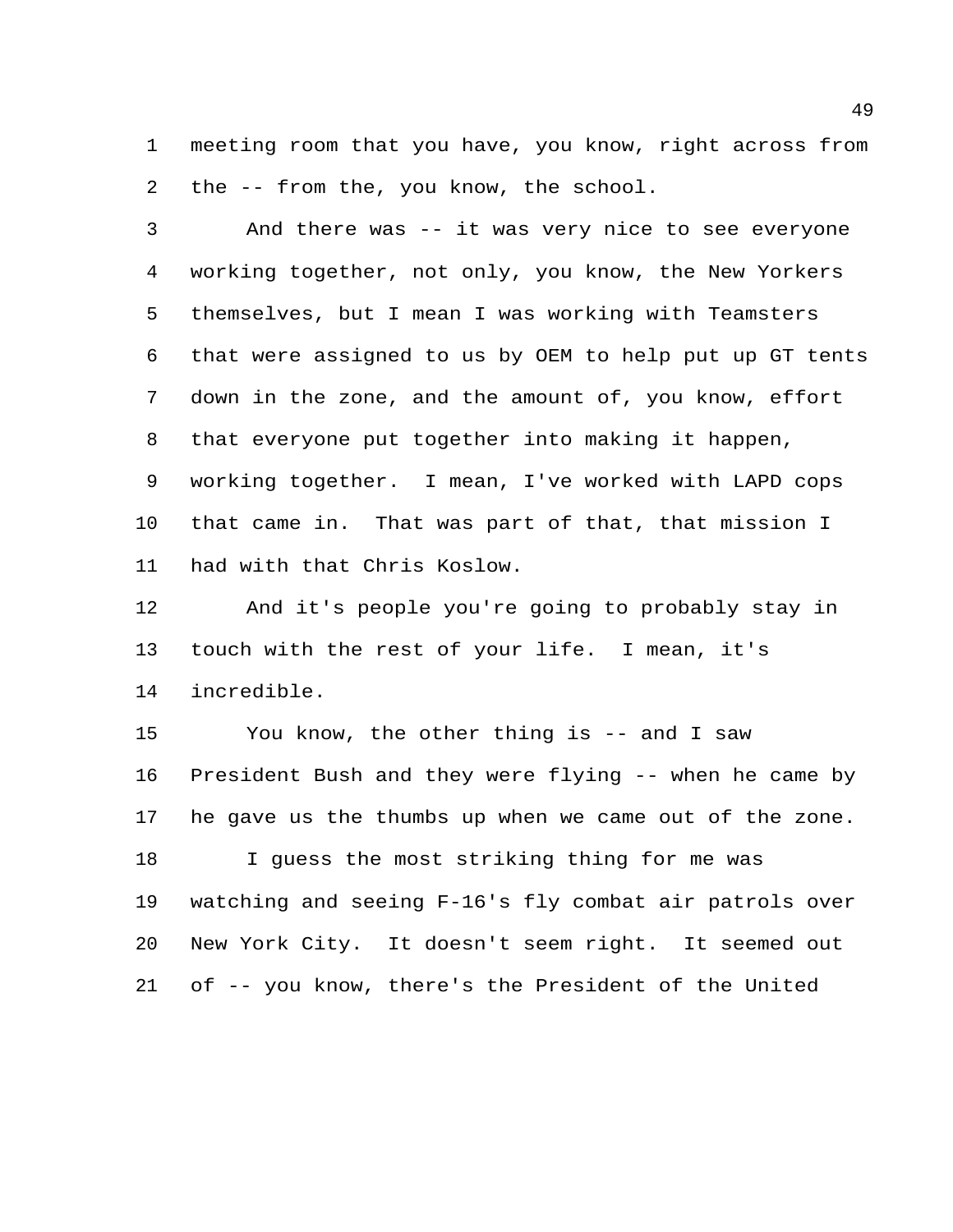States and they're you're -- we were watching F-16's just criss-crossing the skies for combat air patrol, and then standing in that in devastation, looking around. You know, it looked like a tactical nuke hit and, you know, that's really it.

 It -- I don't think you fully process it. I mean, it's just seeping in a little bit at a time. But, you know, the enormity and the magnitude of it is still incredible, and I guess the main thing is, you know, I feel sad for the victims and their families, and listen to the stories of the police. I mean, they'd sit in here and say, hey, you know, I lost a brother.

 I met a former Marine that had lost two sons. He was in the fire department and, you know, the guy was on the job working. You know, all he said to me was, "I hope you get him."

 And, you know, these are the kind of stories that I'll always take away and have imbedded in my memory. So that's about it. It's a tragedy.

 You know, it's something that I think this country I think will -- I think it will make the world a better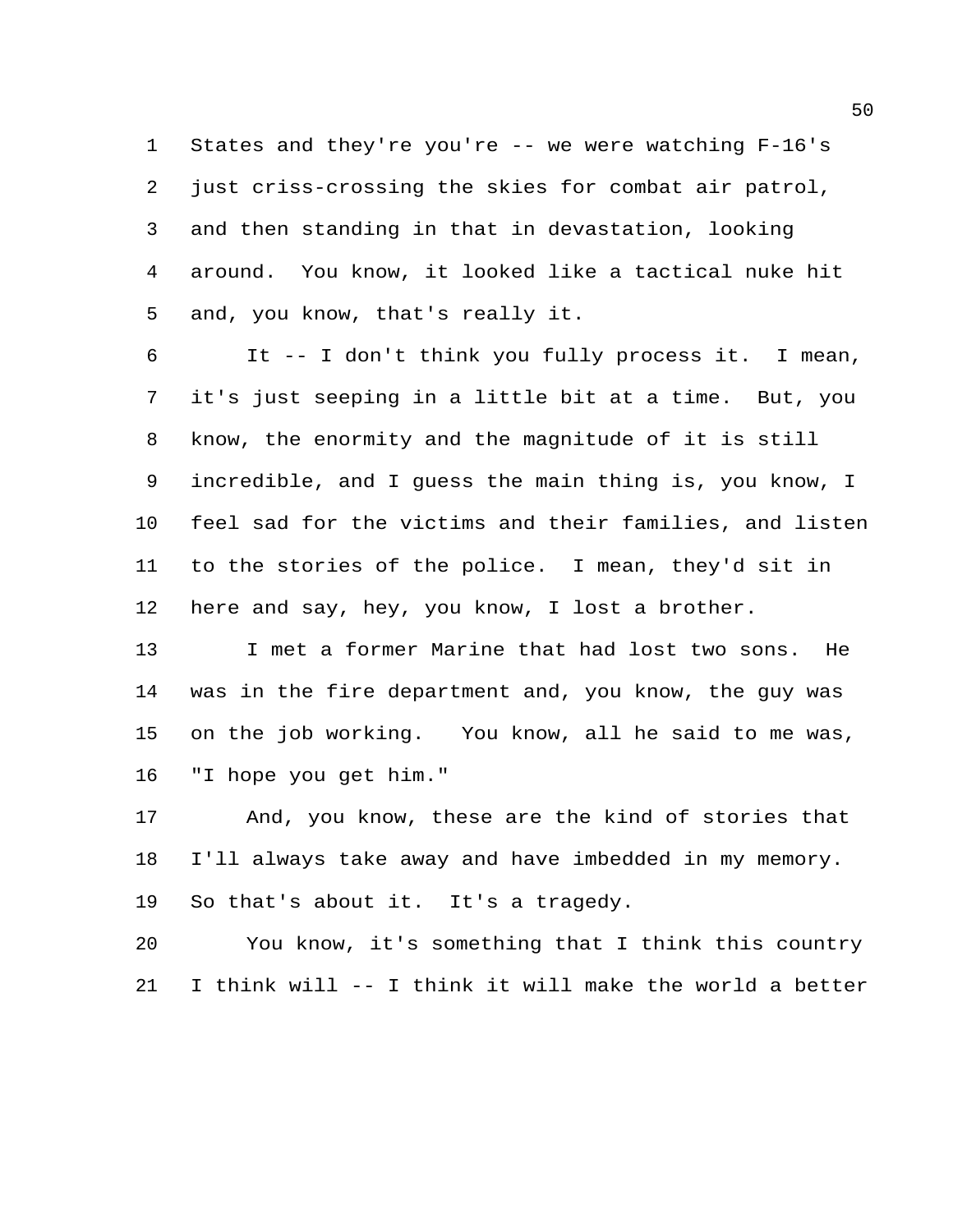place for it. I think that's really what should come out of this, the memory of the people that died. **SSG MORIARTY:** So it doesn't happen again. **MAJ FISCHER:** Exactly. You know, it's got to be (inaudible) -- the end of this, you know. That's really, you know, kind of why I'm here, just to do my small part.

 You know, I think I would be throwing things through the TV set if I had stayed home, and I wasn't going to wait (inaudible) just a piece of paper to come from wherever. You know, I (inaudible) -- I got a verbal, I came in, you know, just to do what I had to do.

 You know, whether or not the orders ever caught up, I don't care. You know, it's not a matter of whether I got paid or not. It's just that I had to do what I had to do.

 So I think that's what a lot of the people in the Militia, the Naval Militia and the National Guard felt. I wasn't going to wait for someone to call me to say (inaudible) no go.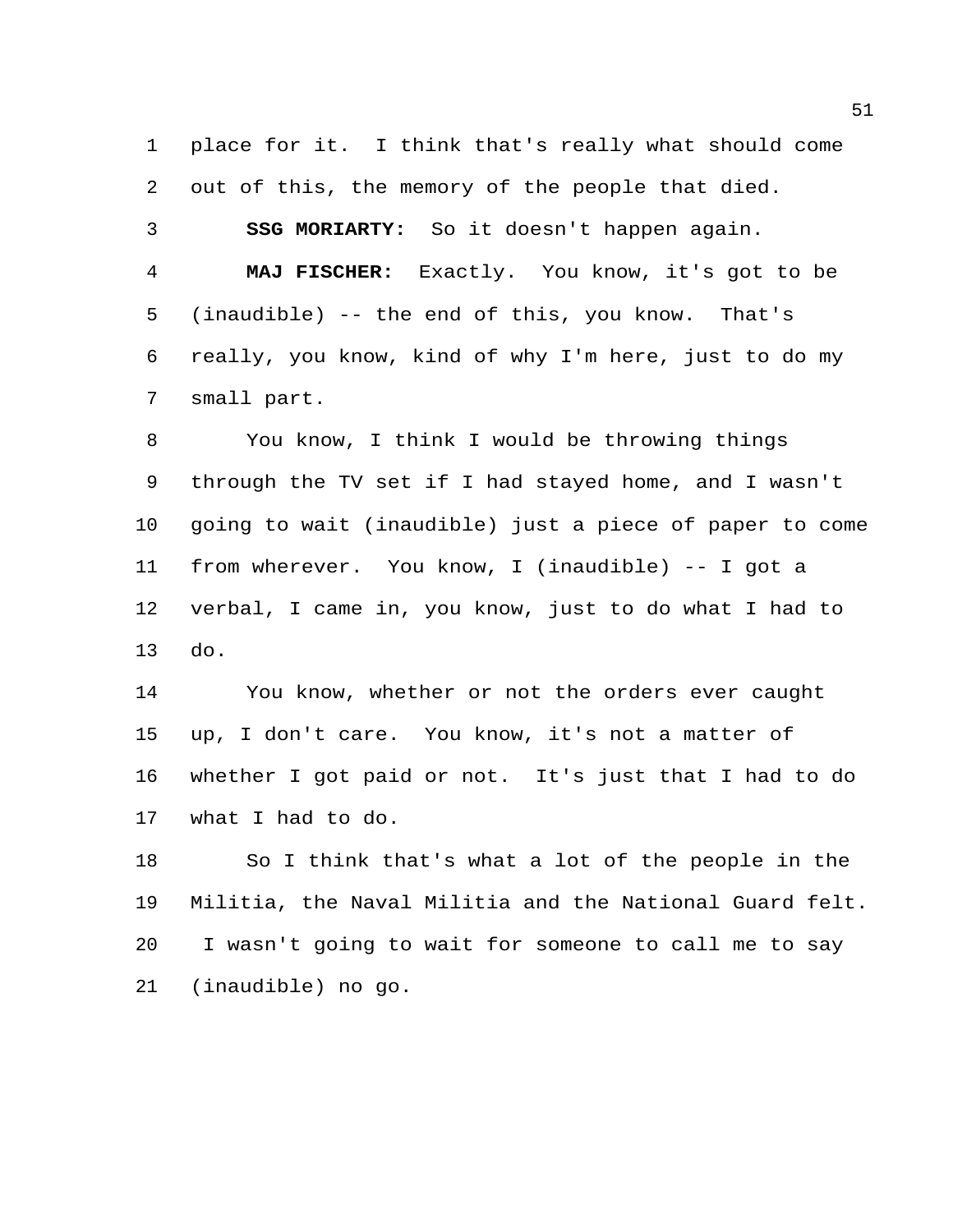You know, just like yourself, I was -- hey, I drove a thousand miles, 14 hours, grabbed my stuff, got down here. All right, what can I do to, you know, straighten, you know, do what I can to help straighten this out and, you know, put the city -- you know, because I was born here, I went to school here.

**SSG MORIARTY:** Oh, did you?

 **MAJ FISCHER:** Yeah. Yeah, I want to Fordham up in the Bronx and, you know, it's -- my family is all here. My brother watched it from across the river, watched the whole thing, and so it hit him, you know.

 And never mind the stories I head of people watching it from -- the two planes hit, the people falling out the windows and all that. I mean, these are the stories that you hear.

 You know, so whatever we can do it's just a small measure --

**SSG MORIARTY:** Yeah.

**MAJ FISCHER:** -- of what we hope to accomplish.

**SSG MORIARTY:** And (inaudible) computer to

(inaudible) to a store yesterday. He tried to get it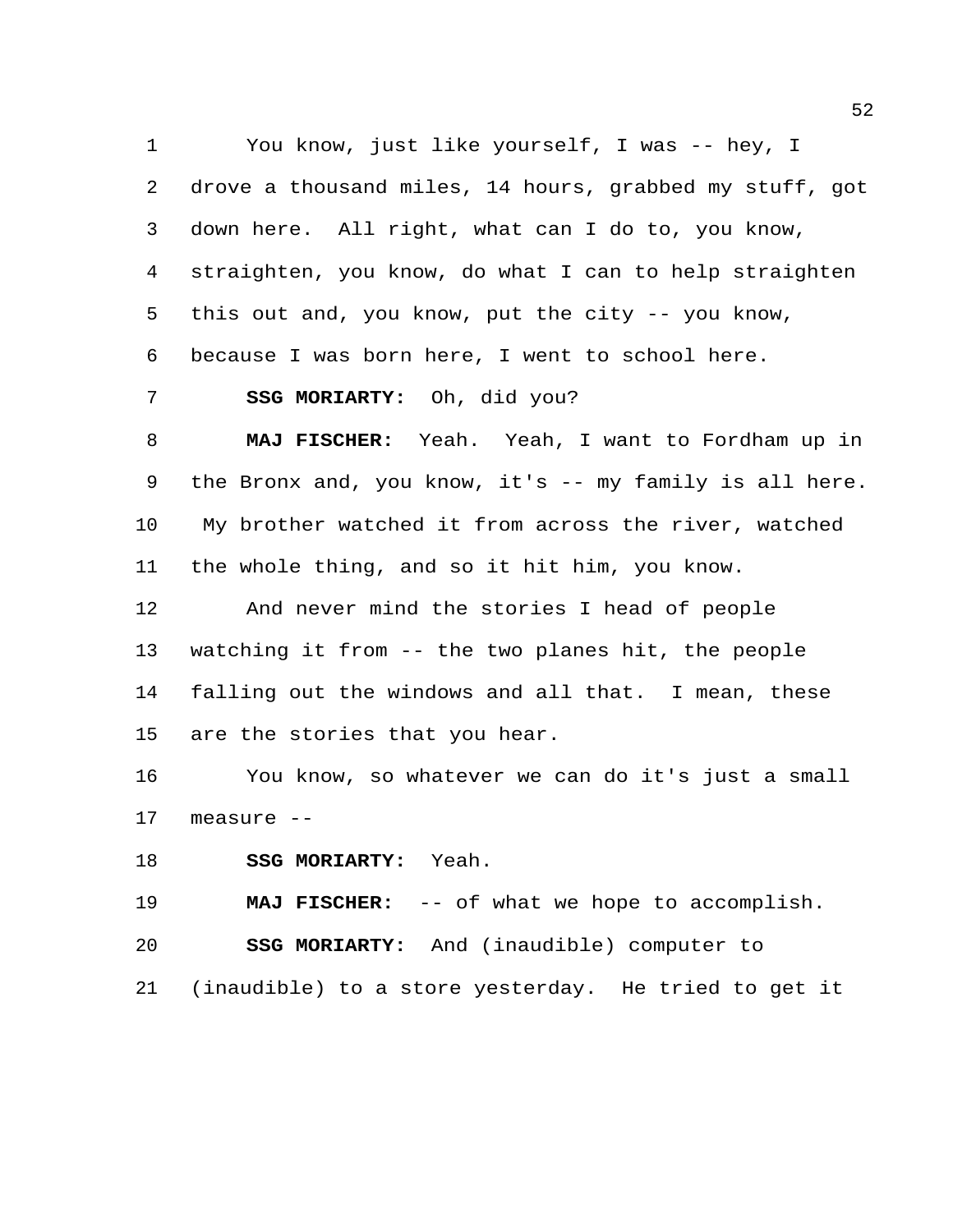fixed because, you know, the power supply is all shot.

**MAJ FISCHER:** Right.

 **SSG MORIARTY:** And the guy's looking at him and he says, boy this is an old, you know, computer. It's a laptop. And they said, you know, that it's -- it's (inaudible) because we (inaudible) deployed to Bosnia and he had it there for (inaudible), and finally he got killed on the World Trade mission.

 And the guy started sobbing. His office (inaudible) across the street. And when he came out to see what was going on, that's when the people had started jumping out the window because of the flames, the fire. And people were burning, you know, as they came down. You know, the wind actually -- the terminal velocity or the wind actually snuffed out the flames. And this guy just broke down. I mean, and we weren't -- we weren't there doing our history thing, you know, because we have a computer (inaudible). (Inaudible) one of the guys who was in building 7 and they were doing an emergency reading, and because of what happened next to them when they were told to get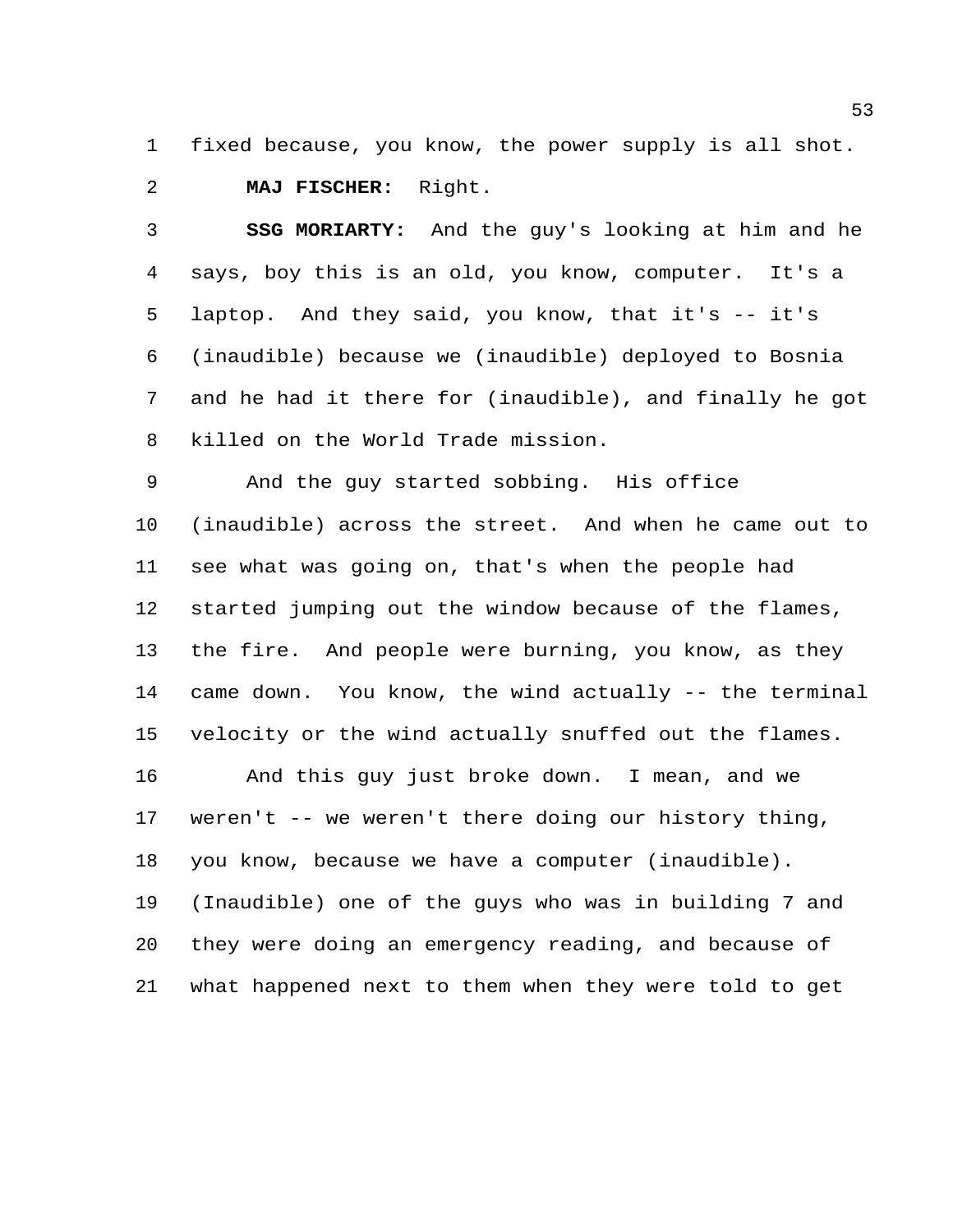out of that building, I mean they had just evacuated and I think it was when the first tower collapsed.

**MAJ FISCHER:** Right.

 **SSG MORIARTY:** I mean there was -- from my small town in western Massachusetts, 40,000 people, we had one person on (inaudible). It was the superintendent of the school's daughter. She lived in Worcester, about (inaudible) she grew up (inaudible). And we had two guys from our community that were --

(End side A, tape 1.)

 **SSG MORIARTY:** And (inaudible) was what I had to do. So what I mean is that I can't -- I don't think anybody in the country has not been affected. And it's -- you didn't have to be witness to this horror.

 But like you, obviously, you know, you were trudging through (inaudible) and mud and that stuff over there. It's just -- it's going to be a scar on our national psyche for a while.

 **MAJ FISCHER:** Oh, yeah. (Inaudible) is the, you know, the toll it's going to take just on, like I said, just on the survivors and the people that, you know,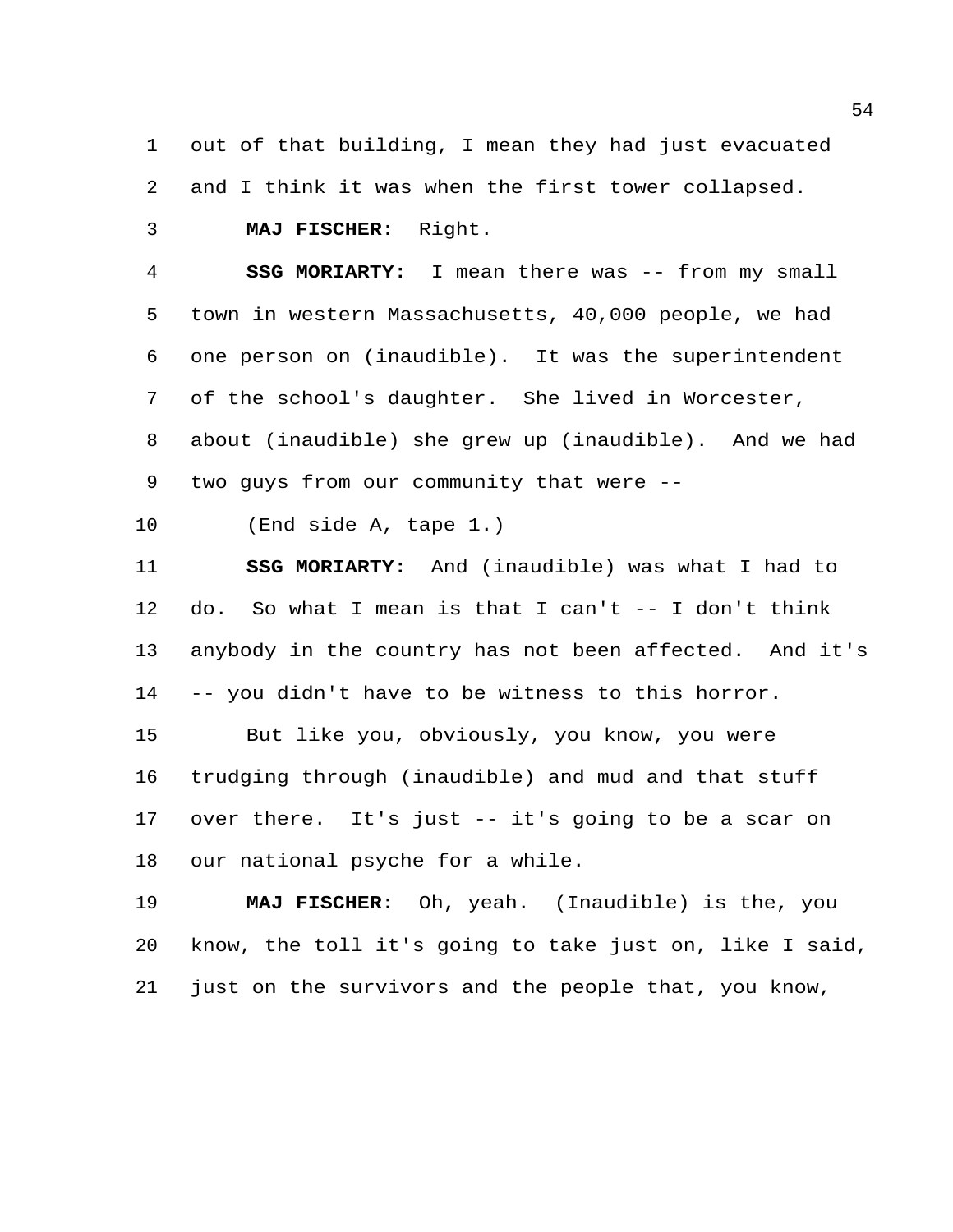witnessed it. I mean you're talking probably hundreds of thousands of people that saw this live, you know, (inaudible) here that are going to have to, you know, somehow deal with that trauma.

 And, you know -- I know I haven't seen anything compared to what they did at all, and it bothers me to where, you know, I can't believe it. I have a problem, like sometimes I'll just wake up in the middle night just  $-$ 

**SSG MORIARTY:** Doing the denial?

 **MAJ FISCHER:** Yeah, just like, you know, for the first week that's what I was doing because I couldn't believe I was actually in New York City working this thing. You know, I lost perspective of where I was. I was on the ships or I was sleeping in, you know, a basement of a courthouse or whatever it is.

 I just kept -- all of a sudden I just jerk awake and have to figure out that, yeah, this is real. That, you know, you really are asleep in the courthouse, or on a ship, or in the EOC, or wherever, you know, or inside that classroom down at ground zero. You know,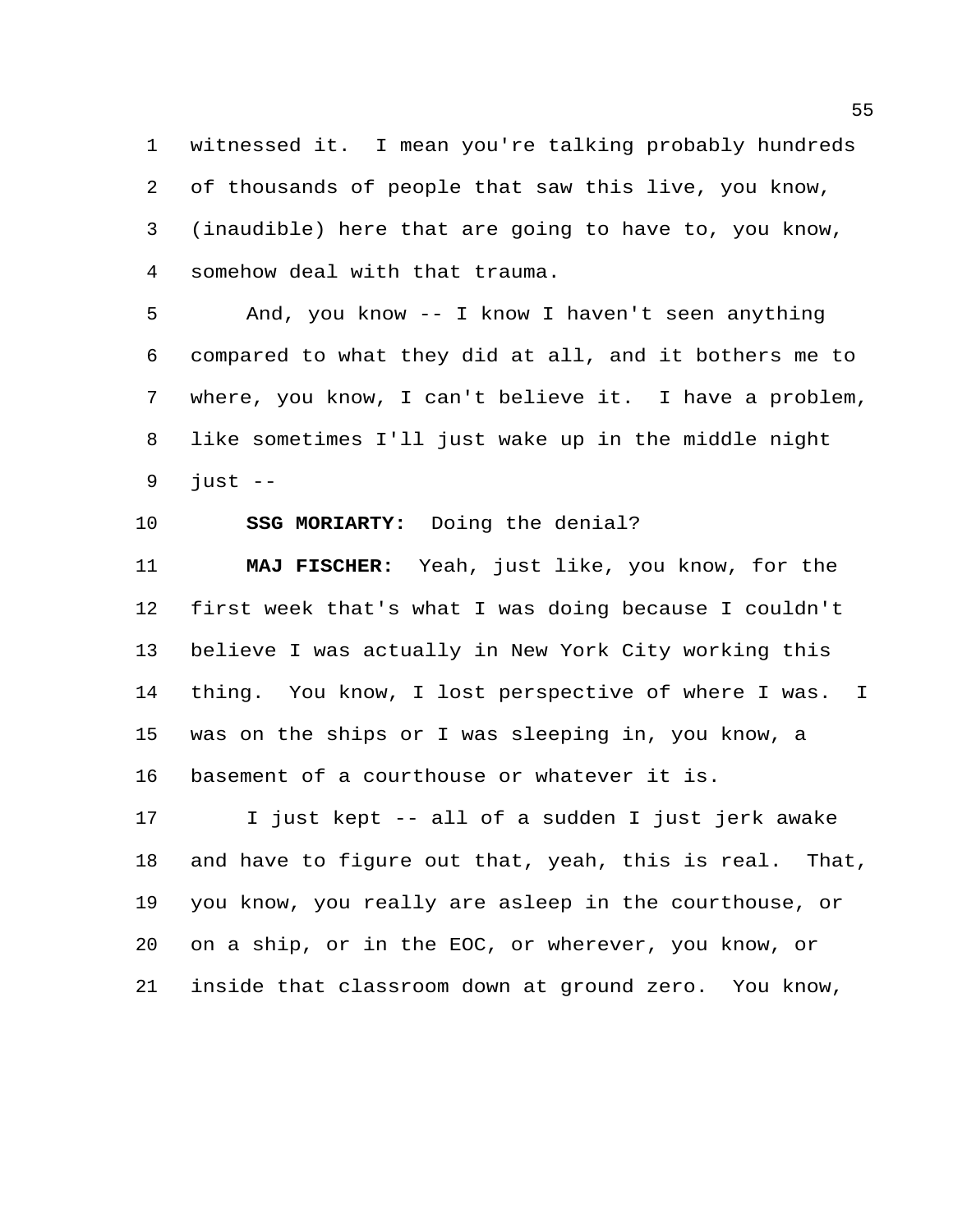it's real.

 So it took me about a week before I, you know, I stopped doing that. So, you know, and that's just -- **SSG MORIARTY:** When you went home, besides talking to your wife, did you talk with, you know, a priest or a minister or anything like that?

 **MAJ FISCHER:** No, it's -- you know, I mean, like I said, I mean, I've been lucky in that, you know, any of my business I've had in ground zero, whether, you know, the recons or the walk throughs, I haven't, you know, chanced upon anything, you know. I mean, I'm not there to -- I'm doing my job. If it entails I go into somewhere or, you know, if they tell me, you know, you've got to do this, and then something, you know, you come across something, fine, but I'm not there to, you know -- if I can avoid it, you know, I am. And so if they tell me to do it, I do it, but I'm not a glutton for, you know, going in there to see if you know -- poking my head in the morgue or anything. You know, it's -- it's not my mission and, you know, I'll leave it to the people that they have tasked with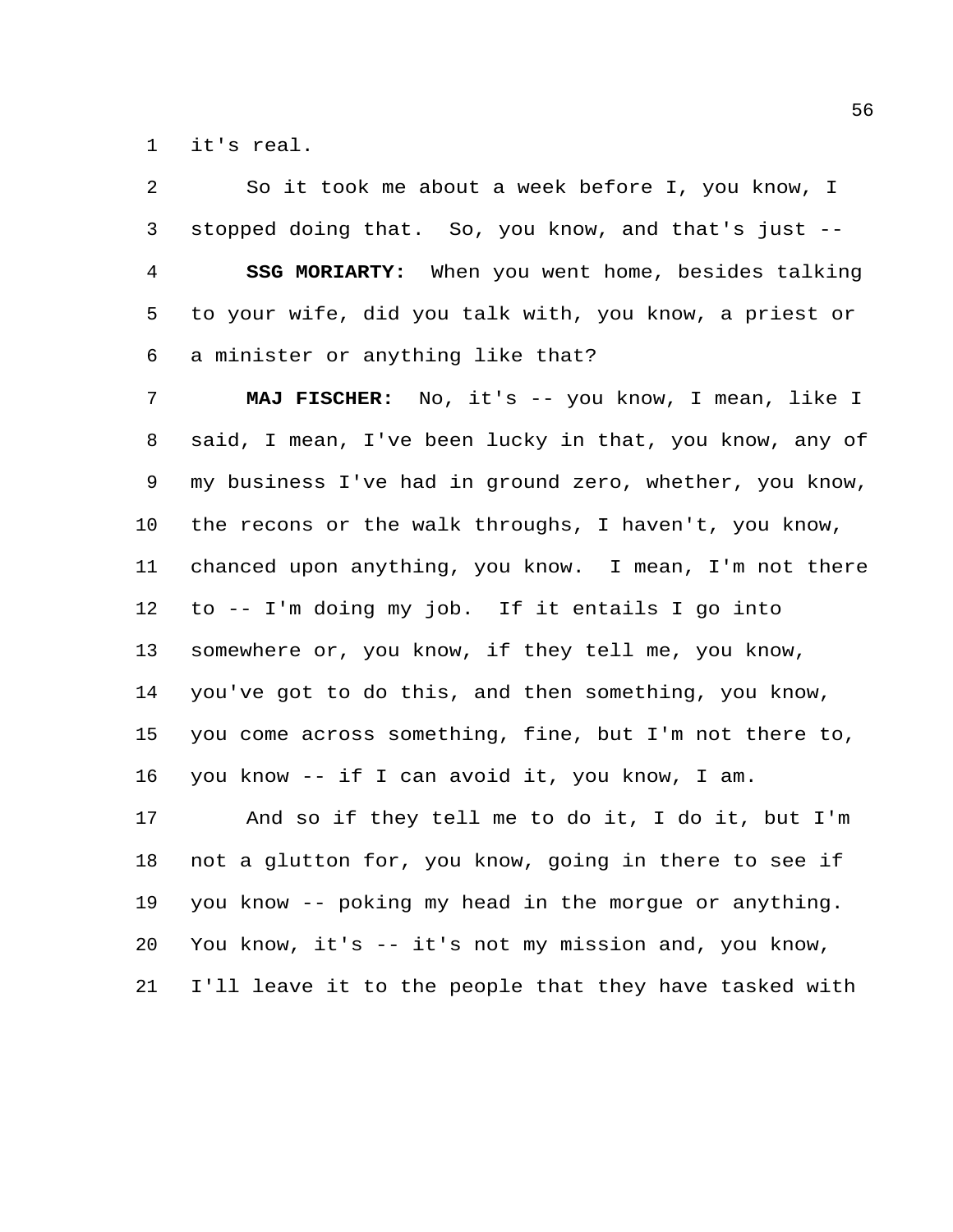that.

 On the other hand, you know, I've gone into some places where you don't know what you were going to find. So, you know, it's -- especially the first couple of days.

 I've been fortunate in that regard. You know, I haven't had to deal with anything, you know, that -- like some of these other rescuers have had to deal with. But just looking at the -- just knowing that people are in there.

 I know I picked up a piece of rubble when I was there (inaudible). The guy I was with, he took us by the (inaudible) to look at something and, you know, I'm taking notes of whatever he's yelling and stuff at me. The rubble was maybe no bigger than the size of your hand. That's like the biggest of it. It's pulverized. And when you pick it up you can still smell the jet fuel and (inaudible). It looks like a charcoal briquet.

**SSG MORIARTY:** Really.

**MAJ FISCHER:** Yeah. It was all black and charred.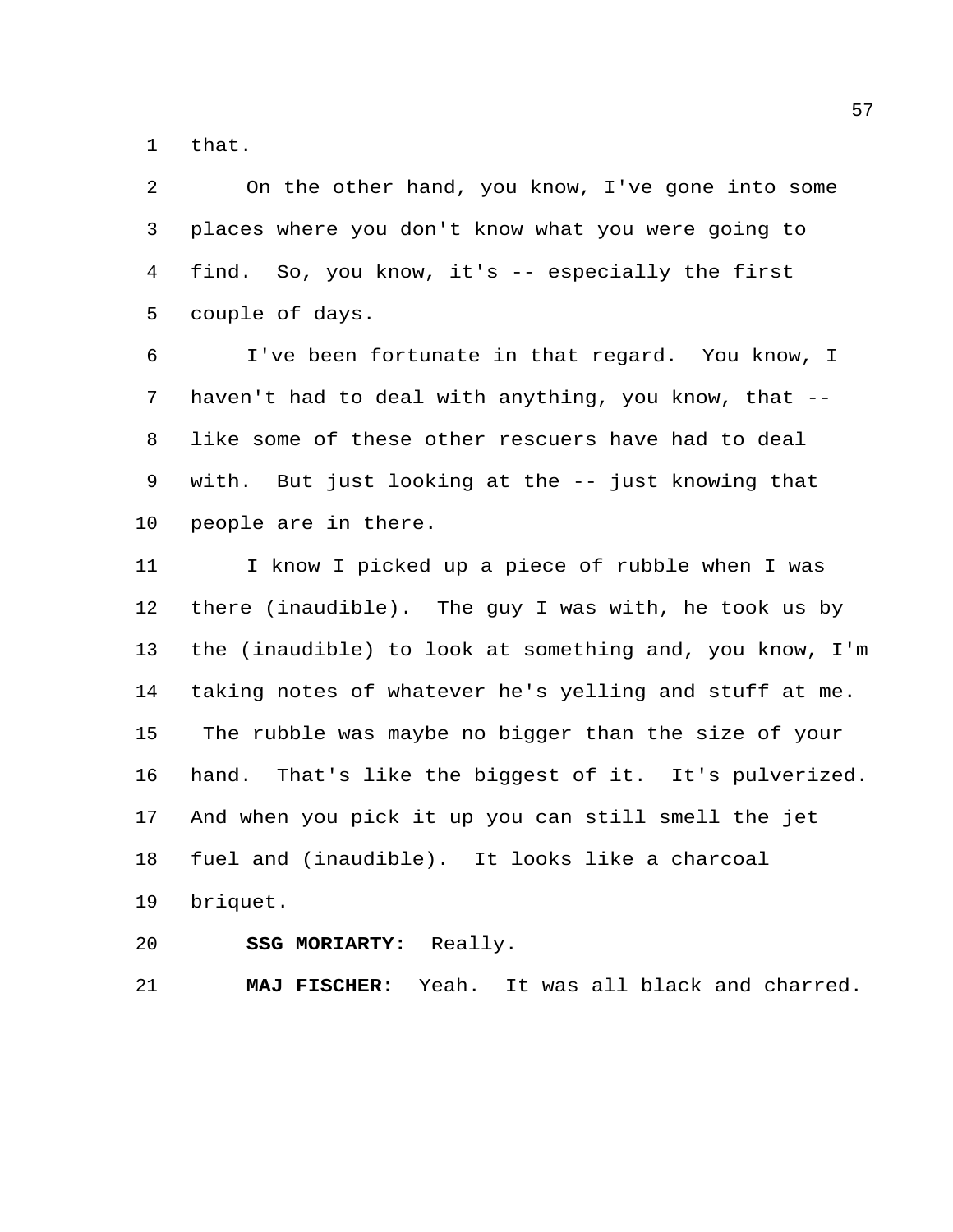You could smell the JP-4 or JP-5, whatever they used. It was impregnated within the rubble, you know. And it just gave -- it gave me the creeps.

 **SSG MORIARTY:** Well, that's one of the reasons (inaudible) because they were so loaded with fuel.

 **MAJ FISCHER:** Yeah. Oh, yeah, I mean, they had this thing planned out. You know it's -- and I guess they were insane geniuses as (inaudible) if that's what you want to call it.

 And I (inaudible) understand that, you know, the Koran does not teach this kind of stuff, or it's nothing (inaudible) what they (inaudible), but it's still not going to stop them. So it's a tricky situation. You know, it's going to be hard for the country to deal with this, I guess the situation, and -- I don't know.

 **SSG MORIARTY:** And I don't think it's going to be a quick fix.

 **MAJ FISCHER:** It's a very uncertain future. A lot of people are nervous.

**SSG MORIARTY:** You know, I think it's going to be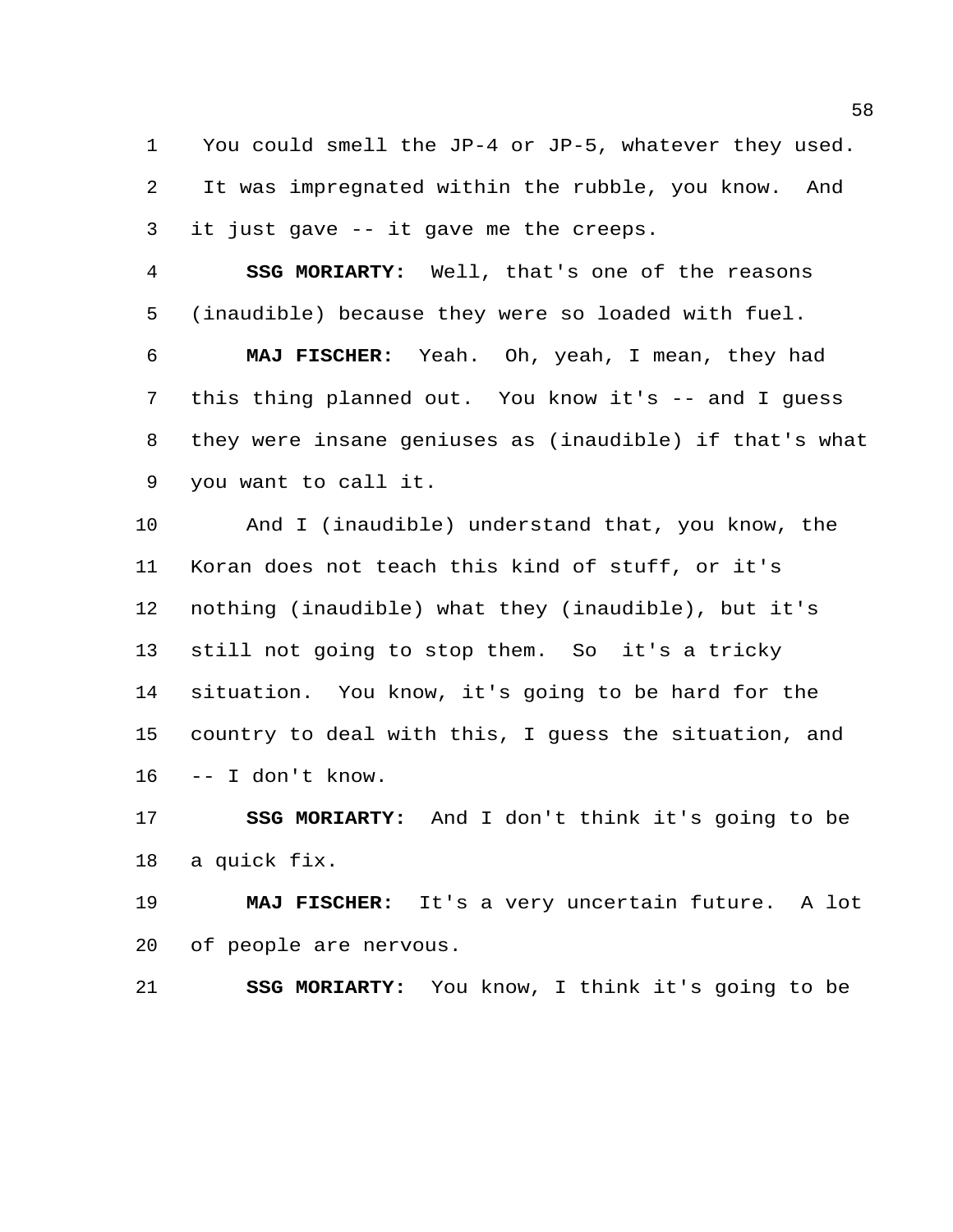one of those things that -- it's going to be an on-going process for years and years to come.

 **MAJ FISCHER:** Yeah. But, you know, we have to do what we have to do and some -- a lot of people are saying if I have to give up a few freedoms that, you know, to take care of this thing, so be it.

 **SSG MORIARTY:** Just as long as we don't lose our national character.

**MAJ FISCHER:** That's right.

 **SSG MORIARTY:** You know, the things that have made us great.

 **MAJ FISCHER:** That's right. You know, it's something that I guess, you know, you have to consider, but as long as we focus on supporting the military, supporting, you know, the institutions at home that, you know, are going to be on the front lines to wage the war against terrorism, that's the main thing, you know.

 And I think the American public will -- will -- they're in it for the long haul. I get that sense, you know.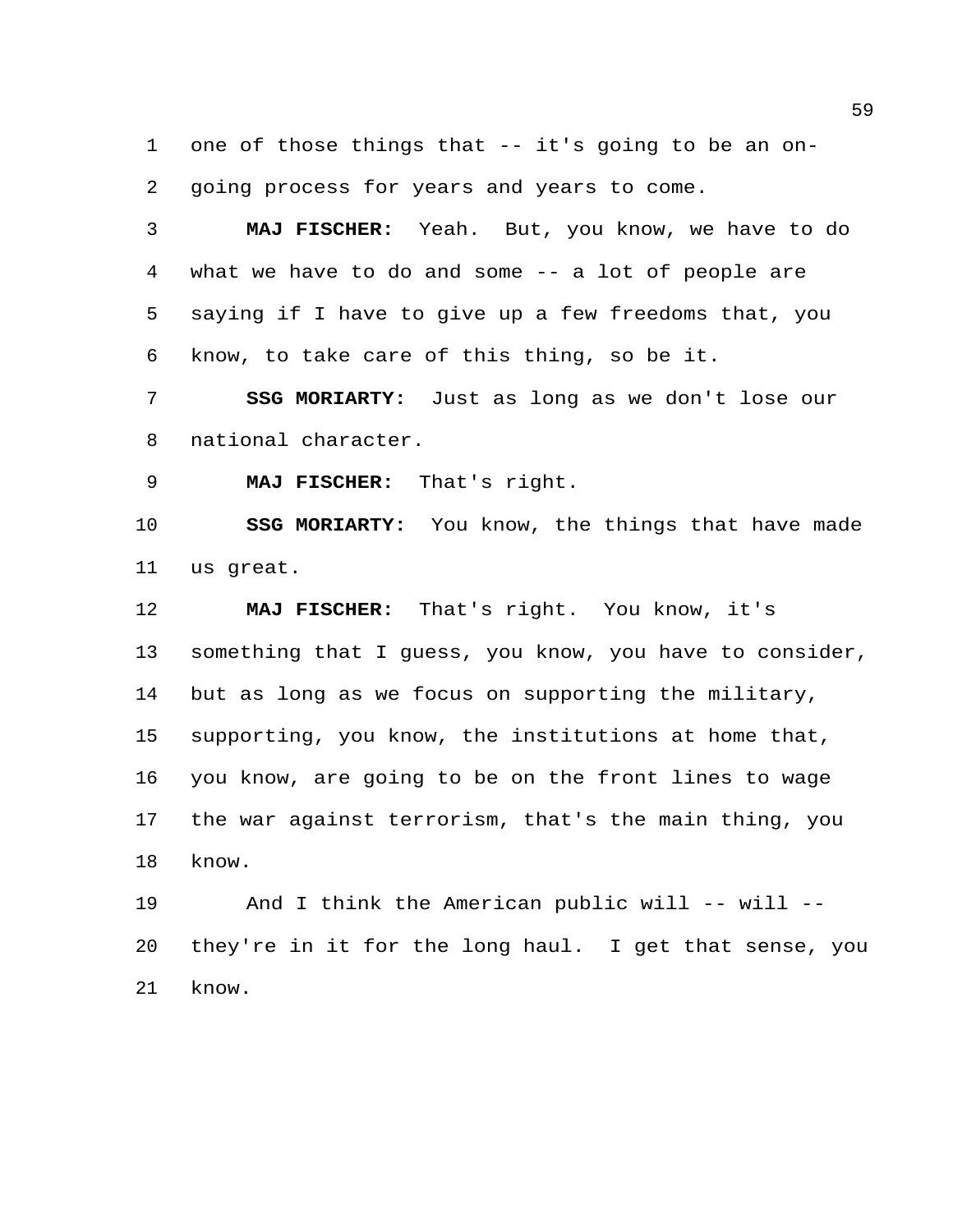**SSG MORIARTY:** Yeah.

| 2               | MAJ FISCHER: So I think so far, you know, so            |
|-----------------|---------------------------------------------------------|
| 3               | good. It's -- I think they're getting intel, they're    |
| 4               | getting, you know, getting troops on the ground. I      |
| 5               | think they're putting stuff in place so when they do    |
| 6               | light the fuse that they hit him hard and they hit the  |
| 7               | right spot.                                             |
| 8               | So I'm confident that even though it seems like         |
| 9               | it's a taking a while to get in place, I think they're  |
| 10              | doing it the right way.                                 |
| 11              | SSG MORIARTY: Well, you were in Desert Storm.           |
| 12 <sub>1</sub> | You knew that they were -- they built it for that.      |
| 13              | MAJ FISCHER: For what, four months?                     |
| 14              | SSG MORIARTY: Yeah.                                     |
| 15              | MAJ FISCHER: Before the actual --                       |
| 16              | SSG MORIARTY: (Inaudible.)                              |
| 17              | MAJ FISCHER: -- (inaudible) until (inaudible)           |
| 18              | hour, yeah.                                             |
| 19              | <b>SSG MORIARTY:</b> You know -- so I mean everybody is |
| 20              | staying low. They did it so fast in Desert Storm.       |
| 21              | Well, that's because --                                 |
|                 |                                                         |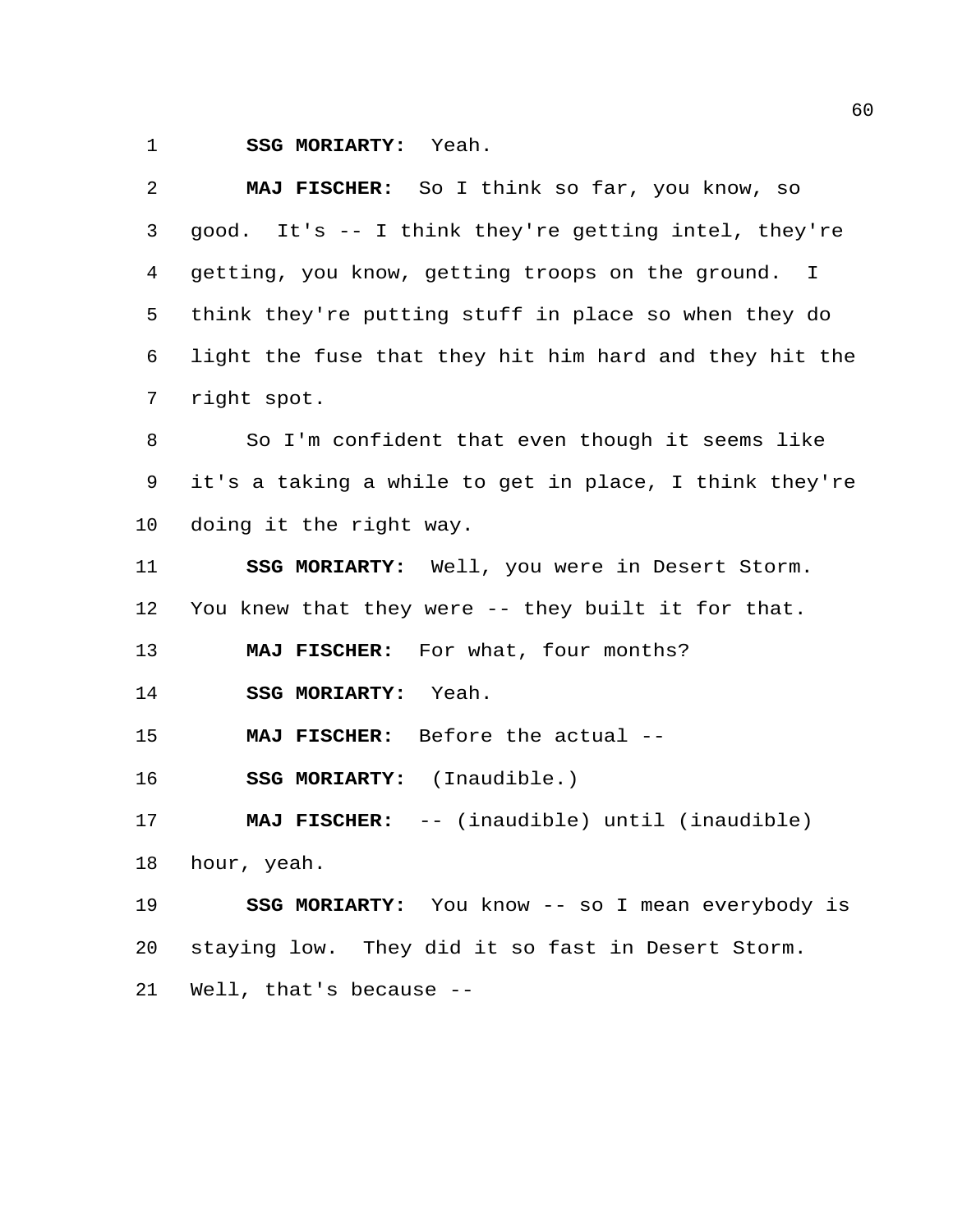**MAJ FISCHER:** They had Desert Shield --

**SSG MORIARTY:** Right.

 **MAJ FISCHER:** -- which was basically a defensive build up --

**SSG MORIARTY:** Right.

 **MAJ FISCHER:** -- until they got enough offensive power to --

**SSG MORIARTY:** Right.

**MAJ FISCHER:** -- (inaudible) out.

 **SSG MORIARTY:** And there's some -- unfortunately you don't have a concentrated target. You know, it's not like you have an Army sitting there where you can draw a line in the sand and say, okay, we're going to build our Army over here and we're going to attack them.

 **MAJ FISCHER:** Right. No, this is -- this is not your basic military, classic, you know, warfare situation. It's that, you know, stuff they always thought about it -- you know, I guess a low level (inaudible) conflict.

**SSG MORIARTY:** Low intensity, yeah.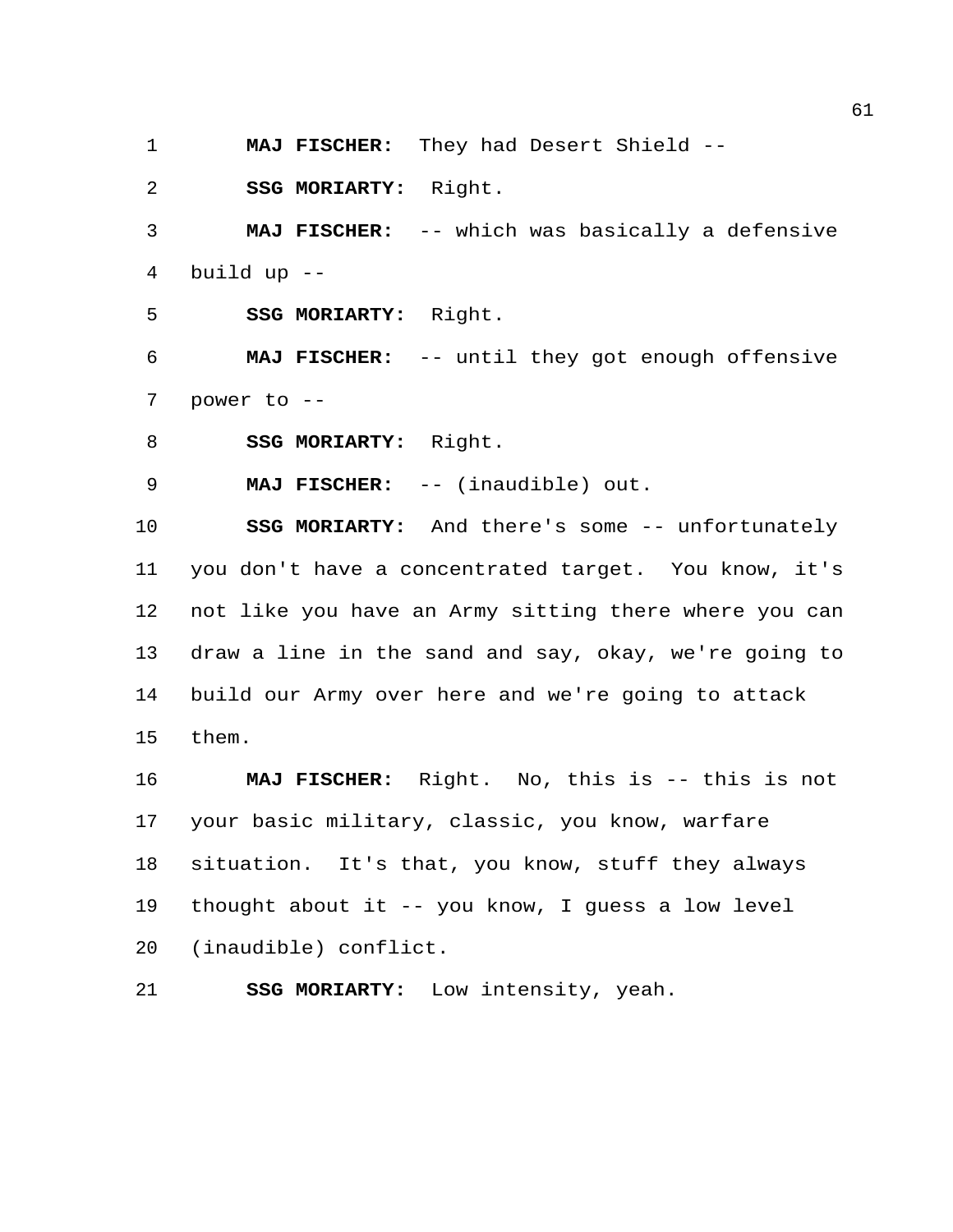**MAJ FISCHER:** You know, but --

 **SSG MORIARTY:** Yeah. I started reading Black Hawk Down. It's -- you know, I bring a military book with me every time I go on one of these missions. That's the one I brought this time. And it's funny, too, because I think a lot of those same players that were in Mogadishu are going to be -- you know it's the (inaudible), it's the Delta, it's the Ranger. They're going to be the front line players in the Marine Corps  $10 - -$ 

**MAJ FISCHER:** Yeah.

**SSG MORIARTY:** -- in this one here.

 **MAJ FISCHER:** Yeah. And then the great thing I think is you're not going to see a lot of, I think, joint service rivalry or any of that stuff. I think everyone is going to be, you know, working well together.

 You can see it here. I mean, it's -- you know, all the Army commanders I have had the privilege to meet have been very hospitable and, you know, willing to, you know, work with everyone to, you know, make it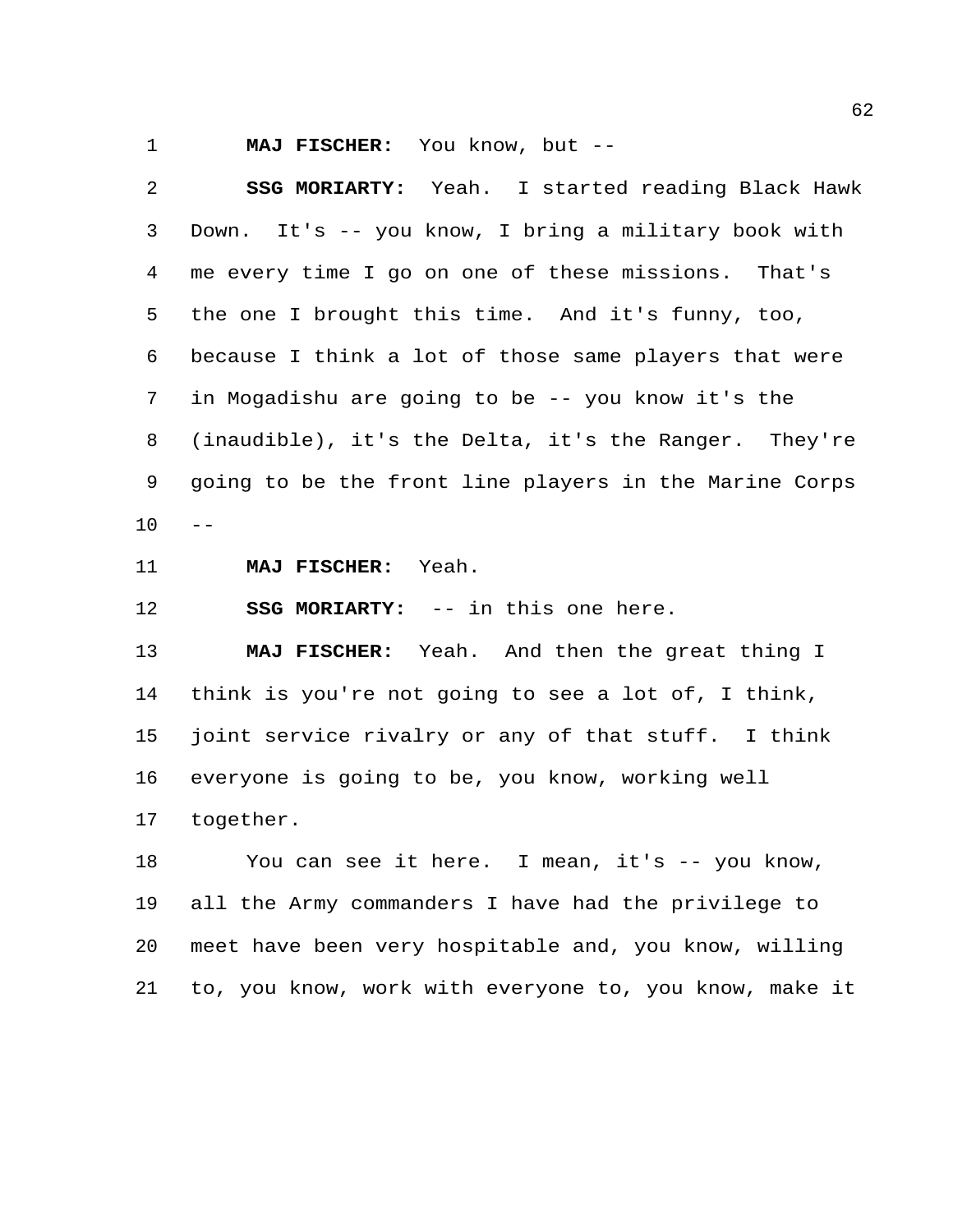a maximum effort. And, you know, there's no rice bowls or anything that I've seen.

 So, you know, it's -- you know, I think it's good because everyone is here for the -- you know, to get the job done the right way.

 **SSG MORIARTY:** Well, I think we've just -- (inaudible) here (inaudible) even the military, to all, all the agencies. I'm amazed at the lack of competition.

**MAJ FISCHER:** Yeah.

 **SSG MORIARTY:** Outside of the hotel where we're billeted there's a synagogue, and there was a funeral there yesterday, and they had -- a fire, a fireman's funeral. They had the fire trucks and the platform trucks --

**MAJ FISCHER:** Right.

 **SSG MORIARTY:** -- with the platform raised and the flag hanging down from it. You know, there was two of those there, one on either side of the synagogue, and I watched the interaction between the police officers and all the firefighters who we were assembling, you know,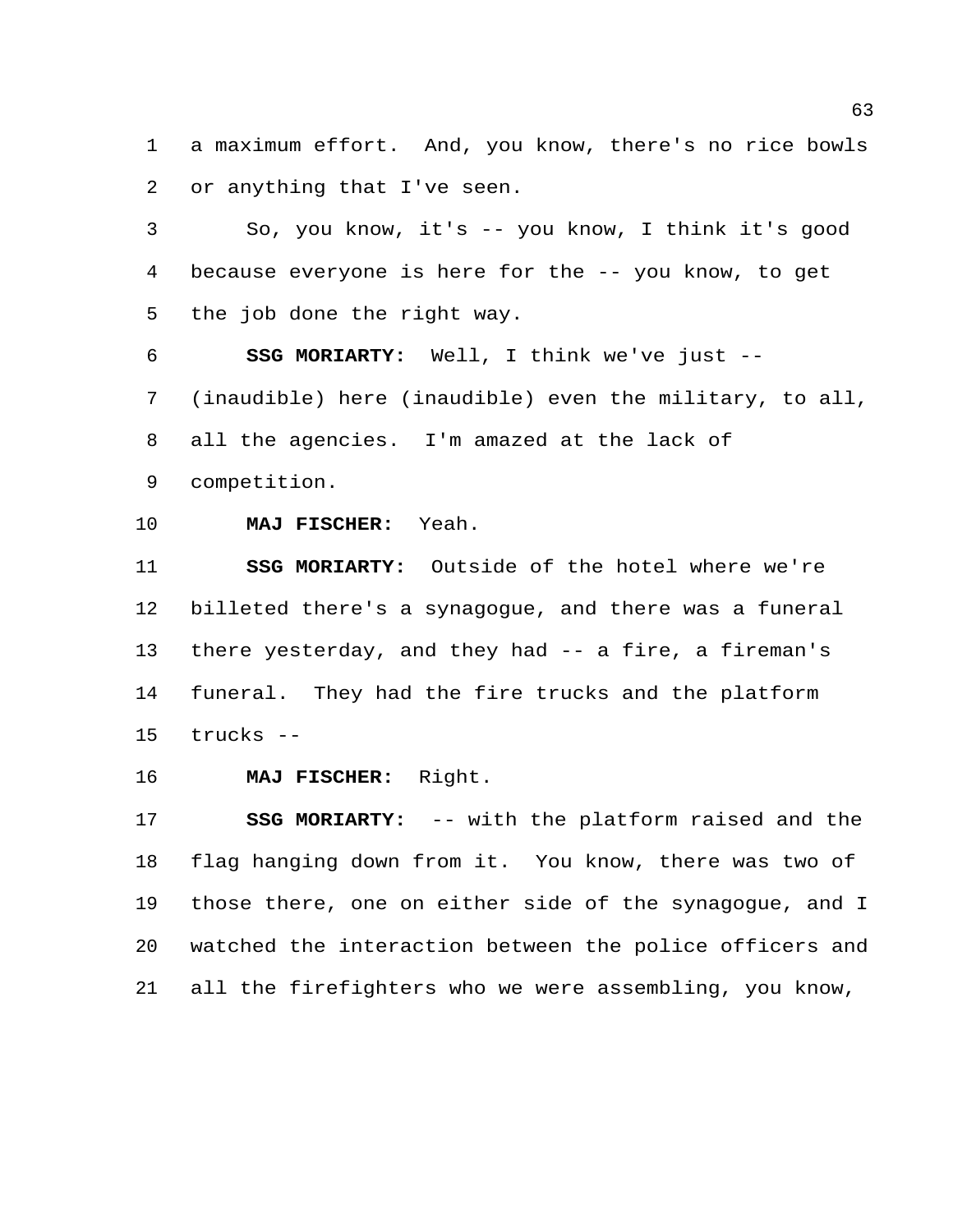(inaudible).

## **MAJ FISCHER:** Right.

 **SSG MORIARTY:** And -- because normally there is a little bit of rivalry there, you know if nothing else the (inaudible).

**MAJ FISCHER:** Yeah.

 **SSG MORIARTY:** You know, the cops (inaudible), the firefighters, you know, all they do is they hang around their stations and sleep and they get all the equipment and vice a versa. That's how it is in my (inaudible). **MAJ FISCHER:** Well, it's the (inaudible) DNY and the PDA, and the NYPD, they clash. Who's got control of the situation. Is it a fire scene, is it a crime scene. I mean, I've heard it. I've worked with both of them.

 **SSG MORIARTY:** Yeah, but I have not seen that, and yesterday when I was watching the (inaudible) it was just (inaudible) the international brotherhood has been expanded. You know what I'm saying?

**MAJ FISCHER:** Yes.

**SSG MORIARTY:** It's --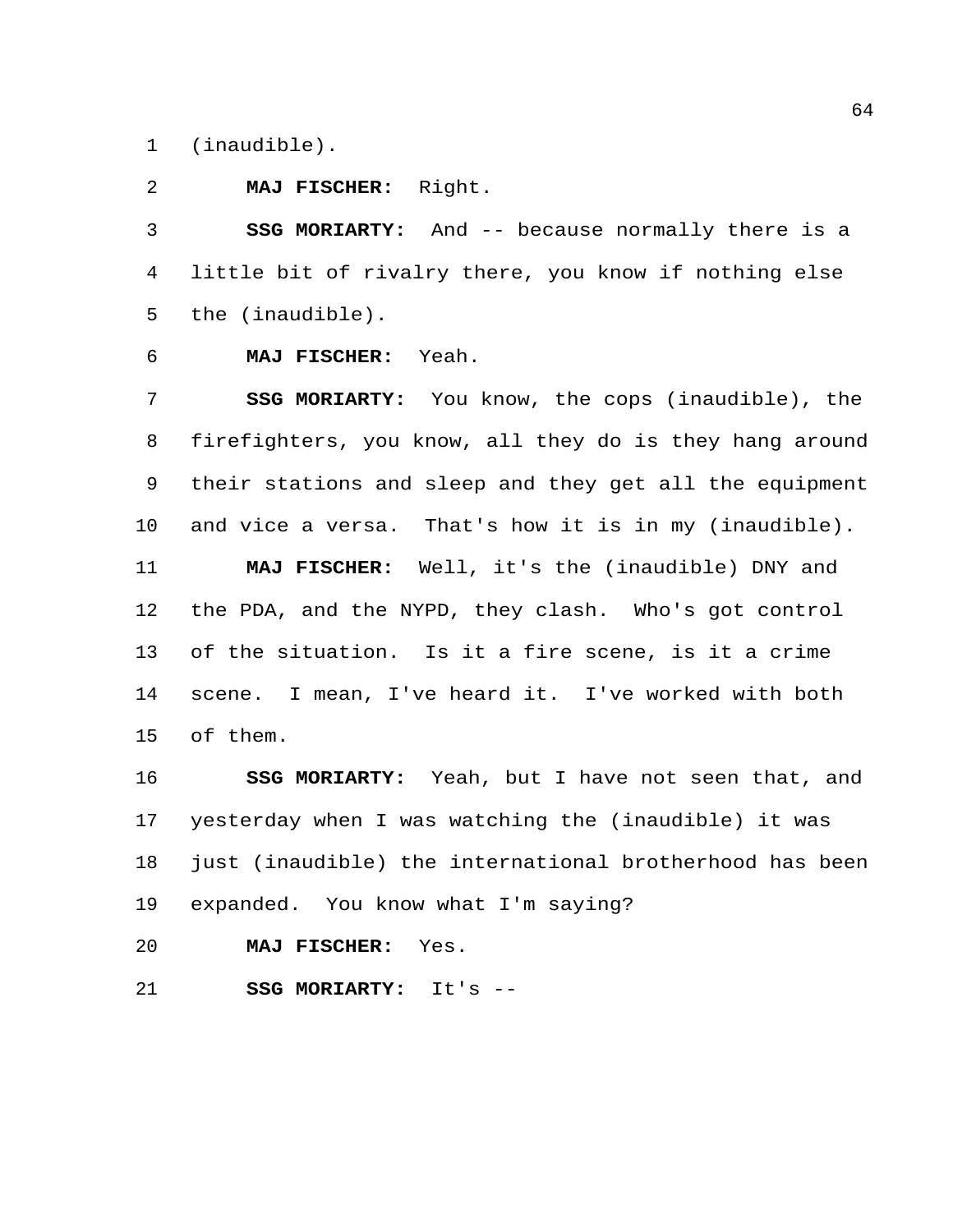**MAJ FISCHER:** I was working with Teamsters and stuff, you know, and those guys are usually, you know, giving you this stuff. But they were like, hey, whatever you need, whatever you want, you know, we're here.

 I mean, you know, they had their hard hats on, local whatever, the American flag on the back, and I'll tell you, you know, I would have taken these guys into 9 combat any time. I mean, they were -- you know, (inaudible) --

**SSG MORIARTY:** (Inaudible.)

 **MAJ FISCHER:** Yeah. They're -- you know, they were pretty hard, but it was good just to -- hey, major, what do you need. You know, we're here to -- they had trucks, they had people, you know.

 And like I said, it's amazing how quickly this city can pull together and -- you know, if that's one of the lasting reminders of what occurred here, you know, maybe that wouldn't be such a bad thing. I think New York gets a bum rap anyway.

You know, if you really know the people they're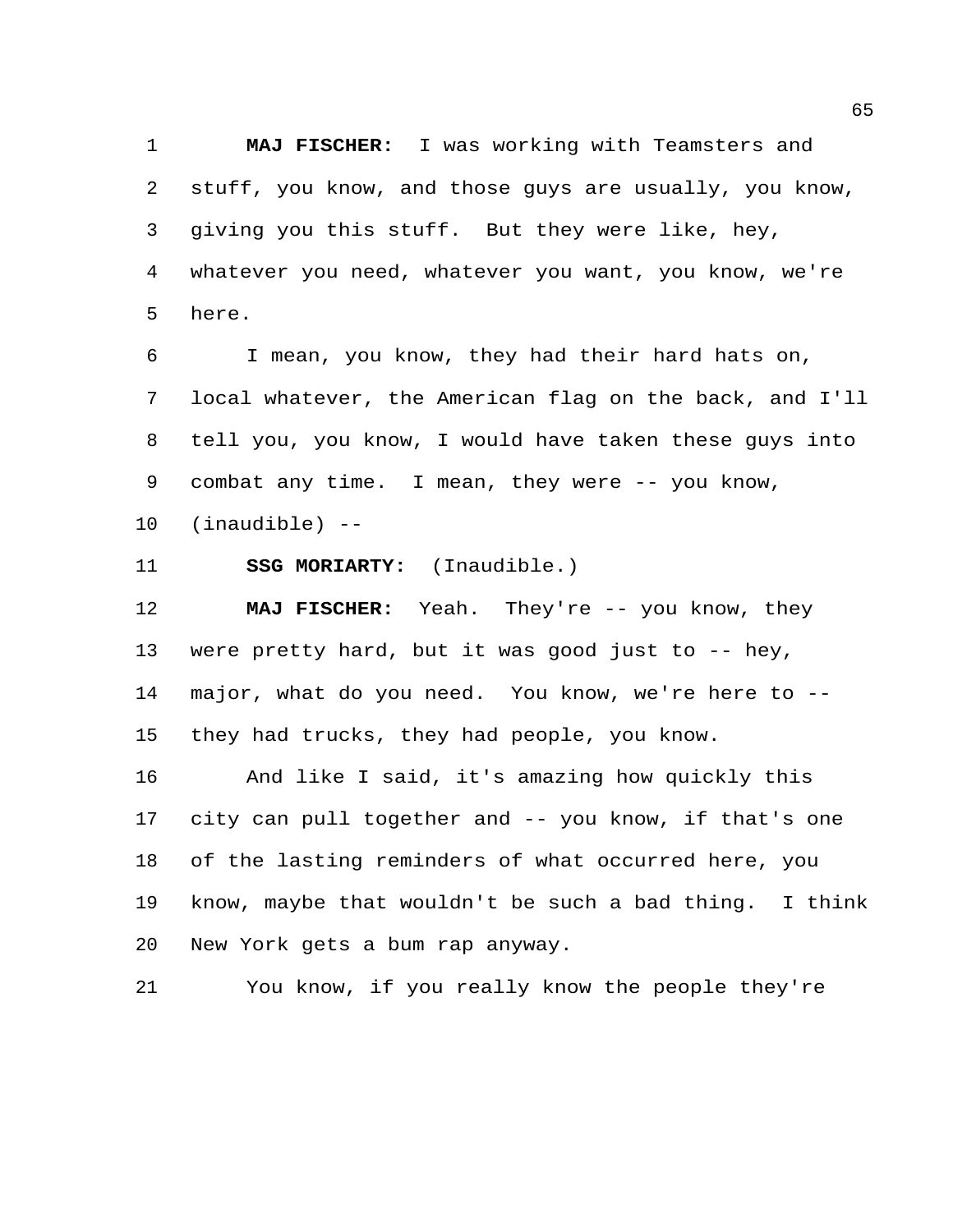not that bad. They're actually fairly, fairly

friendly, but you just got to get to know them.

 **SSG MORIARTY:** Well, what they do is -- there's so much demand on their time, I think that they're very abrupt.

**MAJ FISCHER:** Yeah.

**SSG MORIARTY:** They don't want you -- yeah, they don't want to mess around. If you've got something to say, say it.

 **MAJ FISCHER:** Yeah. Yeah. Time is money. **SSG MORIARTY:** Well, (inaudible) but even when it's -- they're off the job it's, you know it's a (inaudible) talking about that earlier. It must take (inaudible) hours. You know, three hours to get to work, you work eight hours, and two hours to get home. You know, so what leisure time you have afterwards is precious.

 So I can understand that, that mentality. I could not -- I could not (inaudible) this lifestyle.

 I mean, I -- I work for an (inaudible) and I'm a mile and a half away from the office and, you know,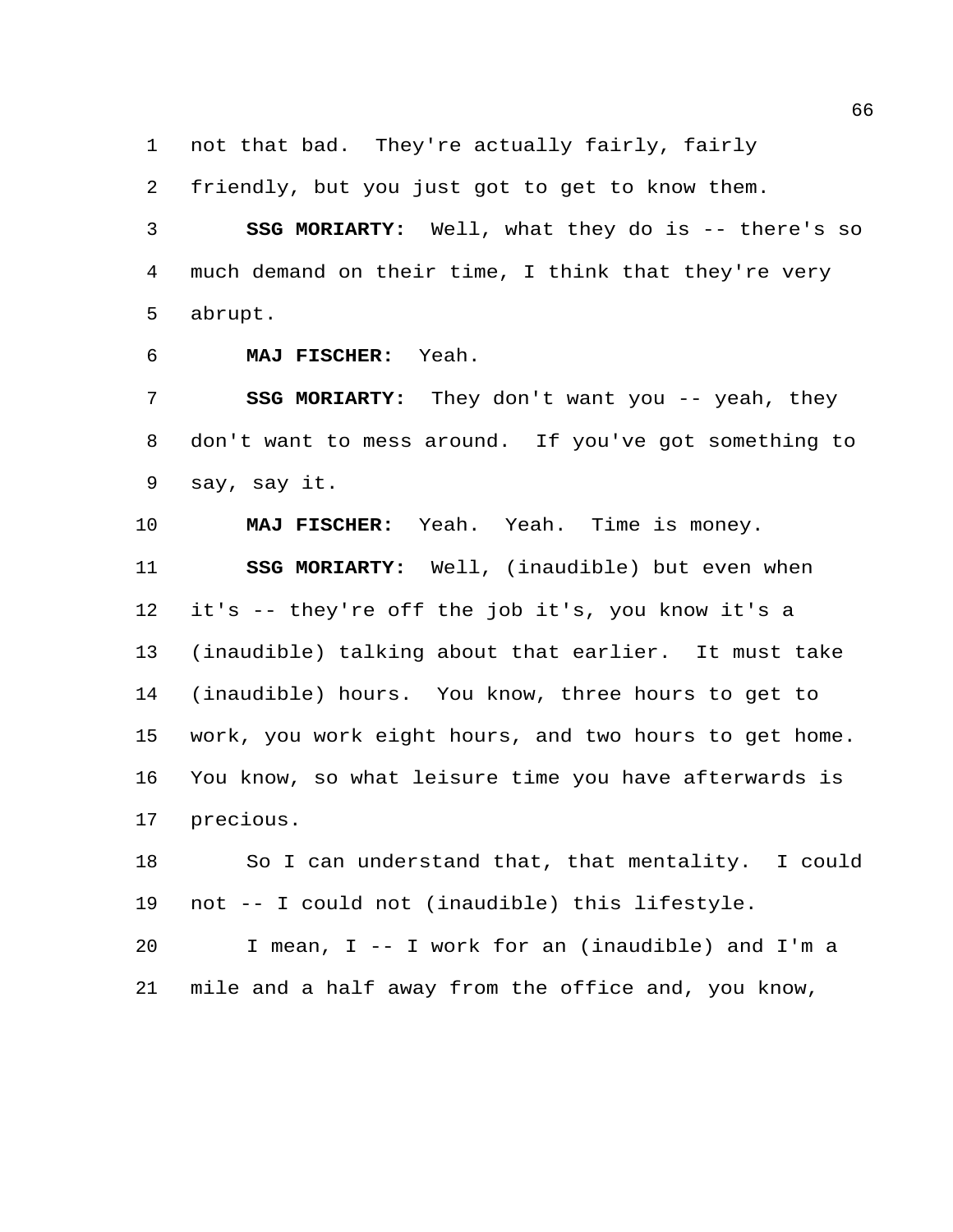even on a (inaudible), you know, just taking longer, four or five minutes, I kind of (inaudible) to work. And -- **MAJ FISCHER:** You didn't want to wait at one traffic light? **SSG MORIARTY:** I (inaudible). Seriously, there is one traffic light that I can't avoid. **MAJ FISCHER:** (Inaudible) no traffic light. **SSG MORIARTY:** Well, in the snow situation, too, it's great because that's usually my (inaudible). Those are the biggest of my -- you know, because we have no public transportation. **MAJ FISCHER:** Right. **SSG MORIARTY:** We have -- because my city, I use all the (inaudible) -- **MAJ FISCHER:** Which town? **SSG MORIARTY:** Westfield, Westfield, Mass. **MAJ FISCHER:** All right. **SSG MORIARTY:** We're outside of Springfield. **MAJ FISCHER:** Uh-huh. **SSG MORIARTY:** You know, but it's -- I'm amazed at